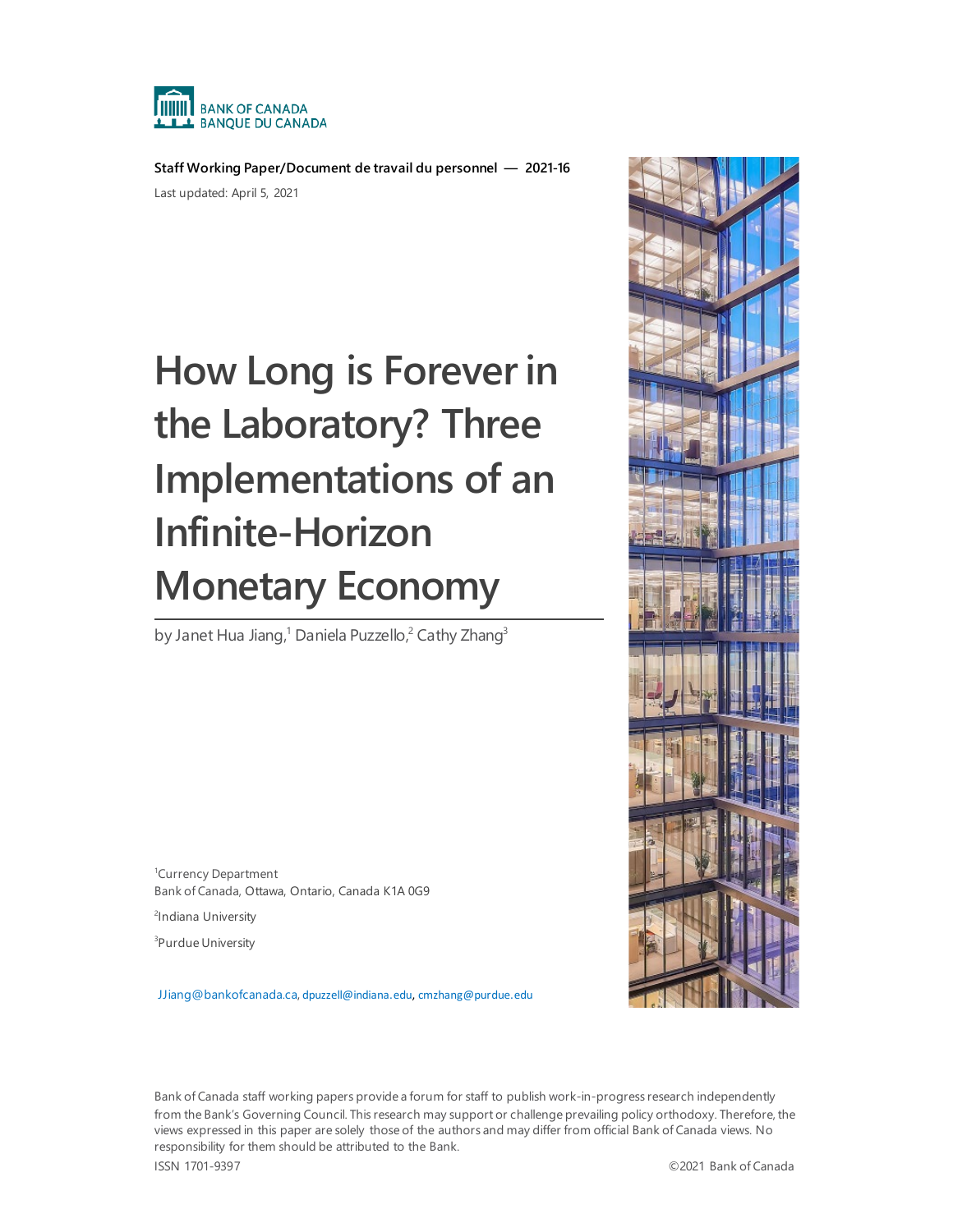# **Acknowledgements**

We thank John Duffy, Guillaume Rocheteau, Yaroslav Rosokha, Neil Wallace, Randall Wright, and Sevgi Yuksel for their discussions and comments. Xinxin Lyu provided excellent research assistance. The views expressed in this paper are those of the authors and no responsibility should be attributed to the Bank of Canada.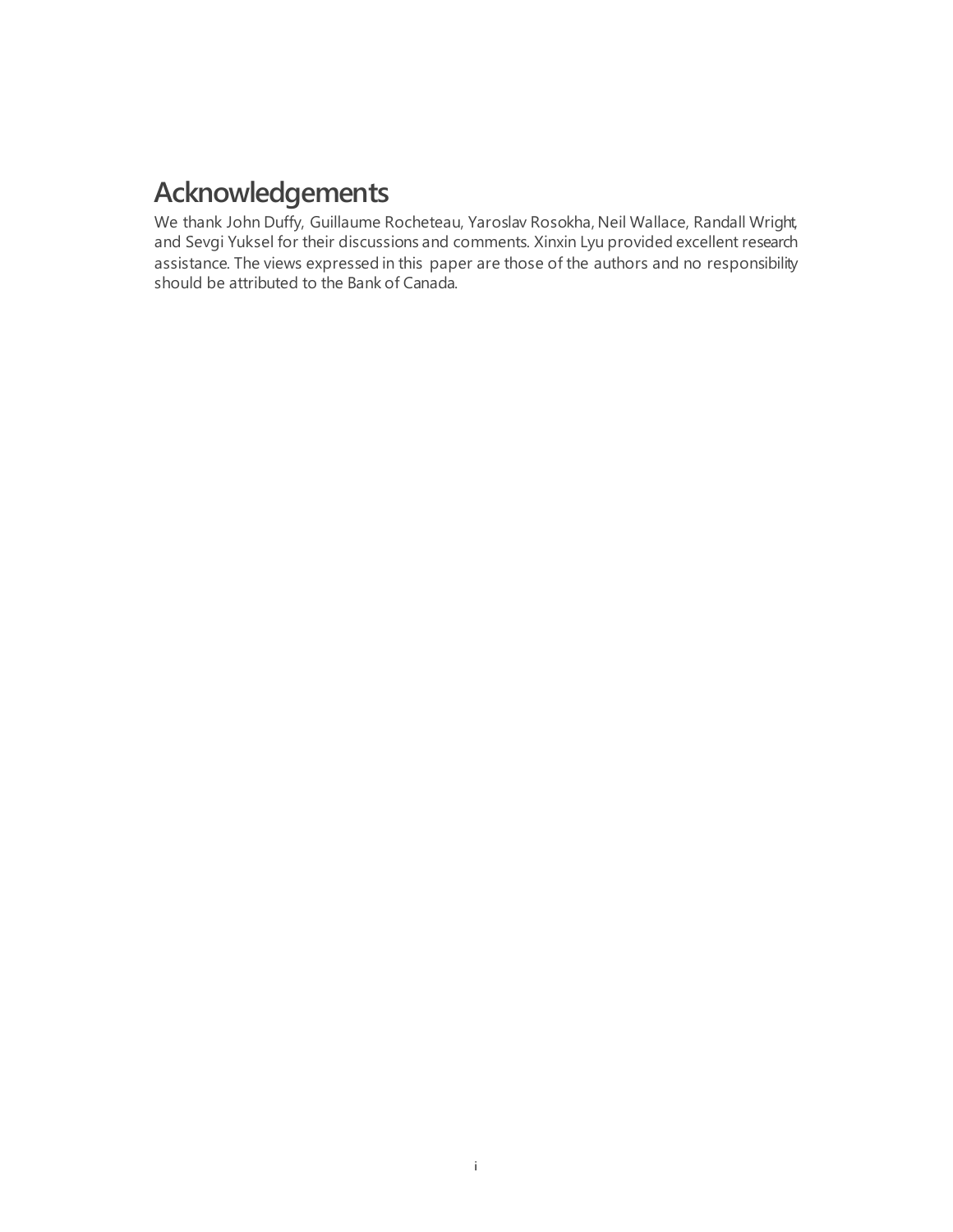# **Abstract**

We compare three implementation schemes of an infinite-horizon monetary economy with discounting. Under the standard random termination scheme and its block variation, the economy lasts for an indefinite number of periods and the discounting factor is captured by the probability that the economy continues to the next period. These schemes rely on the belief that the experimenter can credibly implement a game that lasts an arbitrarily long time. We also propose a new method that does not rely on such a belief. Under this scheme, subjects participate in an experiment for a fixednumber of periods where the discount factor is captured by a weighting factor that shrinks the payoffs over time. Dynamic incentives are preserved by paying subjects their continuation value, which is based on past market prices. The results show that dynamic incentives are preserved, and behavior is similar in all three implementations. Researchers may decide among these approaches, depending on the research question of interest and more practical concerns, such as the ease of implementation and the need to collect data for multiple supergames when the discount factor is high.

Topics: Central bank research, Economic models, Inflation and prices JEL codes: C92, D83, E40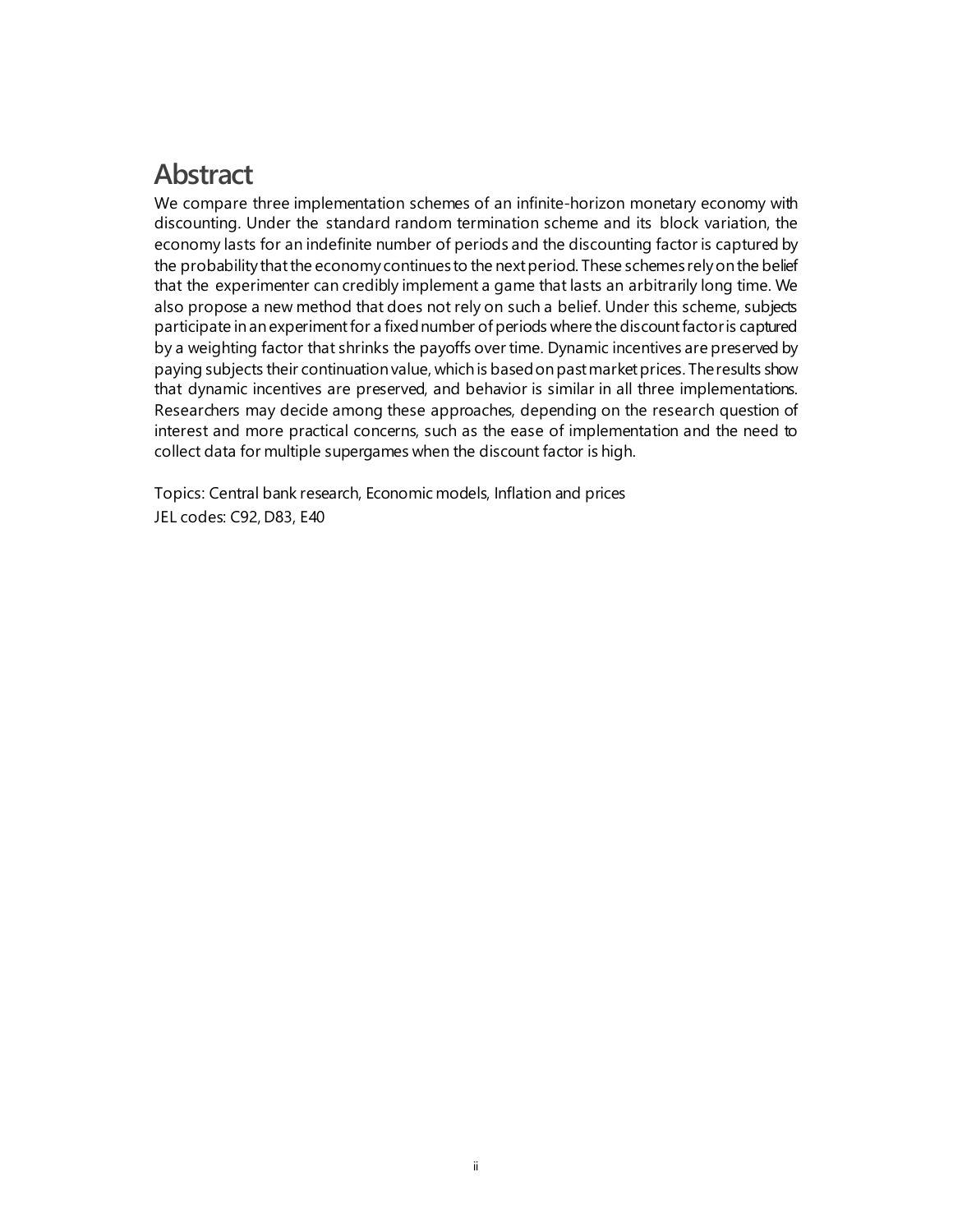### 1 Introduction

Many economic models, such as those of repeated games, asset pricing and macroeconomics, adopt an infinite horizon with discounting. An important question for testing these models in the laboratory is how to implement an infinite horizon. The standard implementation of infinite-horizon environments uses random termination (RT), which interprets the discount factor as the probability that the game continues to the next period (see Roth and Murnighan 1978). There are clear advantages associated with this method. One is that it is straightforward to implement in the lab. Another, as observed by Mailath and Samuelson (2006), is that it is realistic: "viewing the horizon as uncertain in this way allows the model to capture some seemingly realistic features. One readily imagines knowing that a relationship will not last forever, while at the same time never being certain of when it will end."

The RT method also has potential issues. For example, Mailath and Samuelson (2006) warn that "....|u|nder this interpretation the distribution over possible lengths of the game has unbounded support. One does not have to believe that the game will last forever but must believe that it could last an arbitrarily long time." Further, Selten et al. (1997) assert that "[i]nfinite supergames cannot be played in the laboratory. Attempts to approximate the strategic situation of an infinite game by the device of a supposedly fixed stopping probability are unsatisfactory since a play cannot be continued beyond the maximum time available."<sup>1</sup> In other words, a potential issue is that the RT interpretation relies on the belief that if the game were to continue for an arbitrarily long time, then the experimenter could credibly implement such a game, which is clearly not possible.

The credibility issues associated with RT are especially pertinent for experimental monetary economics. First, this could jeopardize the existence of monetary equilibria where fiat money is valued (a concern voiced by Davis et al. 2020). In view of the limited recruitment time for a session, subjects should expect that fiat money will become useless when the session concludes. By backward induction, they would not have accepted money in prior periods and the monetary equilibrium would unravel. Second, high discount factors or continuation probabilities are often desirable for experimental monetary economics. For example, having many rounds within a monetary economy makes it easier for subjects to observe price trends and also allows researchers to better understand the impact of various monetary policies on inflation, output and welfare (e.g., Jiang et al. 2020).<sup>2</sup> Third, monetary models are often

 $1$ Dal Bó and Fréchette (2018) discuss additional implementation issues associated with random termination methods.

<sup>2</sup>For another example, Jiang and Zhang (2018) study the acceptance of foreign currencies based on the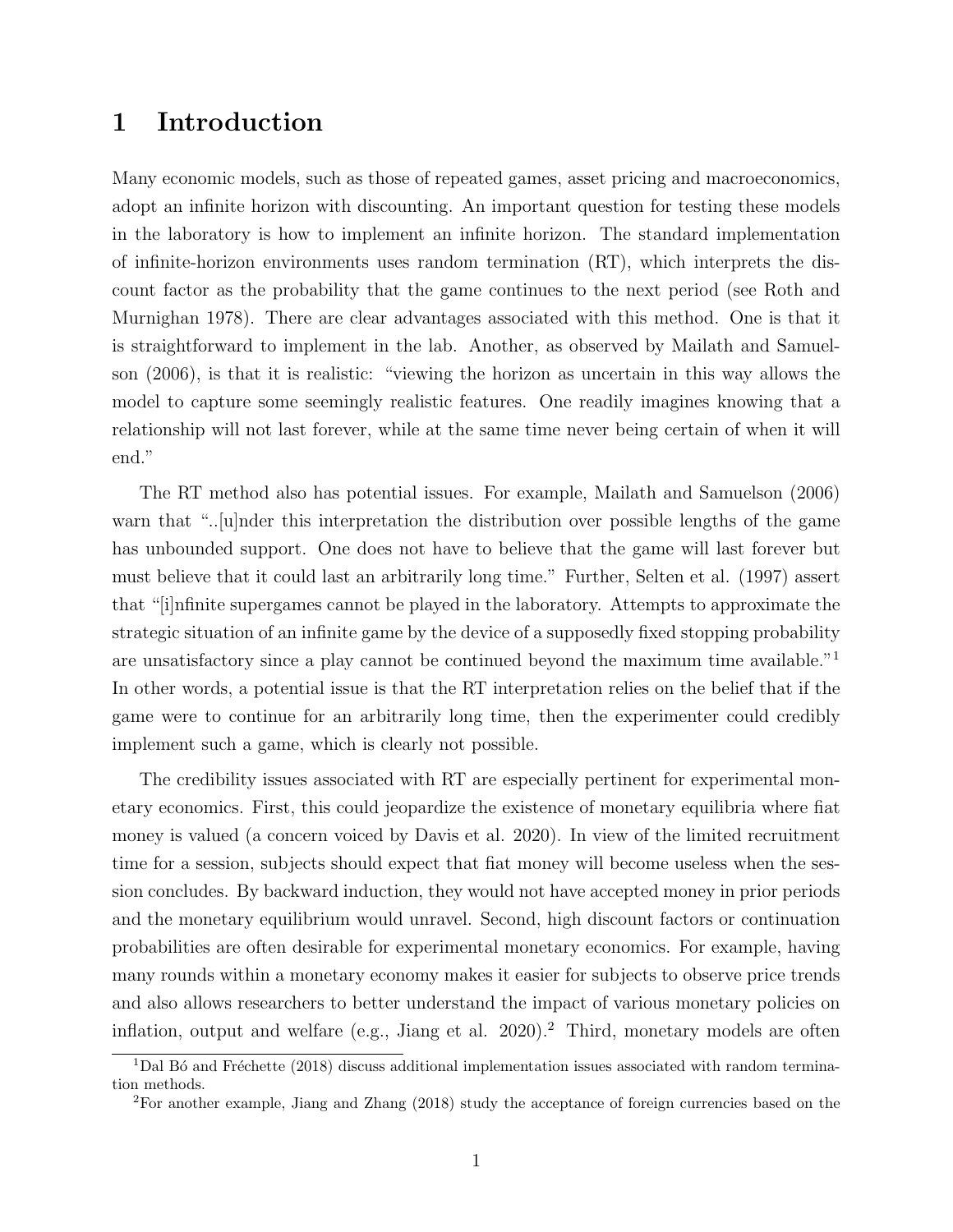more complicated than repeated games, so it takes a longer time to go through the experimental instructions and complete one period of play. In addition, it may also be desirable to run multiple sequences so subjects can learn. As a result, it is more likely that the limited recruitment time may become binding in macro environments.

In this paper, we implement an infinite-horizon monetary economy through the standard random termination and its variation, the block random termination (BRT) developed by Fréchette and Yuksel (2017). Relative to most experimental studies on repeated games, we adopt a higher discount factor in order to obtain (on average) longer sequences. We also develop a new method that circumvents the credibility problem that is associated with random termination. Under this new scheme, subjects play a definite number of periods, say T periods with discounting, where their payoff shrinks by a certain amount each period. Specifically, subjects receive a fraction, equal to the discount factor  $\beta \in (0,1)$ , of the payoff each period. The dynamic incentives in the infinite-horizon model are preserved by paying subjects a continuation value at the end of period  $T$ , which amounts to the present discounted value of the game from period  $T$ , thereafter, based on prior market outcomes (market prices). We call this method definite  $+$  discounting  $(DD)$  since it only relies on a definite number of periods and an interpretation of discounting.

The number of experimental studies based on infinite-horizon monetary economies has grown over the last two decades (see e.g., Duffy and Ochs 1999, 2002; Duffy and Puzzello 2014ab; Camera and Casari 2014; Jiang and Zhang 2018; Ding and Puzzello 2020; Rietz 2019; and Kamiya et al. 2019, among many others) and continues to grow. Omnipresent in the mind of these researchers is which implementation scheme to adopt. It is useful to evaluate and compare different methods of implementation schemes so as to guide the design of future experiments.

The underlying model for our experiment is a version of the infinite-horizon monetary environment of Lagos and Wright (2005) and Rocheteau and Wright (2005), which has a constant money supply. These models are micro-founded and hence amenable to experimental methods. Their key outcomes, including prices, output and welfare, can be directly observed or measured from the lab. Many applications have been based on these workhorse models, such as open market operations, currency competition, and forward guidance (see Williamson and Wright 2011; and Lagos, Rocheteau and Wright 2017 for surveys). Building an experimental infrastructure based on these models will pave the way for studying many interesting monetary issues in the laboratory.

infinite-horizon model by Matsuyama et al. (1993) and use a very long fixed horizon for the experiment. There, subjects are initially endowed with home tokens, and a long trading sequence or a high discount factor is desirable to give a chance for foreign tokens to circulate across groups.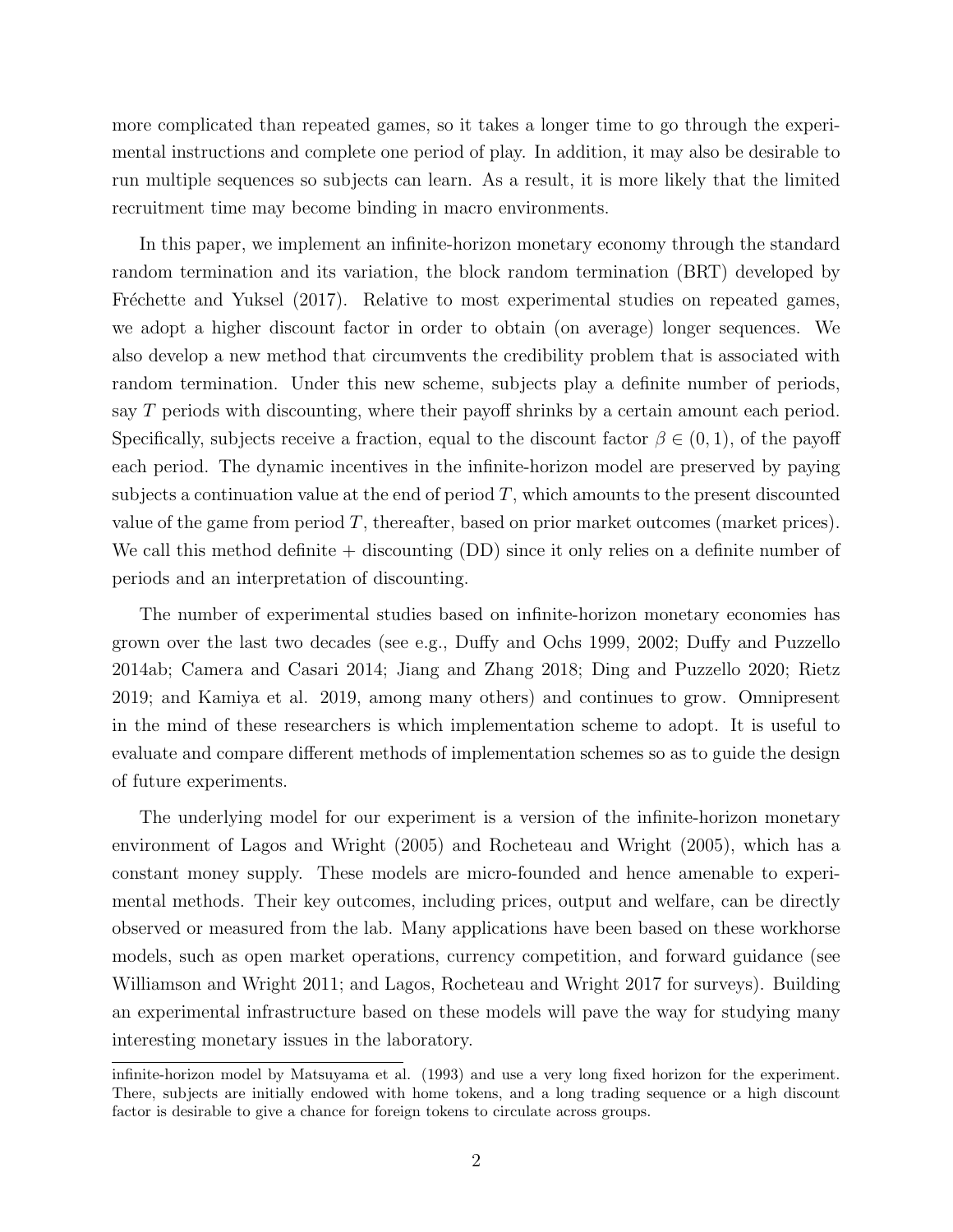In this paper, we explore whether credibility concerns associated with the two random termination schemes are of empirical relevance, and we compare which of the three methods is closest to implementing an underlying infinite-horizon model that will help inform and guide the design of future experiments. Our experimental results suggest that all three implementation schemes preserve the dynamic incentives that underlie our theoretical model. Most experimental economies function within a reasonable neighbourhood of their theoretical predictions. Among the three schemes, economic behavior is similar along some dimensions but differs along others. In particular, price dynamics and inflation rates are not significantly different across the three treatments and are broadly consistent with the theoretical prediction of zero inflation. Output is closer to the theoretical prediction in the RT and BRT treatments and not significantly different between the two. However, output is significantly lower in the DD treatment relative to the theoretical prediction and the other two treatments. Welfare is, in general, lower than the theoretical prediction in all three treatments. Across treatments, welfare is significantly lower in the BRT and DD treatments relative to the RT method.

To evaluate which implementation scheme is preferred overall, we assess the three methods along several dimensions. The findings from our experiments provide empirical support that our new method and the methods based on random termination are effective at avoiding issues associated with backward induction and are able to preserve the dynamic incentives in the underlying infinite-horizon model. Within the context of our experiment, the standard random termination method generates results that are most consistent with the theoretical prediction. The RT method is also relatively easy to implement, compared with the other two schemes. The other treatments require the experimenter to spend a non-negligible amount of time educating subjects on additional concepts; for example, the "block" in the BRT and the "continuation value" in the DD.

However, given the similarity in outcomes across the three schemes, one may find the other two alternatives desirable, depending on the question of interest. For instance, the BRT ensures that each sequence has a minimum number of periods (equal to the length of the block) and this could be useful for studying the emergence of an international currency as it takes time for a foreign currency to circulate. On the other hand, if the experimenter needs to collect data on multiple supergames for environments with high discount factors, then the DD method may be desirable as one can control the length of the fixed horizon. For example, one may want to run multiple supergames using a within-subjects design to study the adoption of a new technology, currency, or means of payment.<sup>3</sup> Another advantage of

<sup>3</sup>For instance, the first supergame could capture the status quo. The new alternative could be introduced alongside the existing option in the second supergame. Then, the two options present in the second supergame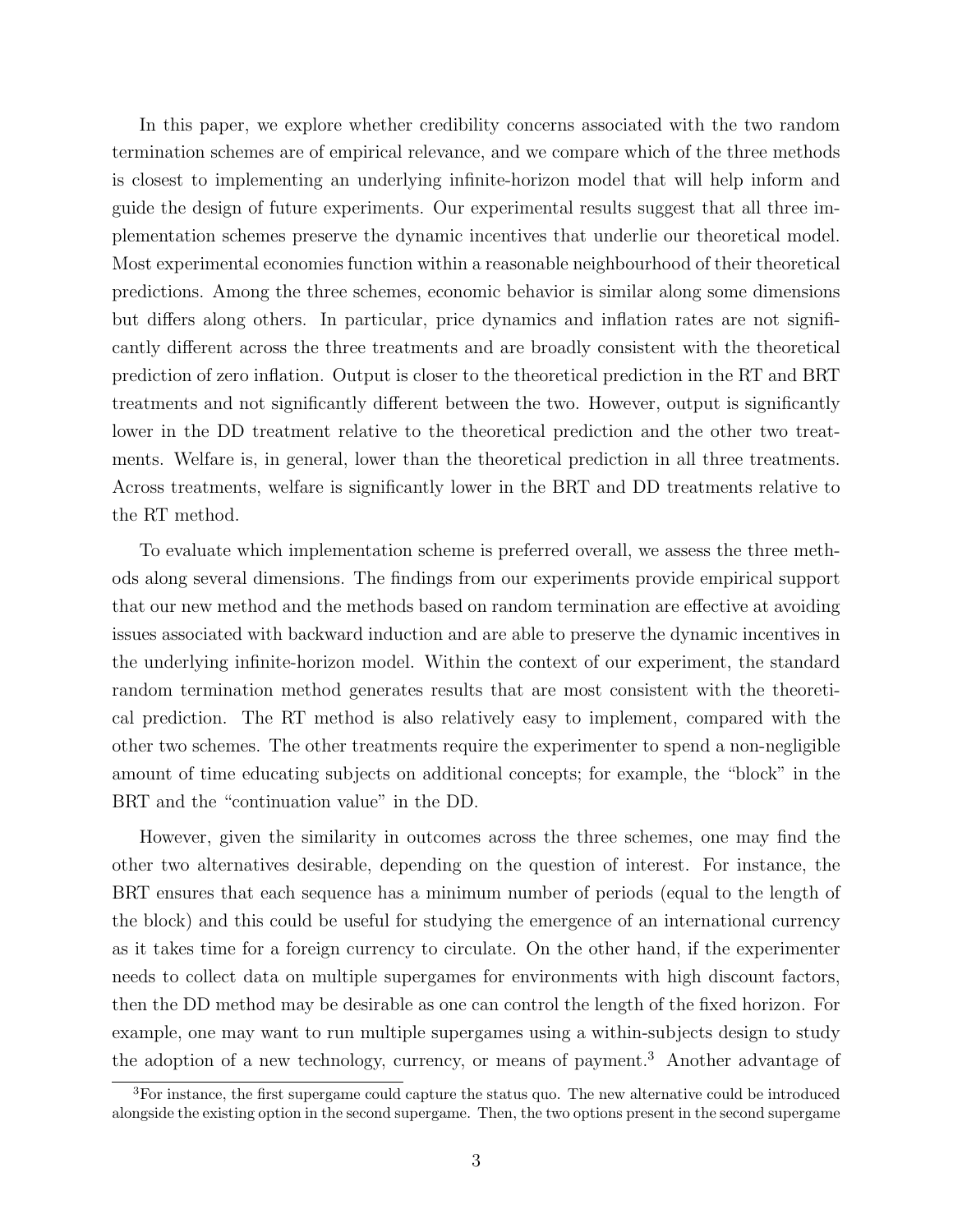the DD scheme is that the fixed length facilitates comparisons among different supergames, sessions, and treatments.

The rest of this paper proceeds as follows. In Section 2, we discuss the related literature. Section 3 describes the theoretical environment and equilibrium. Section 4 focuses on the experimental design and procedures. We show and discuss the experimental results in Section 5. Section 6 concludes and mentions directions for future research.

### 2 Related Literature

The closest study to this paper is Fréchette and Yuksel  $(2017)$ , who compare four implementations of an infinitely repeated prisoner's dilemma (PD) experiment: (1) a standard random termination (Roth and Murnighan 1978); (2) a deterministic discounted play followed by a random termination (Sabater-Grande and Georgantzis 2002); (3) a block random termination; and (4) a deterministic discounted play followed by a coordination game (Anderson and Wengstrom 2012; Cooper and Kuhn 2014). The first method is the standard method used in experimental economics. The second and third methods also rely on random termination and have been used by researchers to implement infinite-horizon settings (see e.g., Duffy et al. 2019; Jiang et al. 2020; Sabater-Grande and Georgantzis 2002; and Wilson and Wu 2017). The fourth method features a fixed number of deterministic discounted rounds, followed by a coordination game induced by considering the grim trigger strategy and the strategy of always defecting, both of which are two particular strategies that are commonly adopted in the infinitely repeated game.

In this paper, we compare different implementation schemes in the context of infinitehorizon monetary models. We examine the standard RT and BRT as well as a new approach that can sustain dynamic incentives even if subjects play the monetary game for a fixed number of periods. There is a key difference between our new approach and the continuationgame approach used for repeated games experiments. Sustaining dynamic incentives in the continuation game requires that subjects build a particular link between their choice of strategy in the game and the history of play in the prior rounds of the game. An example of such a strategy is that if nobody has defected in the rounds prior to the coordination game then the subjects will use the grim trigger strategy, otherwise they will always use the defect strategy. The experimental evidence from Cooper and Kuhn (2014) and Fréchette and Yuksel (2017) suggests that in the game of the prisoner's dilemma (PD), subjects perceive

could remain available in future supergames so as to explore the evolution associated with the adoption of different alternatives.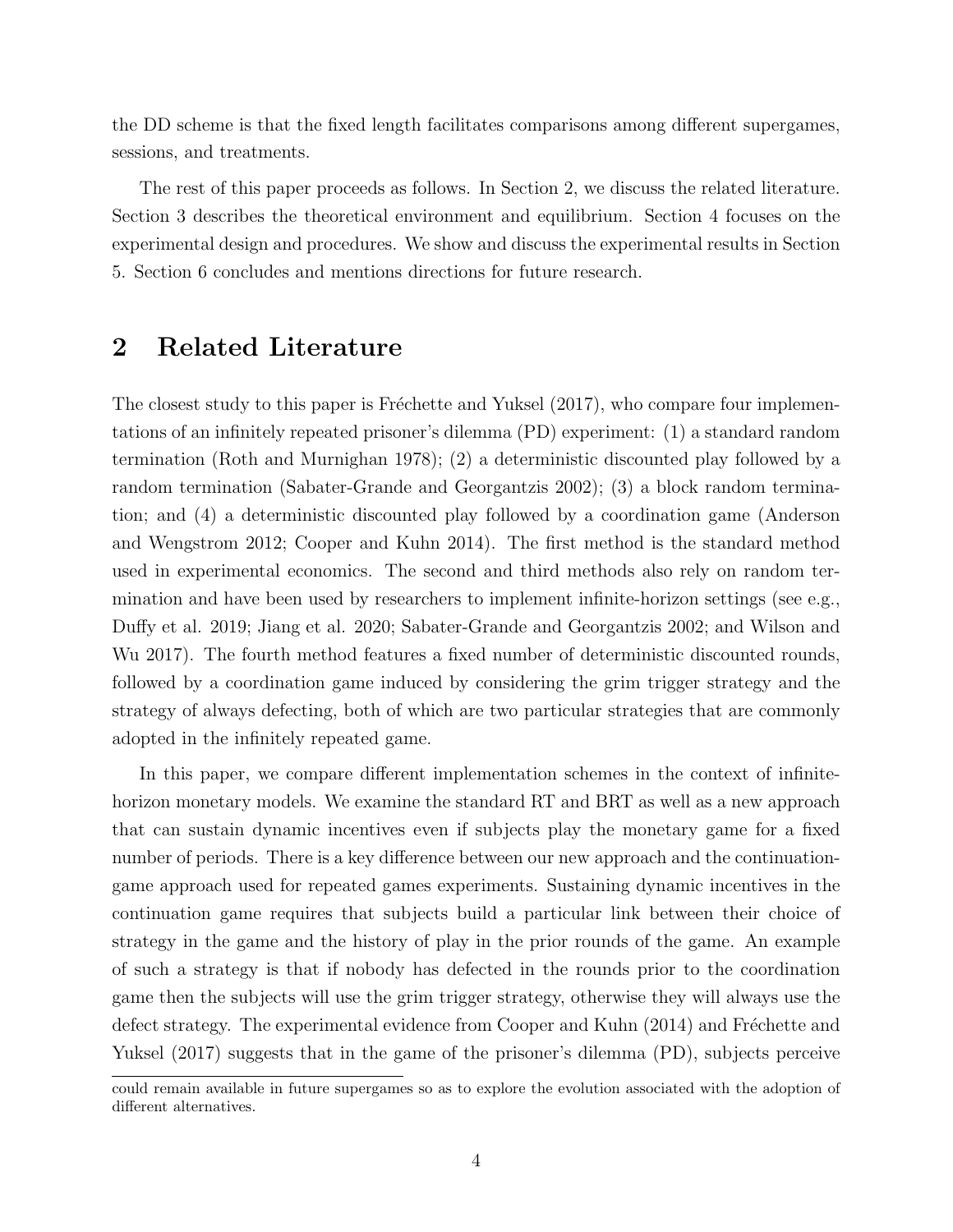the continuation of the game as disjointed from the previous play and their behavior in the coordination game tends not to depend on the history of the play in the deterministic discounted part of the game.<sup>4</sup> In our DD approach, subjects do not need to play a separate continuation game or build such a link; the continuation value is directly calculated from past market outcomes. In other words, in our approach, the continuation value automatically connects past outcomes by extrapolating the past to the future.<sup>5</sup>

In terms of the findings, Fréchette and Yuksel (2017) find that inter-temporal incentives and cooperation are best preserved under standard random terminations in repeated PD games. Our experimental results are consistent with theirs: we find that methods that rely on random termination effectively preserve dynamic incentives in the monetary economy; we also find that the behavior in the standard random termination scheme is close to the theoretical predictions. However, given that the standard random termination overall produces results that are comparable with the other methods, the most appropriate method depends on the research question of interest.

Marimon and Sunder (1993) and Lim et al. (1994) develop two alternative approaches to maintaining dynamic incentives in the context of overlapping generations (OG) monetary experiments. The first approach (which is used in both papers) adds to the economy forecasters whose only task is to forecast the price for the current period. The forecasters are rewarded for their forecasting accuracy. To end the game, upon gathering price predictions at the start of a period that has not previously been announced, the experimenter states that the game has reached an end and uses the mean predicted price to convert the monetary asset into real assets (that generate utility). The second approach (used in Lim et al. 1994) converts money into real assets at the average trading price in the last period of the game.<sup>6</sup> Our DD method is similar to the second approach in that the terminal value of money is determined by past market outcomes. However, there are important differences between our approach to experimental settings and designs and theirs. The agents in our framework are infinitely lived as opposing to living for just two periods. The discounting factor embedded in our new method (which is absent in the OG experiments) makes our new method more comparable to the random termination treatments. Finally, in Marimon and Sunder (1993) and Lim et al. (1994), the subjects do not know when the game will end. In our design, the

<sup>4</sup>Davis et al. (2020) evaluate the role of money in a treatment with a finite-horizon game, followed by a hawk-dove game (unrelated to the money game) to circumvent the backward induction issue. They find a similar result that subjects fail to connect the two games. That is, subjects do not appear to condition their play in the hawk-dove game on what had previously happened in the money game.

<sup>&</sup>lt;sup>5</sup>The continuation value is endogenously determined in our DD implementation. Thus, if subjects had not given value to money in the first  $T$  periods, then the continuation value would be zero. Similarly, if money was given value endogenously, then it would be reflected in the continuation value.

 $6$ Lim et al. (1994) find that the experimental results are robust to the two termination methods.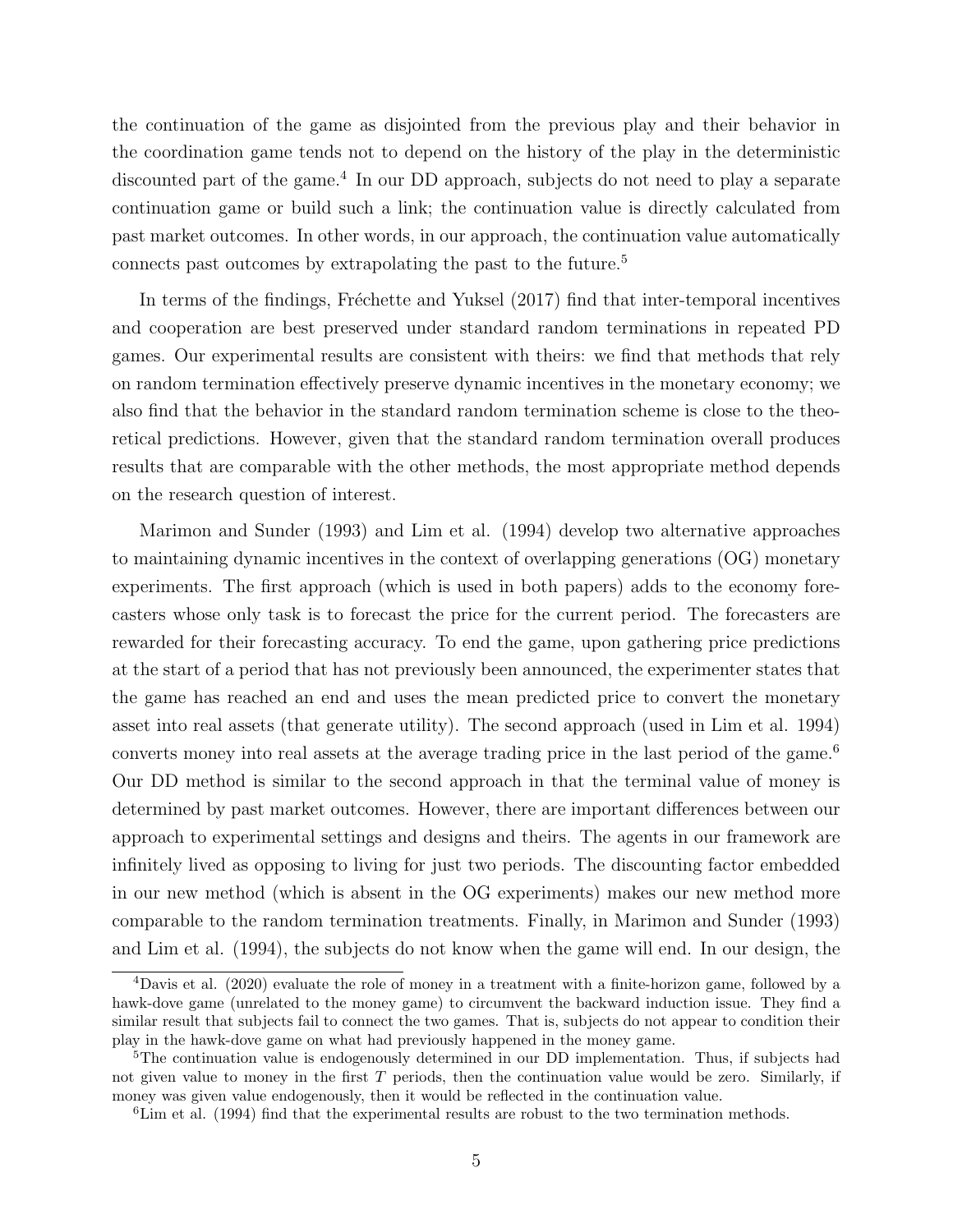subjects are informed about the exact number of periods they will play the game.

Davis et al. (2020) criticize experiments that rely on the implementation of infinitehorizon settings on the same grounds as Selten et al. (1997). As a result, they explore the implementation of finite-horizon monetary models that are immune to critiques against experiments that are based on these models. In one model, the agents trade sequentially without knowing their positions in the line, which neutralizes backward induction so that monetary equilibria can be sustained. In another model, they consider a finitely repeated game where subjects face a hawk-dove game at the end. They then compare the value of the fiat money in these environments with an environment where agents know their positions and the monetary equilibrium does not survive backward induction. They find that the introduction of money leads to higher trade and efficiency in all economies, regardless of whether the theory predicts that money is welfare improving. Their experiment offers a useful framework within which to investigate why subjects value fiat money. However, at this stage, finite-horizon monetary models are not well-suited to study questions that are associated with inflation or the impact of monetary policies more generally.

Our paper is also related to Bruttel and Kamecke (2012), who propose an approach that is similar to ours so as to avoid the end-game effects inherent in indefinitely repeated PD games. They consider two mechanisms to compute continuation values: one that is based on the explicit construction of subjects' memory-1 strategies ("strategy") and one that is an implicit construction performed by a computer that is based on a Moore machine that has a memory of only one round ("moore"). They compare these implementation methods with random terminations. They find that cooperation rates tend to be higher under the condition of a memory-1 "strategy" and a "moore" than under the random termination method.

On a related note, Romero and Rosokha (2018) propose an approach that allows the experimenter to run indefinitely repeated games that use a high continuation probability. Their approach entails subjects directly constructing strategies (including those longer than memory-1) that are used to partially or fully automate action choices in the experiment. This automation speeds up action choices and allows more repetitions to be conducted within the time limit of an experimental session (which is equivalent to running a longer session). Their approach is useful in settings where subjects strategically interact with a counterparty and it is straightforward to construct plans of action. It would be useful for future research to (i) see whether this approach can be adapted to the competitive market settings adopted in our study, and (ii) use this approach in combination with our DD method to implement infinitely repeated PD games.<sup>7</sup>

<sup>7</sup>See section 5.5 for more details on how our method can be extended to infinitely repeated PD games.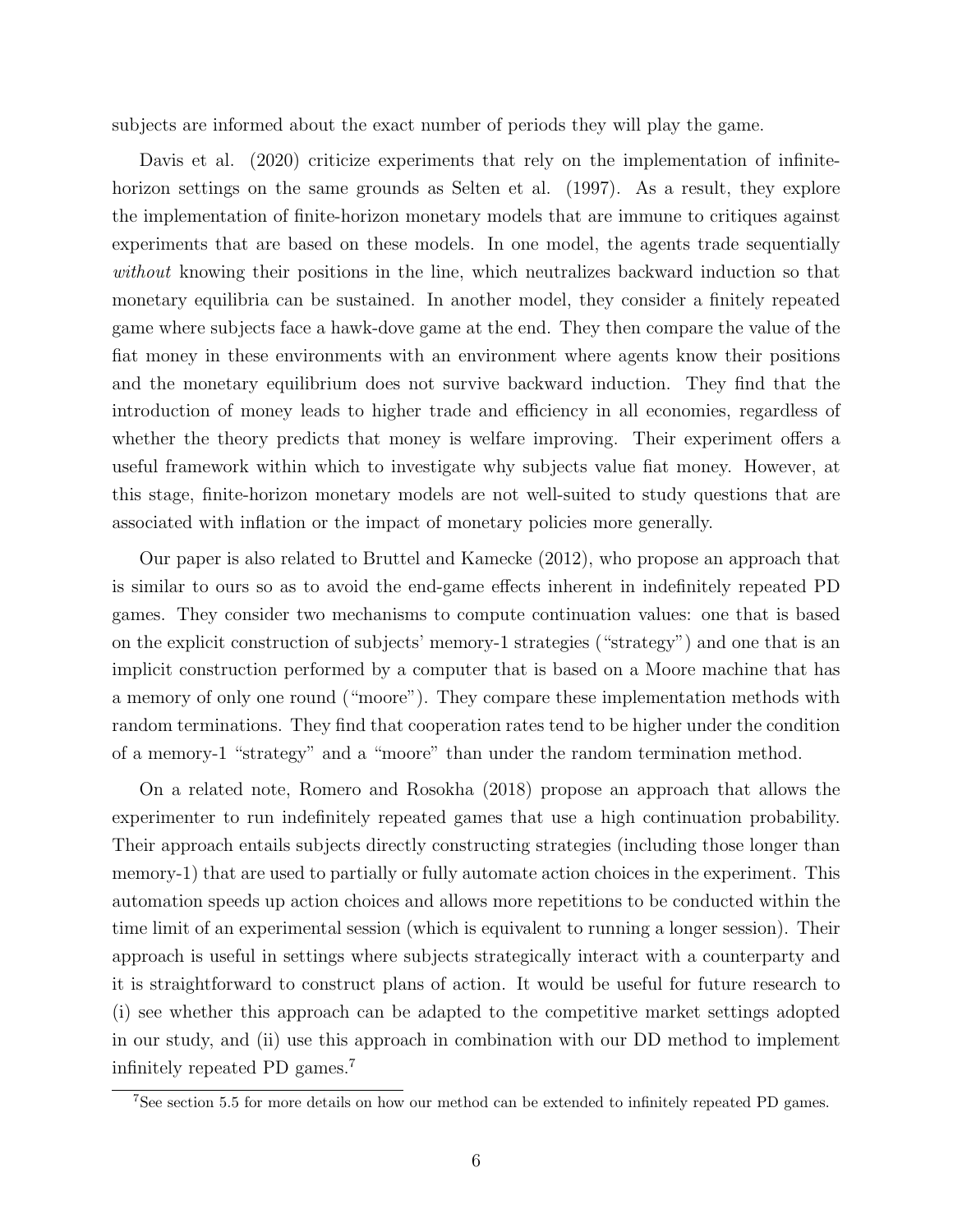### 3 Theoretical Framework

Our experimental economy is based on the infinite-horizon monetary models of Lagos and Wright (2005) and Rocheteau and Wright (2005). The model is micro-founded and thus well suited for laboratory implementations. Agents trade in two alternating markets and have quasilinear preferences in one market. These quasilinear preferences make the distribution of money balances degenerate and the model highly tractable. As a result, the model has served as a workhorse upon which many applications, such as open market operations, currency competition, forward guidance, have been developed. Building an experimental framework based on this model will pave the road for studying many interesting monetary issues in the laboratory in the future.

Specifically, in this paper we implement a simple version of the competitive markets monetary model of Rocheteau and Wright (2005); however, whereas the money supply in their model can be constant or can change, we implement a model with a constant money supply.<sup>8</sup> The alternating centralized market structure is reminiscent of Bewley (1980) and Townsend (1980), where agents periodically alternate between the roles of buyers and sellers. The Bewley-Townsend model has the advantage that agents have symmetric preferences, while the quasilinear preferences in Rocheteau and Wright (2005) simplify welfare analysis since only consumption and output in the first market are relevant for welfare.

#### 3.1 Environment

Time is discrete and continues forever. There are two types of agents, labelled type A and type B, each of size N. Each period consists of two markets, A and B, that open in sequence. In each market, there is a divisible good and a perishable good, called good A in market A and good B in market B. In market A (B), type A (B) agents want to consume but cannot produce, while type B (A) agents can produce but do not want to consume (in the following, we index the goods or markets with a subscript and the agent's type with a superscript). All agents discount between periods with a constant discount factor  $\beta = (1 + \rho)^{-1} \in (0, 1)$ , where  $\rho > 0$  is the rate of the time preference. Instantaneous utilities for type A and B agents are given by

$$
U^A = u(x_A) - x_B,
$$
  

$$
U^B = -x_A + v_0 + x_B.
$$

<sup>8</sup>We also use this environment in a previous paper (Jiang et al. 2020) but with positive money growth. To focus on the termination scheme in this study, we chose to abstract away from positive inflation and study the case with a constant money supply.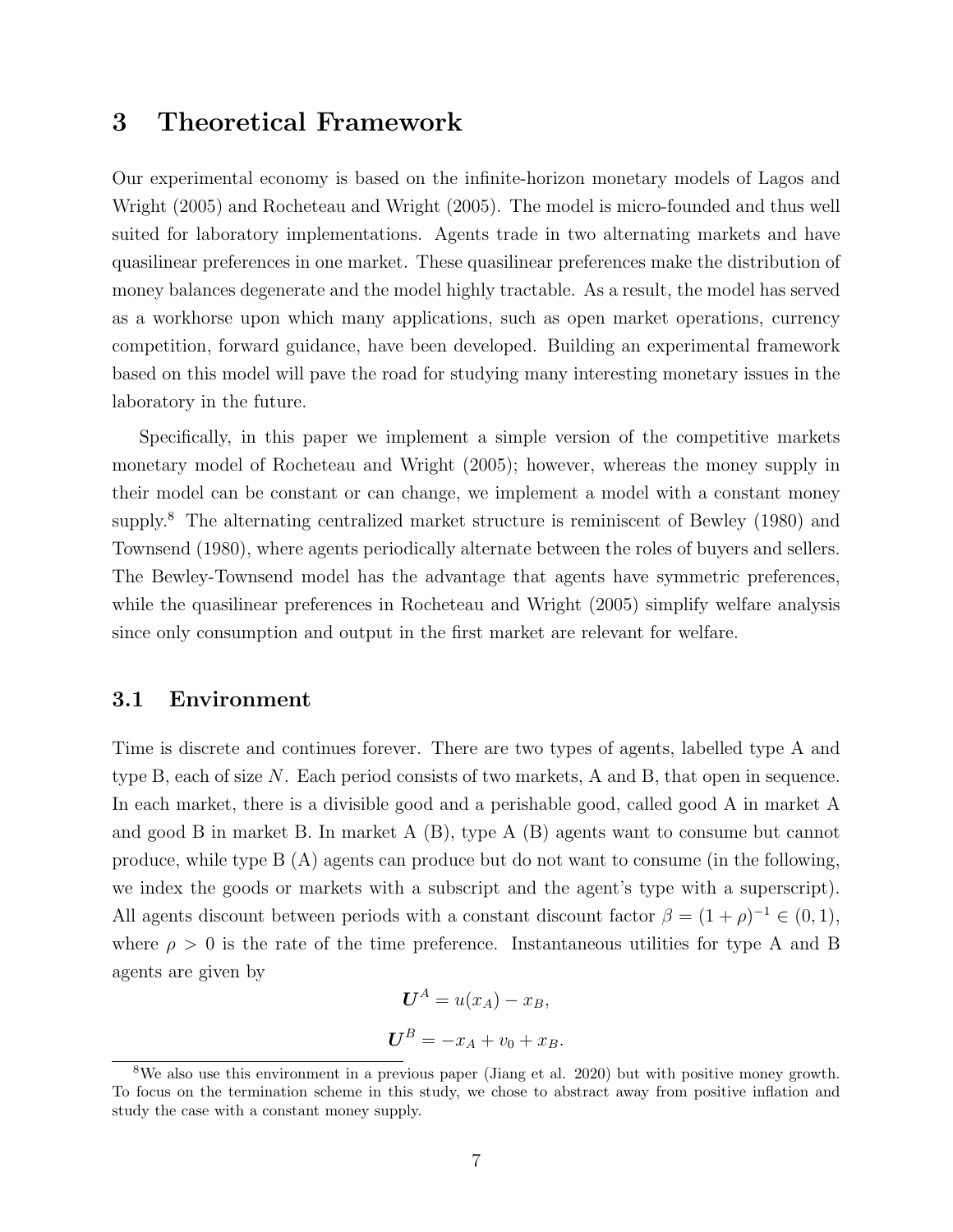Type A agents get utility  $u(x_A)$  from consuming  $x_A$  units of good A, where  $u'(0) > 0$ ,  $u''(0) <$ 0 and  $u'(0) = \infty$ , and incur disutility  $x_B$  from producing  $x_B$  units of good B. For type B agents, the disutility from producing good A is  $x_A$  and the utility from consuming good B is  $v_0 + x_B$ .<sup>9</sup> The first-best level of output in market A is  $x_A^*$  such that  $u'(x_A^*) = 1$ .

Lack of commitment, no formal enforcement, and private trading histories restrict the emergence and sustainability of credit arrangements and the lack of a double coincidence of wants rules out barter.<sup>10</sup> There is a single intrinsically useless asset, called money, that could serve as a medium of exchange. Money is divisible and storable in any amount,  $m_t$ , and the money supply is fixed at M.

### 3.2 Monetary Equilibrium

We focus on stationary equilibria where real variables are constant over time. Because the money supply is constant, the price level is also constant over time. In the analysis below, we omit the time subscript and use the accent "∧" to denote the variables in the next period. As is standard, we start backwards by characterizing the agents' decision problems in market B and combining these with the choices made in market A to characterize the equilibrium. Here we summarize the value functions and describe the equilibrium allocations and prices. For additional details on solving for a stationary monetary equilibrium, see Appendix A.

In market B, agents can trade good B and money in a competitive market where the price of good B is  $p_B$ . The value function of a type i agent who enters market B with money holdings  $m$  simplifies to

$$
\max_{\hat{m}} W^{i}(m) = \max_{\hat{m}} \left\{ \frac{-\hat{m} + m}{p_{B}} + v^{i} + \beta V^{i}(\hat{m}) \right\},\,
$$

where  $v^A = 0$  and  $v^B = v_0$ . The optimal choice for  $\hat{m}$ , the money balance taken to the following market B, solves

$$
\beta \frac{\partial V^i(\hat{m})}{\partial \hat{m}} - \frac{1}{p_B} \le 0
$$
, with equality if  $\hat{m} > 0$ .

<sup>&</sup>lt;sup>9</sup>We introduce the term  $v_0$  here and in our earlier study (Jiang et al. 2020) to roughly equalize payoffs between type A and B subjects in the lab. Introducing this term does not affect equilibrium predictions. Further, we keep the functional forms linear for type B agents for the sake of higher tractability. See also Rocheteau and Nosal (2017).

<sup>&</sup>lt;sup>10</sup>Notice that only aggregate outcomes— i.e., prices—are observable. However, since the population is finite in the lab, informal enforcement schemes are theoretically possible (see Aliprantis et al. 2007; and Araujo et al. 2012). However, in a similar framework as ours, Duffy and Puzzello (2014a) find that laboratory outcomes in economies of 6 and 14 subjects are closer to predictions of monetary equilibrium and do not find support for the emergence of informal enforcement schemes.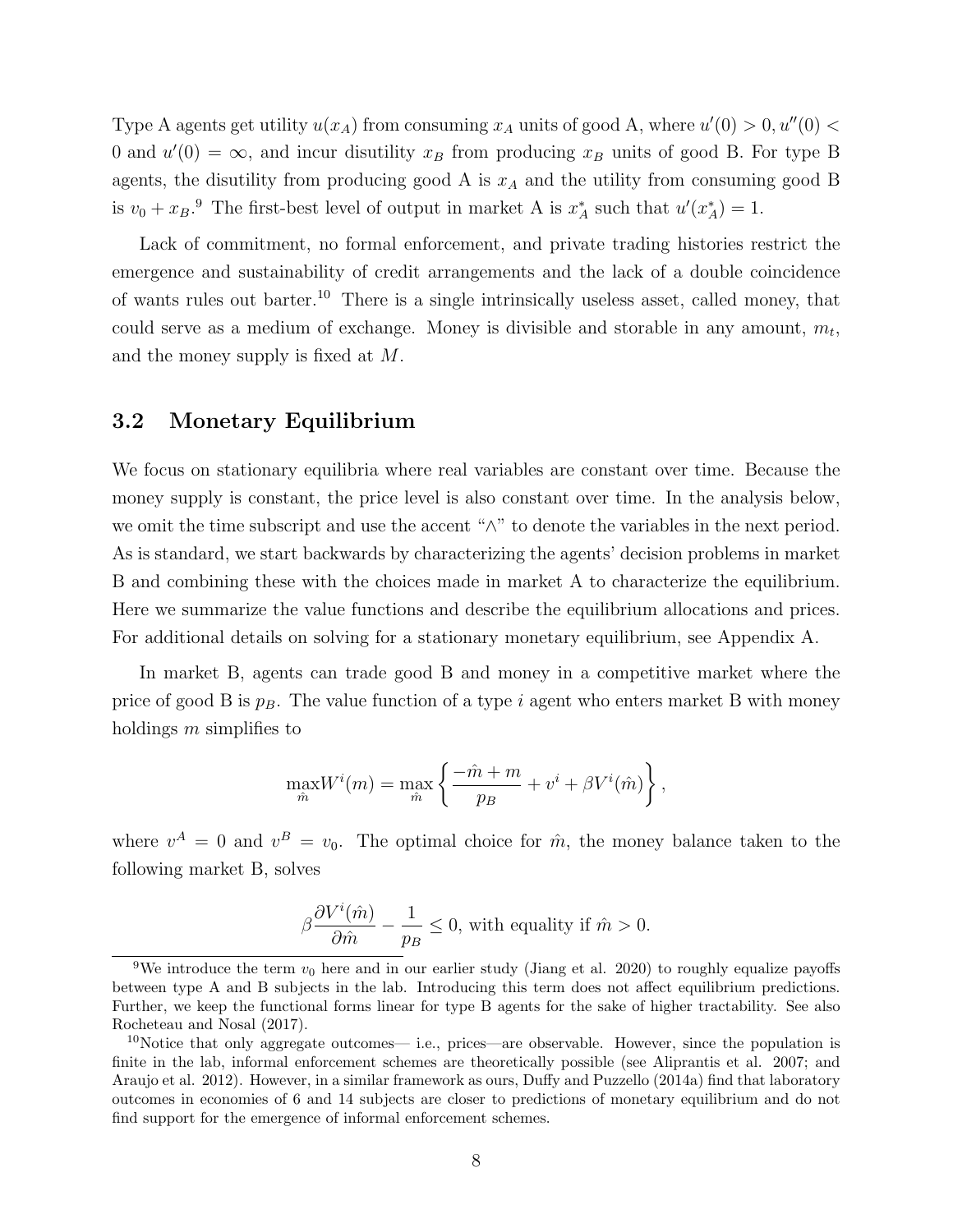As usual, the value function  $W^i(m)$  is linear in m and the choice of money holdings in the next period is independent of one's current money holdings.

In market A, agents can trade good A using money in a competitive market at market price  $p_A$ . Type B agents, who are producers in market A, incur a linear production cost to produce  $x_A$  units of good A. Their decision problem is

$$
V^{B}(m) = \max_{x_A} \left\{ -x_A + \frac{(m + x_A p_A)}{p_B} + W^B(0) \right\},\,
$$

which uses the envelope result  $\frac{\partial W(m)}{\partial m} = \frac{1}{p_B}$  $\frac{1}{p_B}$ . The first-order condition of type B's problem implies

$$
p_A = p_B. \tag{1}
$$

Type A agents, who are consumers in market A, can buy and consume  $x_A$  units of good A. Their value function in market A is

$$
V^{A}(m) = \max_{x_A} \left\{ u(x_A) + \frac{(m - p_A x_A)}{p_B} + W^{A}(0) \right\}
$$
subject to  $p_A x_A \leq m$ .

If the cash constraint does not bind, then  $u'(x_A) = p_A/p_B$  which, when combined with type B's decision, gives  $x_A = x_A^*$ . If the cash constraint binds, then  $x_A = m/p_A$ .

We can now combine the agents' decision problems from markets A and B to solve for the stationary monetary equilibrium. For type B agents, the net marginal value of carrying money to the next market A is equal to  $\frac{1}{p_B}[-1 + \beta] < 0$ . Money carried by type B agents to market A will be idle and can be used to purchase good B in the next market B. Since  $\beta$  < 1, holding idle balances is costly and hence type B agents will spend all of their money in market B and enter market A with zero balances.

For type A agents, the net marginal value of carrying money to the next market A is equal to  $\frac{1}{p_B}[-1 + \beta u'(x_A)]$ . Since  $u'(0) = \infty$ , type A agents take positive money balances to market A. In equilibrium, the net marginal benefit of carrying money is zero and output in market A (per consumer or producer) is

$$
u'(x_A) = 1/\beta. \tag{2}
$$

Since  $\beta$  < 1, type A agents will carry just enough money to spend in market A (or they spend all their money on good A and enter market B with zero balances).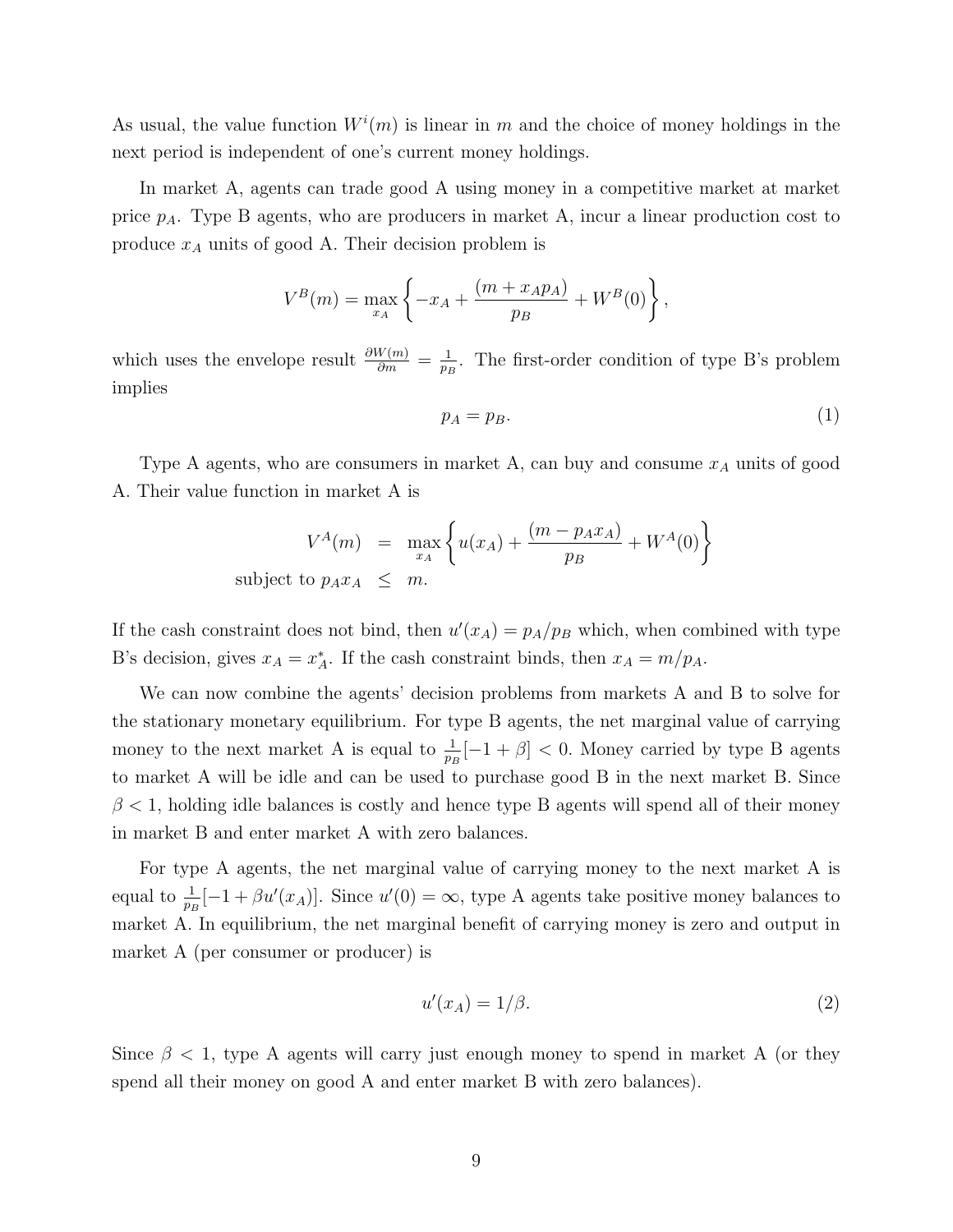Now we summarize the equilibrium price and quantity. In market A, each type A consumes  $x_A$  and each type B produces  $x_A$ , where  $x_A$  solves equation (2). The price level, which is the same for both markets according to equation (1), is given by the money market clearing condition

$$
p_A = p_B = \frac{M}{Nx_A}.\tag{3}
$$

In market B, the amount of consumption by each type B agent (which is the same as each type A agent's production) is

$$
x_B = \frac{M}{Np_B} = \frac{M}{Np_A} = x_A.
$$
\n<sup>(4)</sup>

### 4 Experimental Design

In this section, we describe the experimental design we use to implement the monetary model outlined in the previous section.

### 4.1 Treatments and Discounting Schemes

Our experiment considers three treatments that are characterized by the way we implement an infinite horizon with exponential discounting. The first treatment is the standard indefinite-horizon implementation by Roth and Murnighan (1978); we label it as a "random termination" or RT for short. In each period of the RT treatment, the economy continues to a new period with probability  $\beta$  and ends with complementary probability  $1 - \beta$ . This implementation relies on the interpretation of the discount factor as the probability of continuation.

The second treatment is a variation of the block random termination treatment proposed by Fréchette and Yuksel (2017). We label it as a "block random termination" or **BRT** for short. In this treatment, subjects make decisions in a block of  $T$  periods and learn whether the sequence has ended within the block only after the whole block has been played. If the sequence has not ended within the block, from period  $T + 1$  on, then at the end of each period the subjects receive live information about whether the sequence will continue to a new period. Note that in Fréchette and Yuksel  $(2017)$  subjects always play in blocks of T periods and, if time allows, after a sequence ends they will start a new block of T periods. We modified the original procedure in our experiment because it guarantees at least T periods of data for each sequence and, at the same time, allows us to fit more sequences into a session: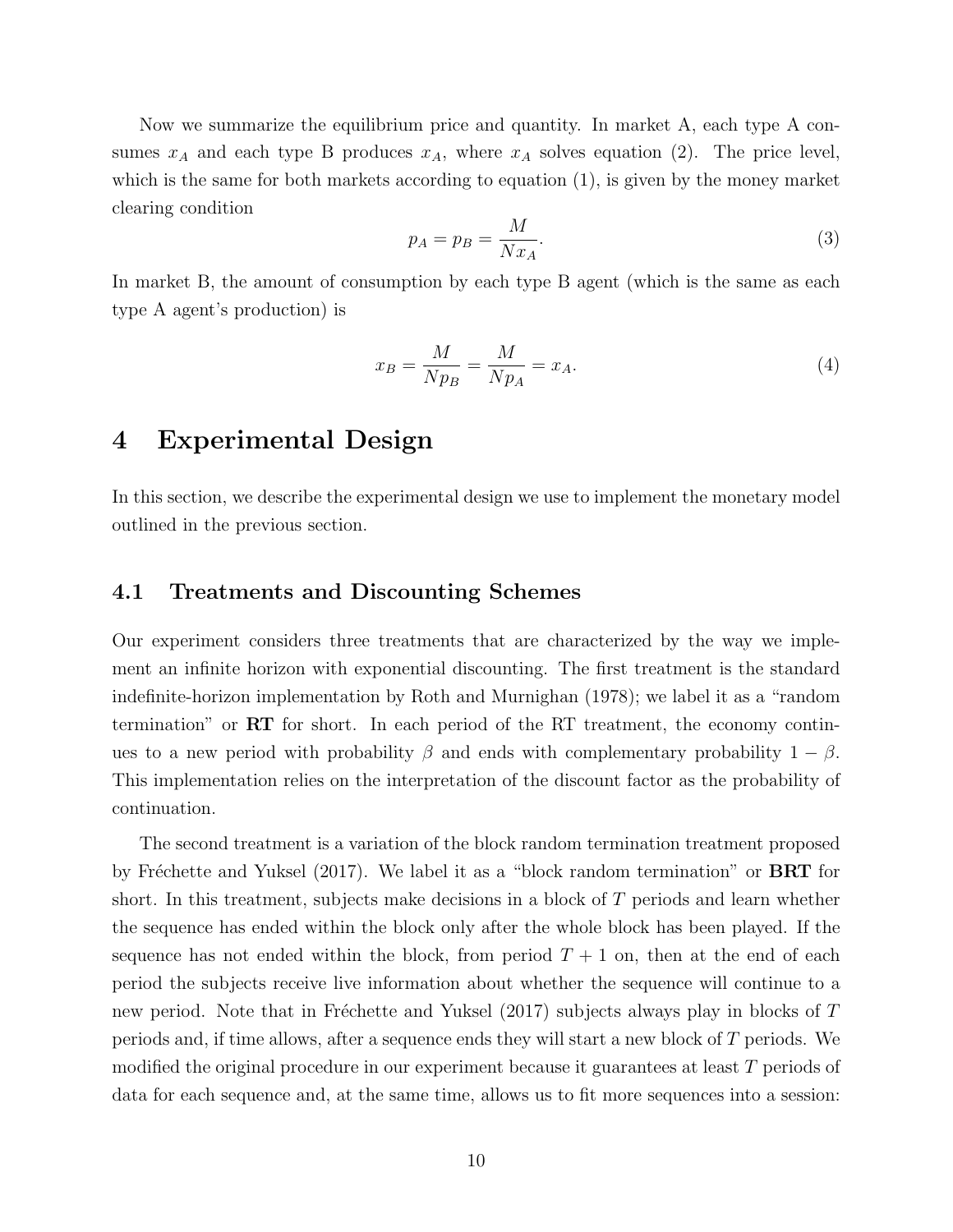after the first block, the sequence can stop anytime instead of at the end of another T-period block (see also Duffy et al. (2019)).

Finally, the third treatment features a definite horizon with discounting and integrated continuation value. This method does not rely on the experimenter's credibility of implementing an arbitrarily long session. We label this treatment "definite + discounting," or DD for short, since subjects make decisions for a definite number of periods, followed by the present discounted value of future payoffs. In this setting, subjects are informed that they will make decisions for T periods with discounting, where their payoffs shrink in each period. Specifically, in periods 1 through  $T$ , subjects receive a fraction, equal to the discount factor  $β$ , of each period's payoff.<sup>11</sup> In period  $T+1$ , the payoffs are assigned as follows: The market A price is computed as the average of market A prices in periods 1 through T. Similarly for market B prices.<sup>12</sup> Further, in each market of period  $T + 1$ , buyers automatically bid all of their tokens. Given the prices and the token bids, we compute consumption as the ratio of the buyer's bid divided by the average price. Each producer produces an amount that is equal to the average consumption. We can then assign payoffs in period  $T + 1$ . At the end of period  $T + 1$ , we compute the continuation value or present discounted value from period  $T + 2$ , thereafter, based on the average consumption and output in the first  $T + 1$ periods. In Appendix B, we describe in more detail the calculation of the continuation value and we check and verify that both the steady state monetary and nonmonetary equilibria of the infinite-horizon model from Section 3 remain in equilibria for the economy underlying the DD treatment.<sup>13</sup>

#### 4.2 Parameterization and the Market Game

Our treatment variable is the infinite-horizon implementation method: RT, BRT or DD. We conduct four sessions for each treatment and adopt a between-subjects design where each session of the experiment consists of a new group of subjects that are making decisions under only one of the three implementation environments.

To determine the sequence lengths for each session of the two treatments with RT and BRT, we predrew four different sets of random numbers, one for each session. We chose to predraw the random numbers instead of generating random numbers in real time, during the

<sup>&</sup>lt;sup>11</sup>For example, the weighting factor applied to period 1's payoff is 1, to period 2's payoff is  $\beta$ , to period 3's payoff is  $\beta^2$ , etc.

<sup>12</sup>We use the prices of all prior periods' prices to compute the average price and minimize the amount of noise and possible strategic manipulations subjects make.

<sup>&</sup>lt;sup>13</sup>In the steady state monetary equilibrium, the continuation values for type A and type B agents at the end of period T are  $V^A = \frac{\beta^T}{1 - \beta}$  $\frac{\beta^T}{1-\beta}(u(x_A) - x_B)$  and  $V^B = \frac{\beta^T}{1-\beta}$  $rac{\beta^2}{1-\beta}(x_B-x_A).$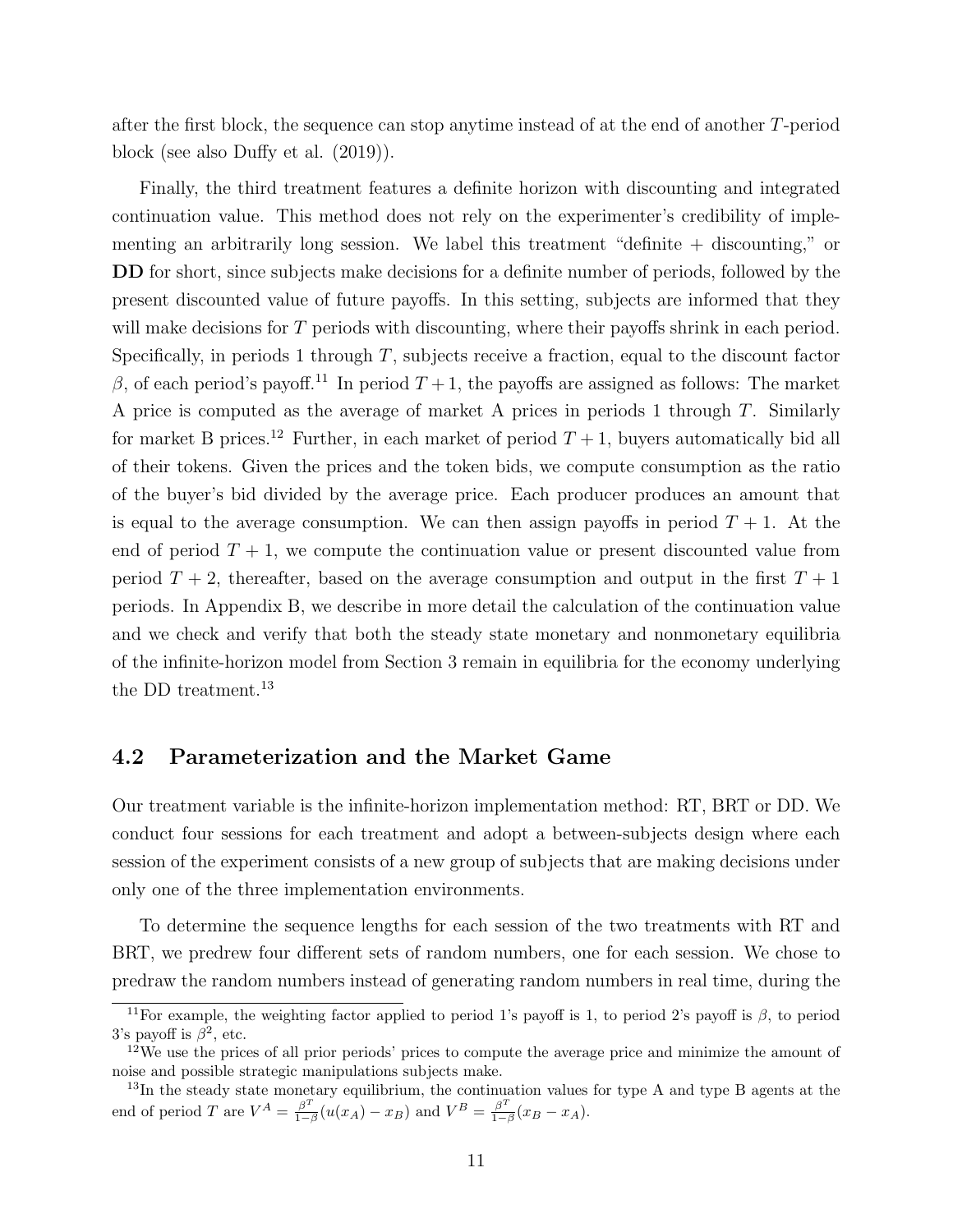experiments, to allow for a more accurate comparison across the two random termination treatments. Indeed, we use the same set of sequence lengths in the RT and BRT treatments to control for the effect of different sequence lengths on behavior (e.g., Fréchette and Yuksel 2017; Duffy and Puzzello 2014b). See Table 1 for a summary of the sequence lengths used for each session.

The functional forms and parameter values are set as in Jiang et al.  $(2020)^{14}$  The discount factor is set to  $\beta = 0.9$ ; in the RT and BRT methods, this is simply the probability that the economy continues for an additional period. Additionally, in the BRT treatment we set the block length equal to 10 as this is also the expected duration associated with a 0.9 probability of continuation. In the DD implementation, we let the subjects play for  $T = 10$  periods. We then compute the payoffs in periods 1 through 10, period 11 and the continuation value, as explained in Section 4.1. For example, in periods 1 through 10, the payoffs are weighted by the appropriate discounting term for each period: 1 in period 1, 0.9 in period  $2, 0.9<sup>2</sup>$  in period 3, etc.

The period utility functions for type A and type B agents are respectively

$$
U^{A} = A \frac{x_{A}^{1-\eta}}{1-\eta} - \underbrace{x_{B}}_{\text{market A}} \text{ and } U^{B} = \underbrace{-x_{A}}_{\text{market A}} + \underbrace{v_{0} + x_{B}}_{\text{market B}};
$$

where  $A = 2.6563$ ,  $\eta = 0.37851$ , and  $v_0 = 8$ . With these parameters, the equilibrium value of market A (and market B) output is 10. The parameter  $v_0$  is chosen to roughly equalize the equilibrium expected payoffs for types A and B subjects. The total number of subjects is  $2N = 10$ , with the exception of one session where  $2N = 8$  because fewer subjects showed up for that session. We focus on output and welfare in market A because agents' utilities are linear in market B and market A is the main determinant of the welfare effects. We define the welfare ratio, denoted  $W$ , as a measure of efficiency relative to the first-best quantity of output in market A,  $x_A^* = 13.2$ :

$$
W \equiv \frac{\sum_{i} [u(x_{A,i}) - x_{A,i}]}{N[u(x_A^*) - x_A^*]}.
$$
\n(5)

Welfare is the sum of the trading surpluses related to the consumption of each individual type A subject. Given these parameters, the equilibrium predictions for output, prices, inflation, and welfare are, respectively,  $x_A = x_B = 10, p_A = p_B = 0.5$ , and  $W = 0.98$ .

<sup>14</sup>Jiang et al. (2020) compare different inflationary monetary policies in a monetary economy where the infinite horizon is implemented using a BRT.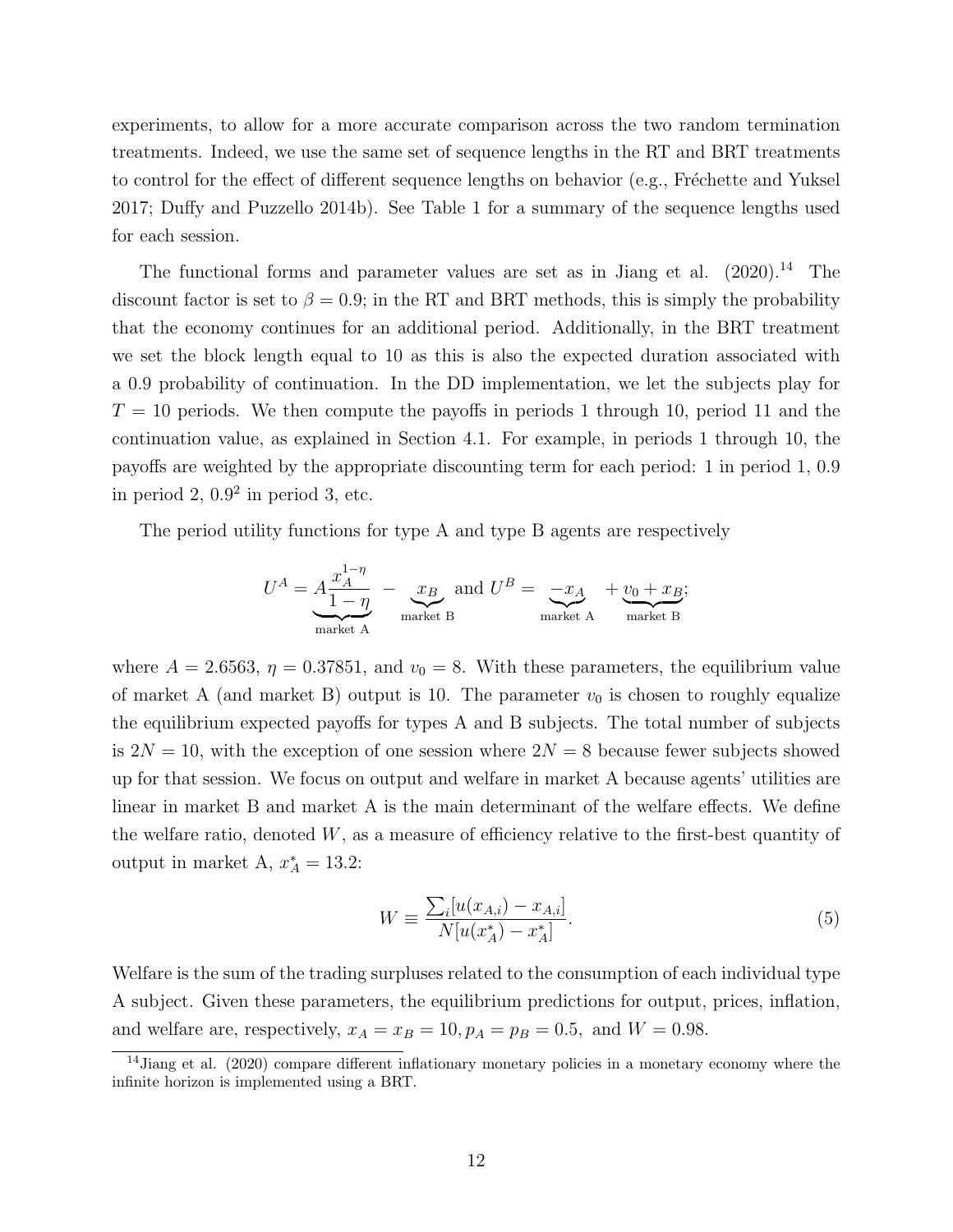To implement competitive pricing in markets A and B, subjects participate in a market game along the lines proposed by Shapley and Shubik (1977) (see e.g., Arifovic 1996; Bernasconi and Kirchkamp 2000; Ding and Puzzello 2020; Duffy et al. 2011; Duffy and Puzzello 2014ab; among others, for implementations in other experiments). In both markets, producers submit a quantity to produce  $(x_A \text{ or } x_B)$  while consumers submit a bid of tokens for good A or good B  $(b_A \text{ or } b_B)$ . Subjects independently make these decisions in isolation and do not observe the current actions of other participants. The market price in each market is then computed as

$$
p = \frac{\sum_i b_i}{\sum_i x_i} = \frac{\text{Total Tokens Bid}}{\text{Total Amount Produced}},
$$

where  $b_i$  and  $x_i$  are the individual bids and production decisions of consumers and producers, respectively, for subject i. If the total amount of tokens bid or the total amount produced is zero, then no trade takes place. If the price is positive, then buyers consume an amount equal to their bid divided by the market price and their point total increases as specified by the utility function in each market while their token total decreases by the amount bid. Producers lose points from production, as specified by the production function, but their token total increases by the amount produced times the market price.

#### 4.3 Experimental Procedures

The experiments in this study were conducted at Indiana University and Purdue University in 2018 and 2019 (see Table 1).<sup>15</sup> Participants were undergraduate students at these universities.<sup>16</sup> We conducted four sessions in each treatment with a total of 118 subjects. No subject participated in more than one session of the project, although some subjects may have participated previously in other economics experiments.

The total length of a session ranges from 100 to 120 minutes, though all subjects are recruited for two hours. Participants receive a \$5 show-up payment plus earnings from the experiment. Subjects are paid for all periods of all sequences.<sup>17</sup> Average earnings across all

<sup>&</sup>lt;sup>15</sup>The data for the BRT treatment are from the baseline treatment of Jiang et al. (2020). The main focus of Jiang et al. (2020) is on welfare implications of different implementations of inflationary monetary policies, while here we focus on the different implementations of the infinite horizon.

<sup>&</sup>lt;sup>16</sup>The demographic composition of the subjects are very similar across both universities, except that Indiana University offers slightly more liberal arts majors than Purdue due to the presence of engineering majors at the latter. However, the results are not noticeably different across the two universities.

<sup>&</sup>lt;sup>17</sup>Note that in the BRT, if the sequence ends within the block, then the subjects are only paid for the periods before the ending period even though they have committed for the entire block. To reinforce this to these subjects, we review this item several times in the instructions and include questions in the post-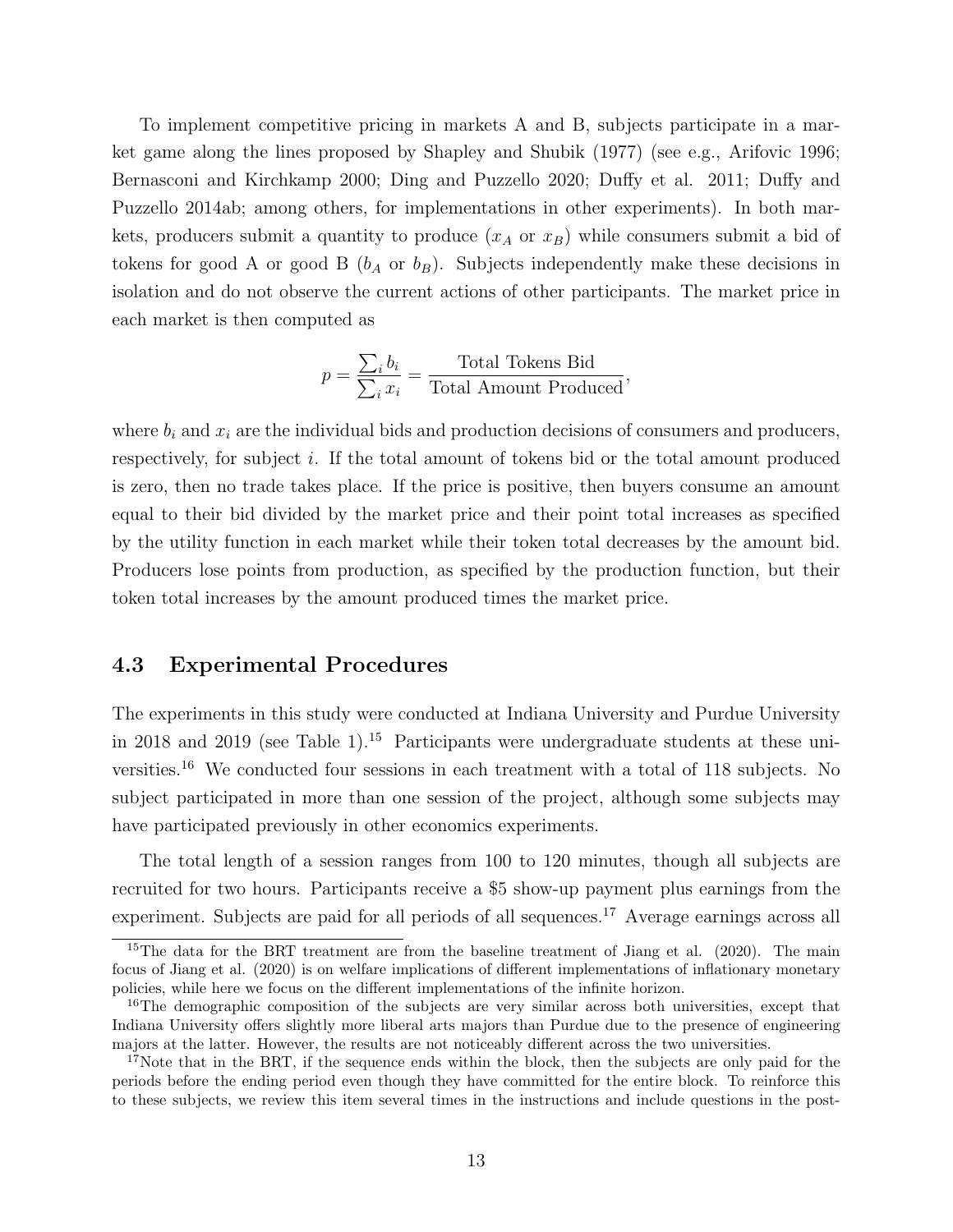subjects and treatments are \$42.10. Notice that sometimes there are more sequences in the RT treatment, compared with the same repetition in the BRT treatment, since we do not need to run a block of 10 periods at the start of each new sequence. In the DD treatment, we are always able to run four sequences of 10 periods each.

In the experiments, a period consists of market A followed by market B. Subjects are equally divided into fixed roles of type A and type B agents. The mapping of the production and consumption decisions to points is described in detail in the written instructions and presented to the subjects in table form in both the instructions and on their computer screens. Subjects can also see the previous periods' prices for both markets, which allows them to view prices over time. See Appendix D for a sample screenshot.

| Table 1: Session Characteristics |                  |            |          |          |                    |
|----------------------------------|------------------|------------|----------|----------|--------------------|
| Treatment                        | Session          | Date       | Subjects | Location | Sequences          |
| Random Termination               | RT1              | 9/5/2019   | 10       | Purdue   | 9, 15              |
| (RT)                             | RT2              | 9/12/2019  | 10       | Purdue   | 6, 8, 2, 16        |
|                                  | RT3              | 9/5/2019   | 10       | Indiana  | 13, 10, 5, 11      |
|                                  | RT4              | 9/5/2019   | 10       | Indiana  | 5, 6, 4, 1, 10, 13 |
|                                  |                  |            |          |          |                    |
| <b>Block</b>                     | BRT1             | 8/3/2018   | 8        | Purdue   | 9, 15              |
| Random Termination               | BRT <sub>2</sub> | 8/24/2018  | 10       | Indiana  | 6, 8, 2, 16        |
| (BRT)                            | BRT3             | 8/29/2018  | 10       | Indiana  | 13, 10, 5          |
|                                  | BRT4             | 9/5/2018   | 10       | Purdue   | 5, 6, 4            |
|                                  |                  |            |          |          |                    |
| Definite Horizon                 | D <sub>D</sub> 1 | 10/1/2019  | 10       | Purdue   | 10, 10, 10, 10     |
| with Discounting                 | DD2              | 10/3/2019  | 10       | Purdue   | 10, 10, 10, 10     |
| (DD)                             | DD3              | 10/10/2019 | 10       | Indiana  | 10, 10, 10, 10     |
|                                  | DD4              | 10/14/2019 | 10       | Indiana  | 10, 10, 10, 10     |

Each session consists of instructions, a quiz on the instructions, the experiment, and subject payment. Upon entering the laboratory, participants are randomly assigned a computer station and given a written copy of the instructions. Participants read the instructions and complete a comprehension quiz on them, after which the experimenter reviews each question individually and begins the experiment. We purposely spend a large portion of time on this phase of the experiment (typically 45 minutes to an hour) to ensure each subject's comprehension. All parts of the experiment are programmed using the software z-Tree (Fischbacher 2007). See the appendix for the experimental instructions and quiz.

instruction comprehension quiz that tests their understanding of the block .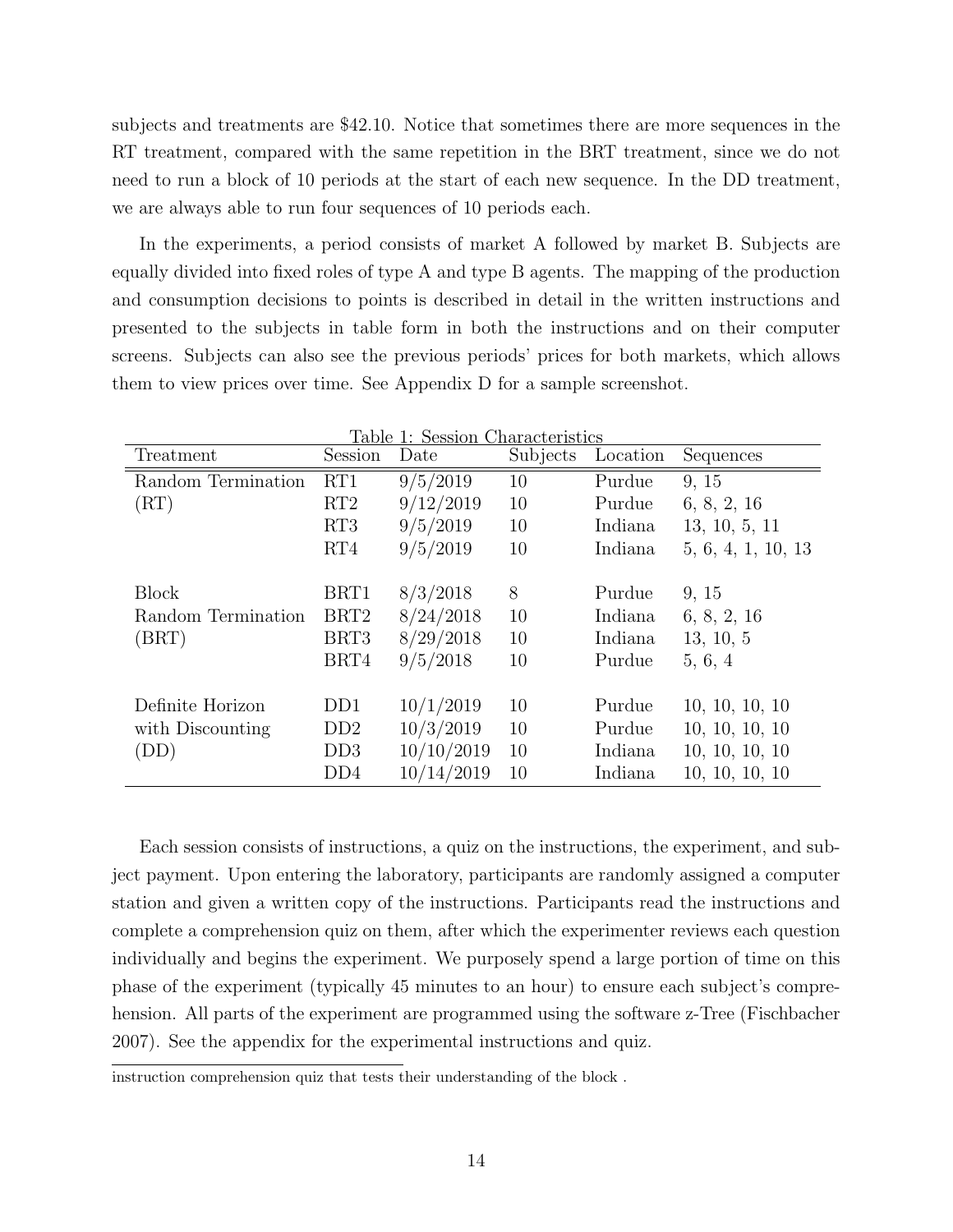### 5 Experimental Results

We now discuss our main results. In our analysis, we include periods where subjects actively play the game; that is, all rounds for RT, all rounds in blocks of 10 periods (i.e., even rounds where the sequence ends within the block and subjects therefore play for periods for which they are unpaid) and all rounds after the block for the BRT, and 10 periods for the DD (i.e., even if subjects are paid for each hypothetical period 11 and onward). We focus on three outcome variables: output, the price level, and the welfare ratio. In the first subsections, we compare the level of each variable to their theoretical steady state prediction and identify the treatment effect. We then analyze the evolution of these variables across time. Finally, in the last subsection, we summarize the main findings and compare the relative advantages of the three implementation methods.

#### 5.1 Output

We first discuss the output in the experimental economies. Table 2 provides the summary statistics for the output per producer for each session that took place across all trading periods. Notice that the output per producer is the same as the consumption per consumer because we have the same number of producers and consumers. In the analysis below, we first compare the output to that predicted in the theoretical steady state and we summarize the results in Finding 1. We then discuss the treatment effects and summarize these in Finding 2.

**Finding 1.** Market output deviates slightly from the steady state prediction in the RT and BRT treatments and is significantly lower than the steady state prediction in the DD treatment.

As shown in Table 2, the output per producer is lower than it is its steady state prediction of 10 for most of the experimental sessions. The highest market A output is 12.711 in session BRT1, and the highest market B output is 12.949 in session RT4. The lowest outputs for markets A and B are both observed in session DD3, at 4.511 and 5.233, respectively. Table 3 estimates the deviation of the period's average output from its steady state prediction of 10. In the RT treatment, the observed output is close to the steady state prediction in both markets (the deviations are -0.508 in market A and -0.335 in market B). In the BRT treatment, the output in market A is only slightly below the steady state prediction (the deviation is -0.200 and is statistically insignificant at the 10% level); the deviation is more significant at -1.312 in market B. In the treatment for the DD, the output per producer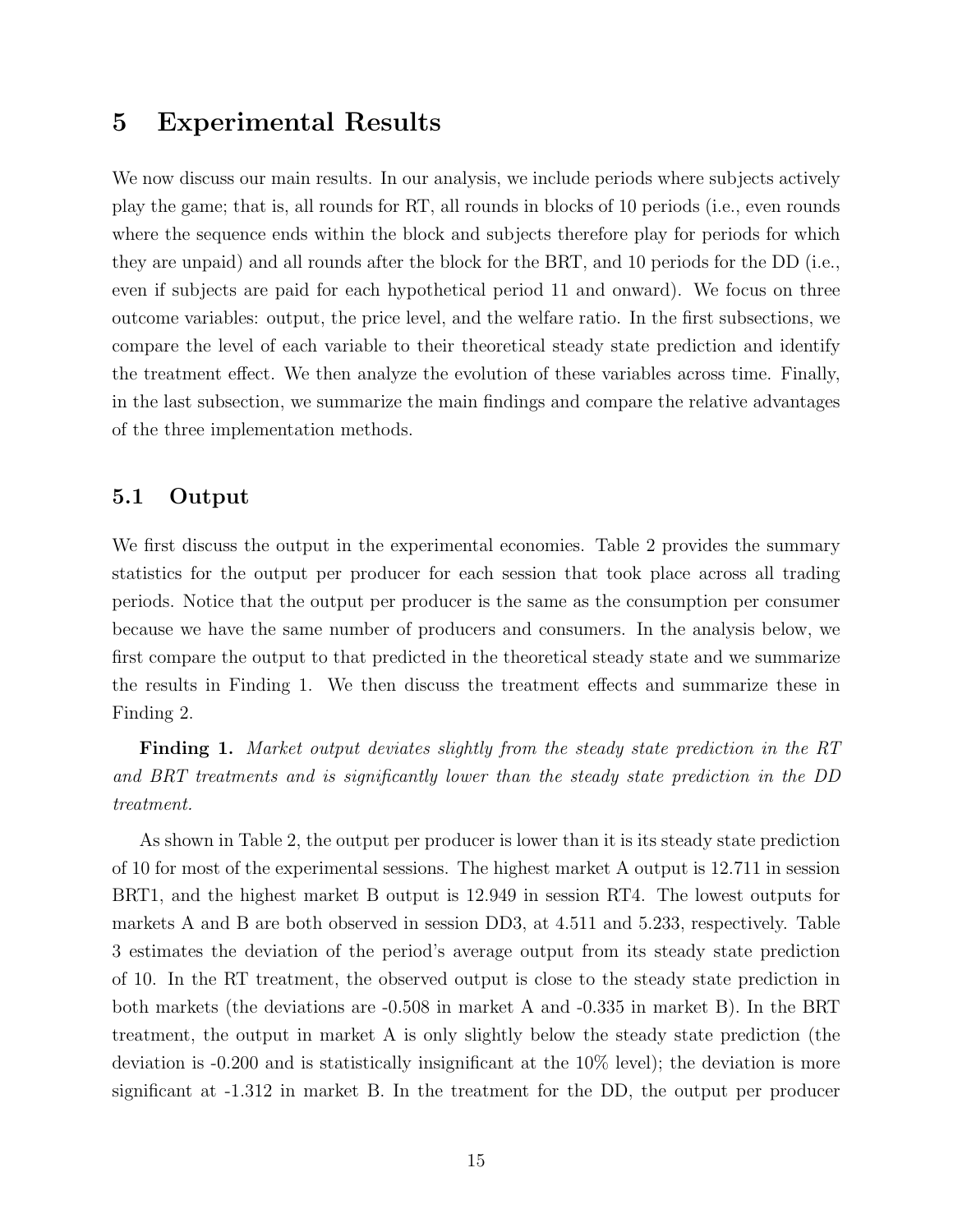is significantly lower than that in the steady state prediction in both markets, in both an economic and statistical sense. The deviation is -2.314 for market A and -2.871 for market B, both of which are statistically significant at the 1% level.

**Finding 2.** Comparing the RT and BRT treatments, market A's output per producer is not significantly different and market B's output per producer is lower in the BRT. Relative to the RT and BRT treatments, in both markets the output per producer is significantly lower in the DD.

To identify the differences in market output across treatments, we regress the period market output per producer on two treatment dummies, with robust standard errors, for each market. The constant term from the regression can be interpreted as the estimated market output per producer in the RT treatment, while the coefficients on the two dummy treatment variables correspond to the marginal effect of the two other implementation schemes. The regression results are provided in Table 4.

Table 4 shows that market A's output is not significantly different between the RT and BRT treatments. The difference in market B's output is more significant, with output in the BRT 0.978 lower than that in the RT (statistically significant at the 5% level). Relative to the other two treatments, output is lower in the DD treatment. The output per producer in market A is 1.807 lower in the DD relative to the RT and 2.114 lower relative to the BRT during the period. In market B, the output per producer is 2.536 lower in the DD relative to the RT and 1.558 lower relative to the BRT; both differences are statistically significant at the  $1\%$  level.<sup>18</sup>

#### 5.2 Price

Table 5 provides summary statistics for the prices in the two markets for each session. Table 6 provides a comparison of the price level with the theoretical steady state prediction, which we summarize in Finding 3. Table 7 presents the treatment effects, which we summarize in Finding 4.

**Finding 3.** The price levels in both market A and market B are lower than the theoretical steady state prediction in treatments RT and BRT. Price levels are close to the steady state prediction in treatment DD.

The theoretical steady state price level is  $p_A = p_B = 0.5$ . Table 5 shows that in the

 $18$ Note that the output is notably lower in the DD3 session relative to the other sessions. It appears that, in this session, the subjects coordinate on a lower level of output.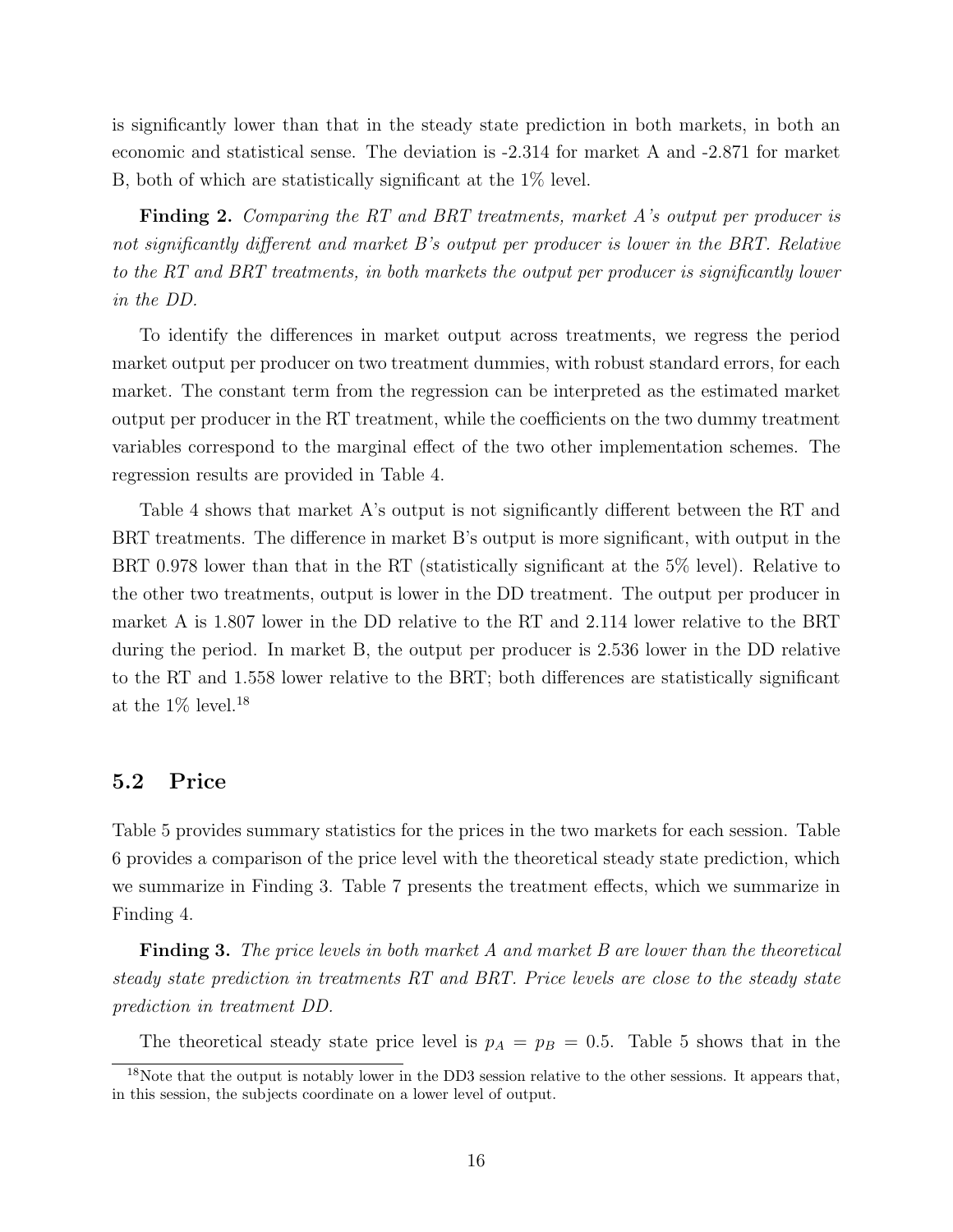|               |      | Market A |       | Market B |       |
|---------------|------|----------|-------|----------|-------|
| Session       | Obs. | Mean     | std.  | Mean     | std.  |
| RT1           | 24   | 7.766    | 2.625 | 6.721    | 0.518 |
| RT2           | 32   | 9.938    | 2.362 | 11.110   | 0.526 |
| RT3           | 39   | 8.597    | 1.783 | 7.007    | 0.306 |
| RT4           | 39   | 11.085   | 2.306 | 12.949   | 0.513 |
| RTall         | 134  | 9.492    | 0.220 | 9.665    | 0.328 |
| BRT1          | 25   | 12.711   | 2.529 | 13.036   | 0.328 |
| BRT2          | 46   | 7.484    | 3.232 | 5.600    | 0.397 |
| BRT3          | 33   | 11.594   | 3.033 | 9.745    | 0.405 |
| BRT4          | 30   | 8.950    | 2.142 | 8.025    | 0.476 |
| <b>BRTall</b> | 134  | 9.800    | 0.303 | 8.688    | 0.301 |
| DD1           | 40   | 9.426    | 2.100 | 9.097    | 0.428 |
| DD2           | 40   | 8.783    | 1.912 | 6.192    | 0.271 |
| DD3           | 40   | 4.511    | 1.167 | 5.233    | 0.400 |
| DD4           | 40   | 8.023    | 2.804 | 7.996    | 0.516 |
| DDall         | 160  | 7.686    | 0.222 | 7.129    | 0.237 |

Table 2: Market Output per Producer-Summary Statistics

Table 3: Market Output per Producer Relative to Steady State Prediction

|            | Obs. | Market A    | Market B    |
|------------|------|-------------|-------------|
| RT         | 134  | $-0.508**$  | $-0.335$    |
|            |      | (0.220)     | (0.328)     |
| <b>BRT</b> | 134  | $-0.200$    | $-1.312***$ |
|            |      | (0.303)     | (0.301)     |
| DD         | 160  | $-2.314***$ | $-2.871***$ |
|            |      | (0.222)     | (0.237)     |

Notes. (1) Standard errors are in parentheses.  $(2)^*$  p-value  $\lt 0.10$ ,  $\ast\ast$  p-value  $\lt 0.05$ ,  $\ast\ast\ast$  p-value  $< 0.01$ .

RT and BRT treatments, the average price level (across all periods) is lower than 0.5 in all sessions except for session BRT2. In the RT treatment, the average price is 0.355 in both markets. In the BRT treatment, the average price is 0.359 in market A and 0.425 in market B. In both treatments, the deviation from the steady state prediction is statistically significant at the 1% level. For treatment DD, the average price is 0.469 in market A and 0.506 in market B; that is, it is closer to the theoretical predictions than in the other two treatments.

The lower price level in the RT and BRT relative to the theory can be attributed to the fact that buyers do not spend all of their money, which also implies that some money is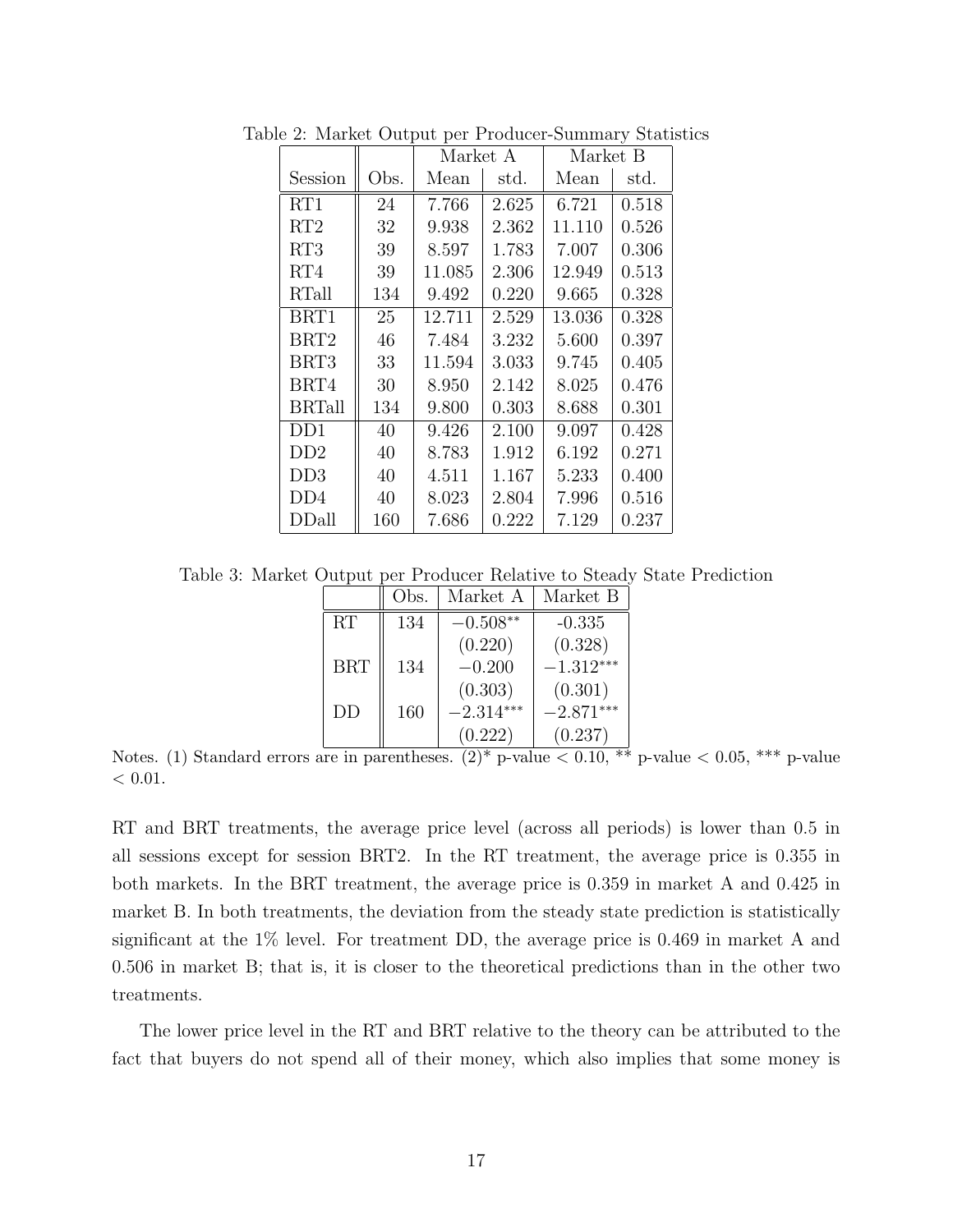| Variables    | Market A Output per Producer | Market B Output per Producer |
|--------------|------------------------------|------------------------------|
| <b>BRT</b>   | 0.307                        | $-0.978**$                   |
|              | (0.374)                      | (0.446)                      |
| DD           | $-1.807***$                  | $-2.536***$                  |
|              | (0.312)                      | (0.405)                      |
| Constant     | $9.492***$                   | $9.665***$                   |
|              | (0.220)                      | (0.328)                      |
| Observations | 428                          | 428                          |
| R-squared    | 0.094                        | 0.089                        |

Table 4: Regression of Market Output per Producer on Treatment Dummies

Notes. (1) Robust standard errors are in parentheses.  $(2)^*$  p-value  $\lt 0.10$ , \*\* p-value  $\lt 0.05$ , \*\*\*  $p$ -value  $< 0.01$ .

held by sellers and thus is not spent.<sup>19</sup> The price level in the DD is, on average, close to the theoretical prediction, largely because of the low output relative to the other two treatments, especially in the DD3 session.

In terms of across-treatment comparisons (see Table 7), the two treatments with random termination, RT and BRT, are close to each other, while the DD treatment has significantly higher prices than the other two. Between the RT and BRT, market A's price is not significantly different in either magnitude or statistical significance. In market B, although the difference in the price between the RT and BRT is statistically significant at the 5% level, the magnitude of this difference is small (higher by 0.070 in the BRT). The difference between the DD and the other two treatments is more substantial. For example, relative to the RT, the price in market A is 0.114 lower and the price in market B is 0.151 lower in the DD.

### 5.3 Welfare

In this subsection, we focus on welfare in the experimental sessions. Table 8 provides summary statistics for each session. Similar to the analysis on output, we first evaluate whether the theoretical point prediction describes the experimental sessions well (Table 9 and Finding 5), and then we turn our attention to the differences between the three treatments (Table 11 and Finding 6).

**Finding 5.** Welfare is significantly lower than the steady state prediction in all three treatments.

<sup>&</sup>lt;sup>19</sup>Tables C.1 and C.2 in the Appendix compare token spending ratios and the fraction of money held by buyers across treatments. The spending ratios range from 71% to 80% and the fractions of money held by buyers range from 77% to 86%. There are no significant differences in these two variables between treatments.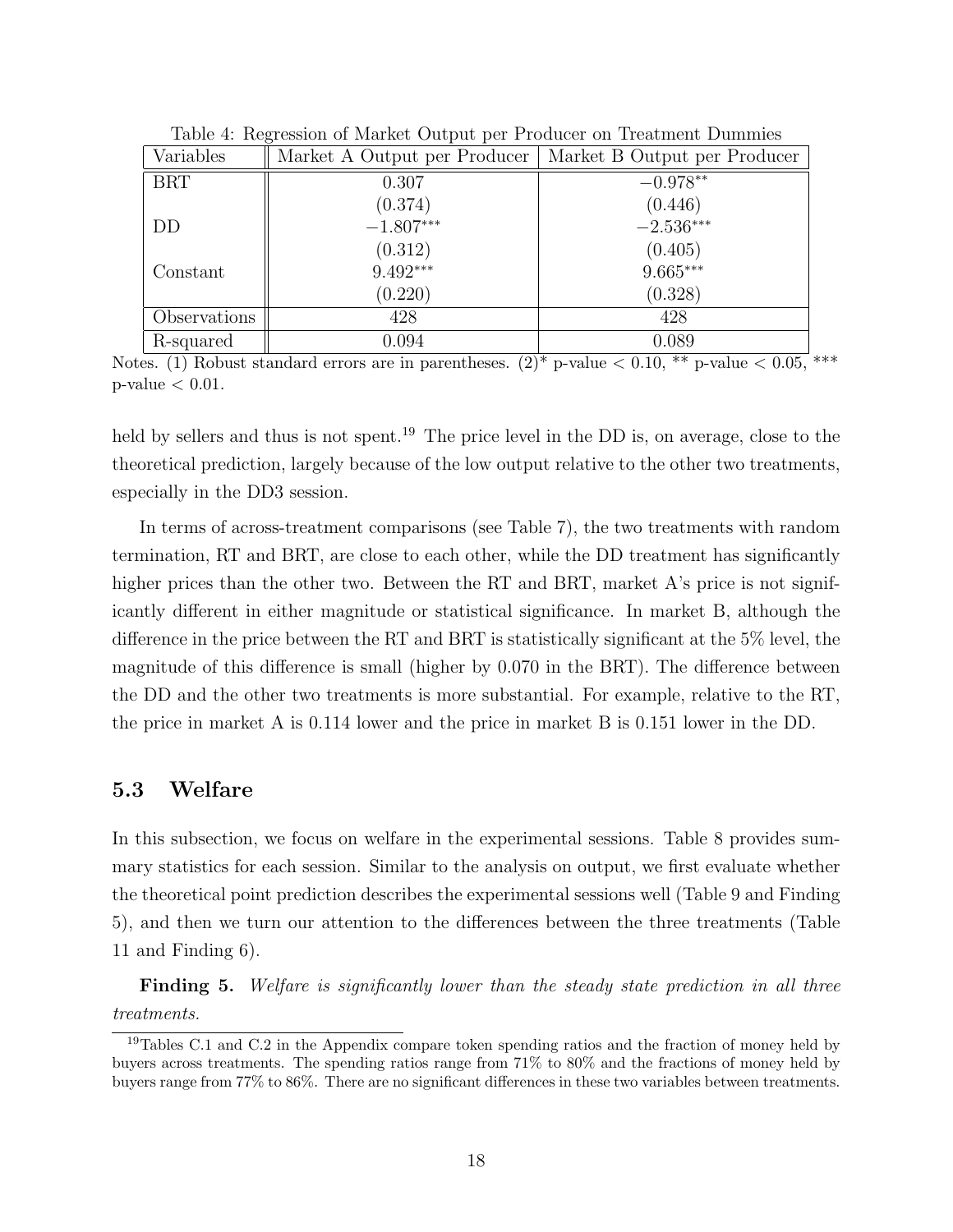|                  |      | Market A |       | Market B |       |
|------------------|------|----------|-------|----------|-------|
| Session          | Obs. | Mean     | std.  | Mean     | std.  |
| RT1              | 24   | 0.399    | 0.045 | 0.455    | 0.047 |
| RT2              | 32   | 0.377    | 0.016 | 0.335    | 0.018 |
| RT3              | 39   | 0.278    | 0.009 | 0.328    | 0.014 |
| RT4              | 39   | 0.387    | 0.016 | 0.336    | 0.017 |
| RTall            | 134  | 0.355    | 0.011 | 0.355    | 0.012 |
| BRT1             | 25   | 0.278    | 0.012 | 0.266    | 0.012 |
| BRT <sub>2</sub> | 46   | 0.535    | 0.031 | 0.689    | 0.059 |
| BRT3             | 33   | 0.244    | 0.018 | 0.271    | 0.017 |
| BRT4             | 30   | 0.283    | 0.020 | 0.323    | 0.031 |
| <b>BRTall</b>    | 134  | 0.359    | 0.017 | 0.425    | 0.027 |
| DD1              | 40   | 0.403    | 0.018 | 0.472    | 0.055 |
| DD2              | 40   | 0.314    | 0.013 | 0.454    | 0.029 |
| DD3              | 40   | 0.705    | 0.032 | 0.639    | 0.038 |
| DD4              | 40   | 0.455    | 0.035 | 0.458    | 0.037 |
| DDall            | 160  | 0.469    | 0.017 | 0.506    | 0.021 |

Table 5: Price-Summary Statistics

Table 6: Price Relative to Steady State Prediction

|            | Obs. | Market A    | Market B    |
|------------|------|-------------|-------------|
| RT         | 134  | $-0.145***$ | $-0.145***$ |
|            |      | (0.011)     | (0.328)     |
| <b>BRT</b> | 134  | $-0.141***$ | $-0.075***$ |
|            |      | (0.017)     | (0.027)     |
| DD         | 160  | $-0.031*$   | 0.006       |
|            |      | (0.017)     | (0.021)     |

Notes. (1) Standard errors are in parentheses.  $(2)^*$  p-value  $\lt 0.10$ , \*\* p-value  $\lt 0.05$ , \*\*\* p-value  $< 0.01$ 

According to Table 8, for the average period, the welfare ratios in all 12 experimental economies are lower than the theoretical prediction of 0.98. The welfare ratio is the highest in session RT4 at 0.902 and the lowest in session DD3 at 0.678. More formally, Table 9 provides estimates for the deviations of the period's welfare ratios from the steady state prediction (0.98) for each treatment. Welfare is significantly lower in all treatments relative to its theoretical prediction. Recall that the deviation of the period's average output is not significantly different from the point prediction in the BRT treatment. The lower welfare relative to the steady state prediction is partly due to some consumption dispersion among consumers and across time.

To measure the extent of the consumption dispersion for the three treatments, we calcu-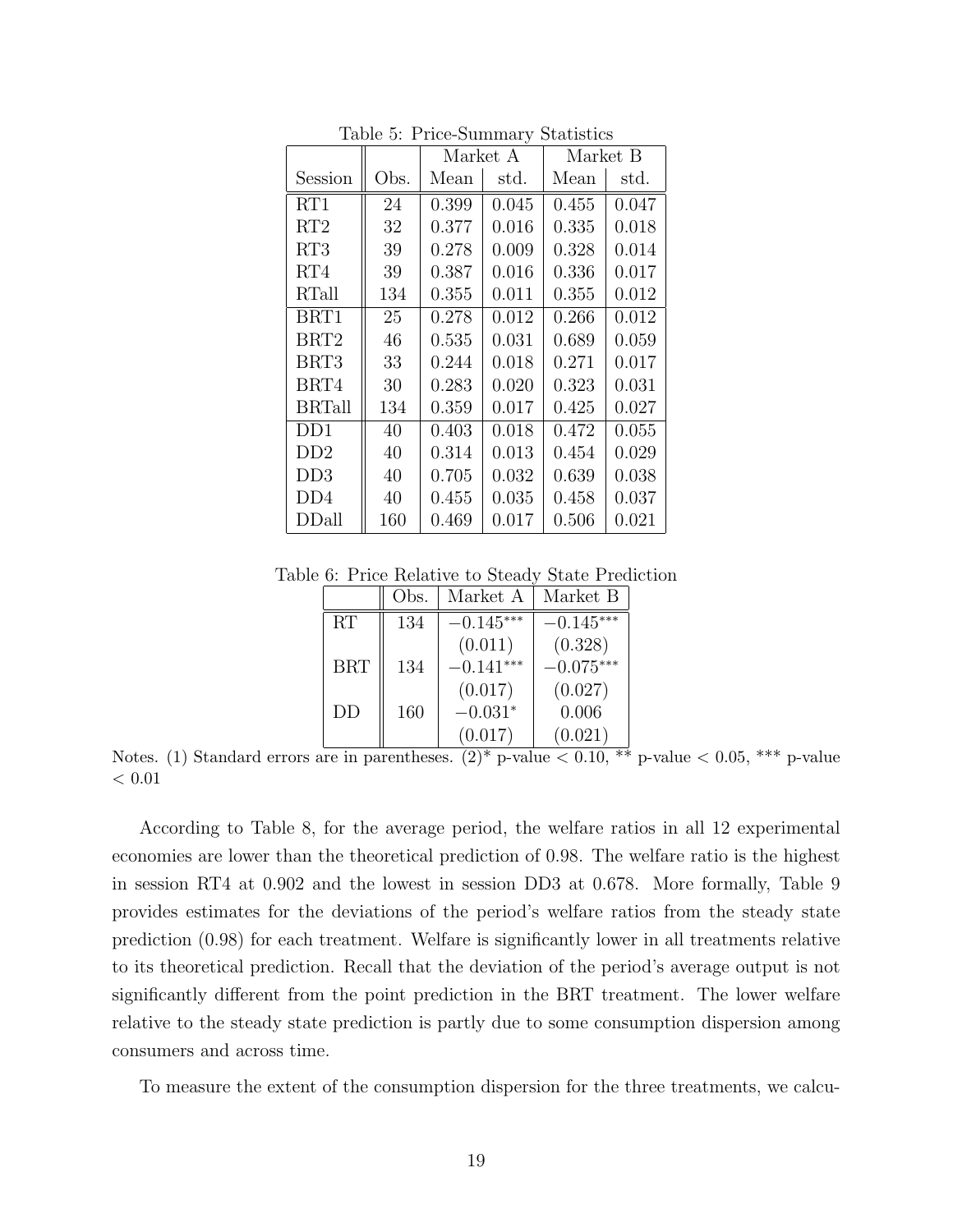| Variables    | Market A Price | Market B Price |
|--------------|----------------|----------------|
| <b>BRT</b>   | 0.004          | $0.070**$      |
|              | (0.020)        | (0.030)        |
| DD           | $0.114***$     | $0.151***$     |
|              | (0.021)        | (0.024)        |
| Constant     | $0.355***$     | $0.355***$     |
|              | (0.011)        | (0.012)        |
| Observations | 428            | 428            |
| R-squared    | 0.079          | 0.058          |

Table 7: Regression of Market Price on Treatment Dummies

Notes. (1) Robust standard errors are in parentheses.  $(2)^*$  p-value  $\lt 0.10, **$  p-value  $\lt 0.05, **$  $p$ -value  $< 0.01$ .

late the coefficient of the variation in individual consumers' consumption in market A, which we report in Table 10. The results suggest that the dispersion is greatest in treatment DD, followed by the BRT and finally the RT.

Finding 6. Welfare is significantly lower in the BRT and the DD relative to the RT.

To identify the treatment differences, we regress the welfare ratio on the treatment dummies and report the results in Table 11. These results suggest that welfare is significantly lower in the BRT and DD treatments relative to the RT. The difference is 0.036 between the BRT and RT, 0.063 between the DD and the RT, and 0.027 between the BRT and the DD. The difference in the first two pairs (last pair) is significant at the 1\% (5\%) significance level.

Related to the remarks on consumption dispersion in Finding 5, the difference in the consumption dispersion also contributes to the differences in the welfare ratios across the different treatments. For example, the period's average output in the BRT is not significantly different from that in the RT. However, the difference in the welfare ratio is significant at the 1% level.

### 5.4 Dynamics

In previous subsections, we examined the level of output, the price levels and welfare in the experimental economies relative to their theoretical steady state predictions and discussed the differences between the three treatments. In this subsection, we investigate how the experimental economy evolves over time within and across sequences in a session.

First, we focus on the time trends in the output and prices and compare the patterns across the three implementation schemes. For this purpose, we regress the market output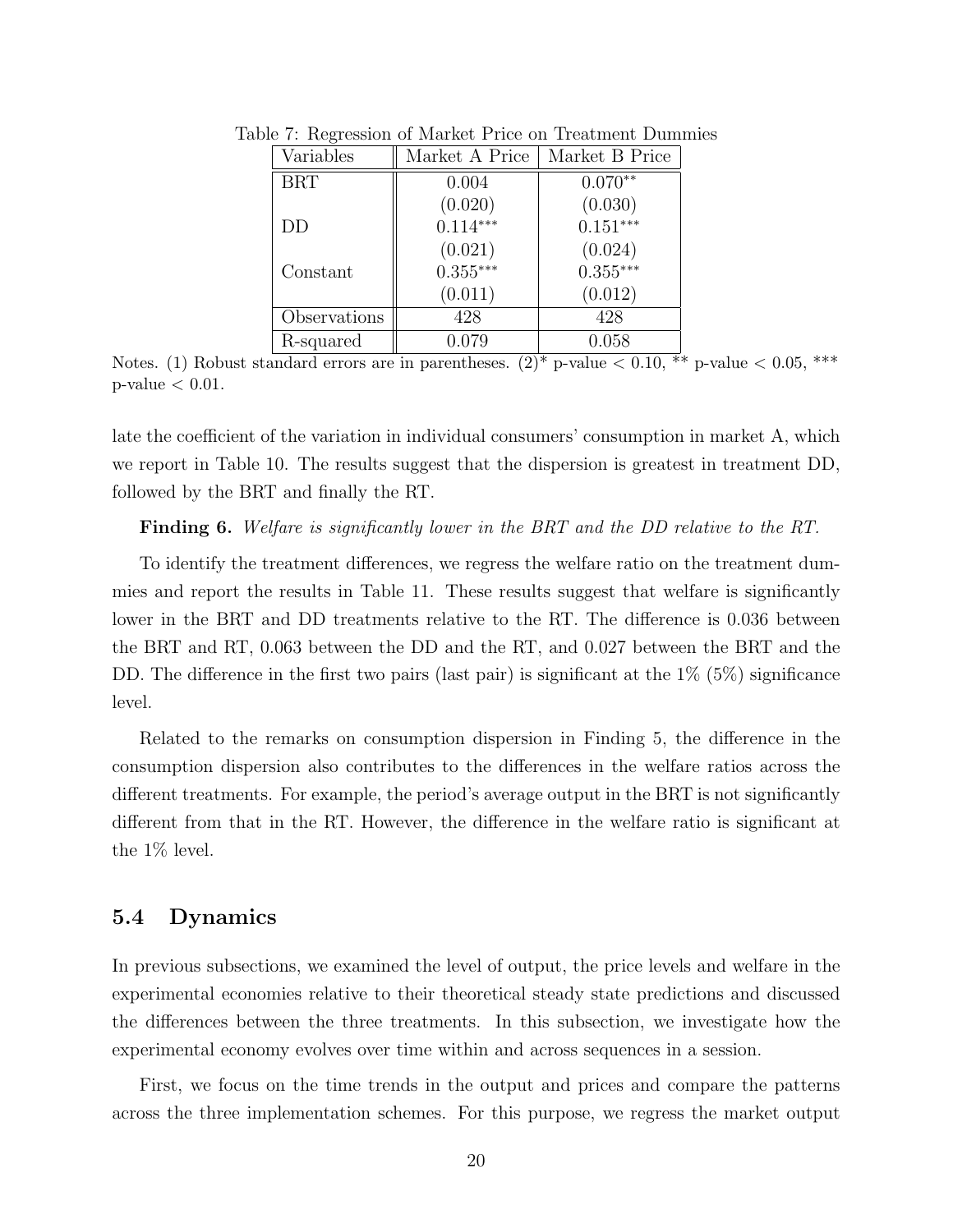| Session          | Obs. | Mean  | std.  |
|------------------|------|-------|-------|
| RT1              | 24   | 0.804 | 0.096 |
| RT2              | 32   | 0.867 | 0.078 |
| RT3              | 39   | 0.856 | 0.053 |
| RT4              | 39   | 0.902 | 0.064 |
| RTall            | 134  | 0.863 | 0.007 |
| BRT1             | 25   | 0.898 | 0.040 |
| BRT <sub>2</sub> | 46   | 0.731 | 0.104 |
| BRT3             | 33   | 0.887 | 0.065 |
| BRT4             | 30   | 0.850 | 0.072 |
| <b>BRTall</b>    | 134  | 0.827 | 0.009 |
| DD1              | 40   | 0.849 | 0.063 |
| DD2              | 40   | 0.837 | 0.068 |
| DD3              | 40   | 0.678 | 0.083 |
| DD4              | 40   | 0.836 | 0.081 |
| DDall            | 160  | 0.800 | 0.008 |

Table 8: Welfare Ratio: Summary Statistics

Table 9: Welfare Ratio Relative to Steady State Prediction

|            | Obs. | Welfare Ratio $-0.98$ |
|------------|------|-----------------------|
| RT         | 134  | $-0.116***$           |
|            |      | (0.007)               |
| <b>BRT</b> | 134  | $-0.152***$           |
|            |      | (0.009)               |
| DD         | 160  | $-0.179***$           |
|            |      | (0.008)               |

Notes. (1) Standard errors are in parentheses.  $(2)^*$  p-value  $\lt 0.10$ , \*\* p-value  $\lt 0.05$ , \*\*\* p-value  $< 0.01$ .

per producer and the price for the period and its interaction terms with the two treatment dummies, the BRT and the DD. The coefficient for the period captures the time trend in the RT treatment, and the coefficients of the interaction terms capture the difference in the time trends between the BRT and the DD relative to the RT. For the price, we use the log term because the coefficient for the period can be interpreted as the inflation rate. In the regressions, we also include session-sequence dummies so that each sequence can have a different level (the trend is assumed to be the same within each treatment). The results for the output are shown in Table 12 and the results for the price level are shown in Table 13. We summarize the results in Findings 7 and 8.

Finding 7. Average outputs for market A and market B exhibit mild negative trends in all three treatments. In market A, the difference in the time trends in output across the three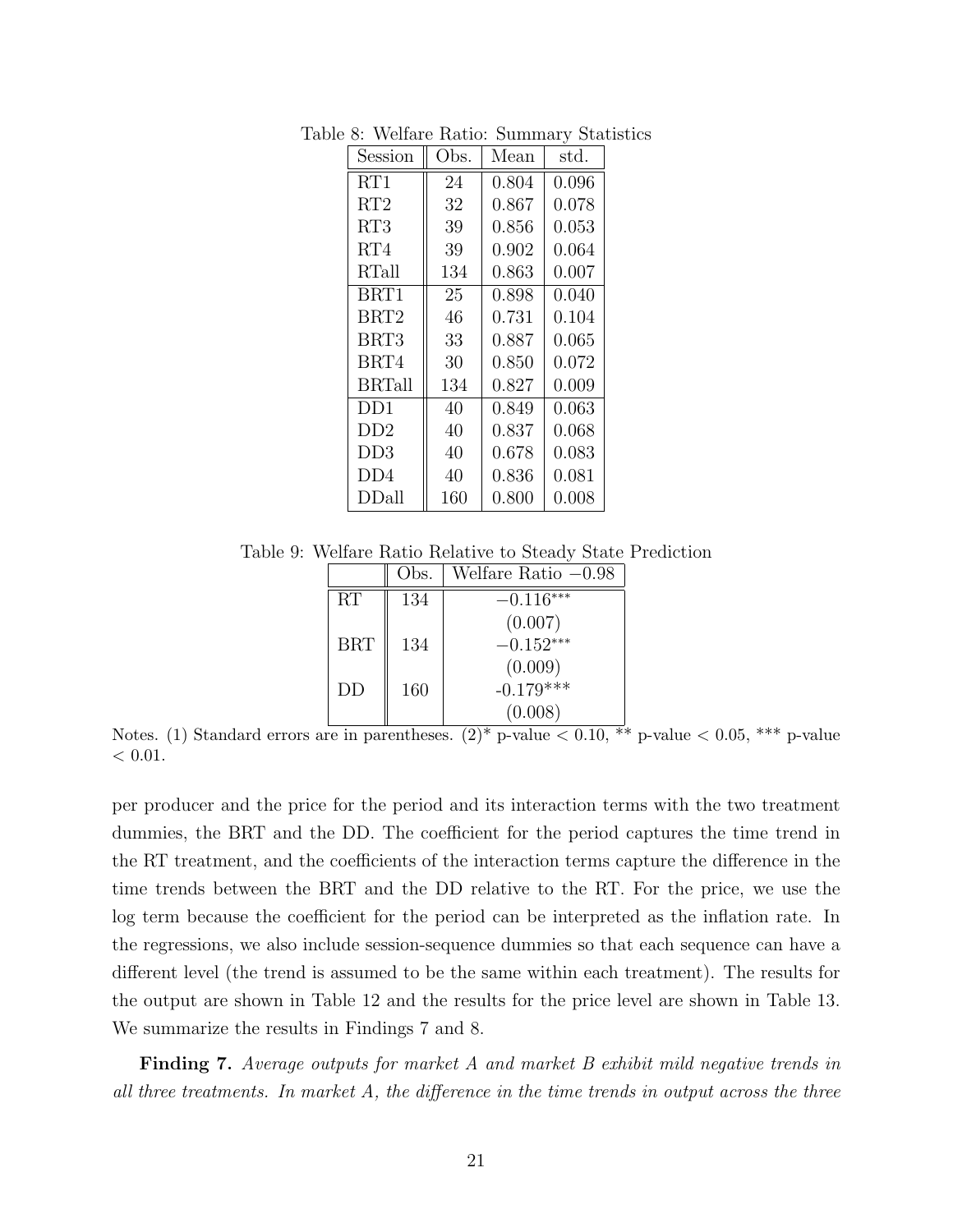| Treatment    Obs.   Mean |     |       | std                         | CoV.  |
|--------------------------|-----|-------|-----------------------------|-------|
| RТ                       | 670 |       | $9.492 \pm 6.197 \pm 0.652$ |       |
| BRT                      | 645 | 9.687 | $\mid 6.763 \mid 0.698$     |       |
| DD                       | 900 | 7.686 | 5.790                       | 0.753 |

Table 10: Individual Consumption in Market A: Summary Statistics by Treatment

Table 11: Regression of Welfare Ratio on Treatment Dummies

| Variables    | Welfare Ratio |
|--------------|---------------|
| <b>BRT</b>   | $-0.036***$   |
|              | (0.011)       |
| DD           | $-0.063***$   |
|              | (0.011)       |
| Constant     | $0.863***$    |
|              | (0.007)       |
| Observations | 428           |
| R-squared    | 0.068         |

Notes. (1) Robust standard errors in parentheses. (2)  $*$  p-value  $< 0.10, **$  p-value  $< 0.05, **$  $p$ -value  $< 0.01$ .

treatments is insignificant. In market B, the output exhibits a significantly steeper trend in the DD relative to the BRT.

Table 12 shows that all three treatments experience a mild downward trend in output per producer in markets A and B (see Figure E.1 in Appendix E for more details on the patterns for the output per producer over time for each individual session). Market A's output decreases by 0.214 per period in the RT, slightly less (by 0.016) in the BRT and slightly more (by 0.025) in the DD. Market B's output decreases by 0.141 per period in the RT treatment and slightly less (by 0.038) in the BRT. In the DD, market B's output exhibits a noticeably steeper downward trend: the slope over the period is 0.133 lower than for the RT (although the difference is not statistically significant at the 10% level). The difference in the trend in market B's output between the BRT and the DD is 0.171 and is statistically significant at the 5% level.

**Finding 8.** Prices in markets A and B exhibit mild positive trends or inflation in all three treatments. The differences in market A's inflation across the three treatments are insignificant. Market B's inflation rate is significantly higher in the DD relative to the RT.

Table 13 suggests that all three treatments experience mild upward trends in prices, or positive inflation in markets A and B (the coefficient on the time period captures the growth rate of the price level and, hence, is an estimate of the inflation rate). In the RT treatment, the inflation rate is 2.3% in market A and 2.7% in market B. In the BRT, the inflation rate is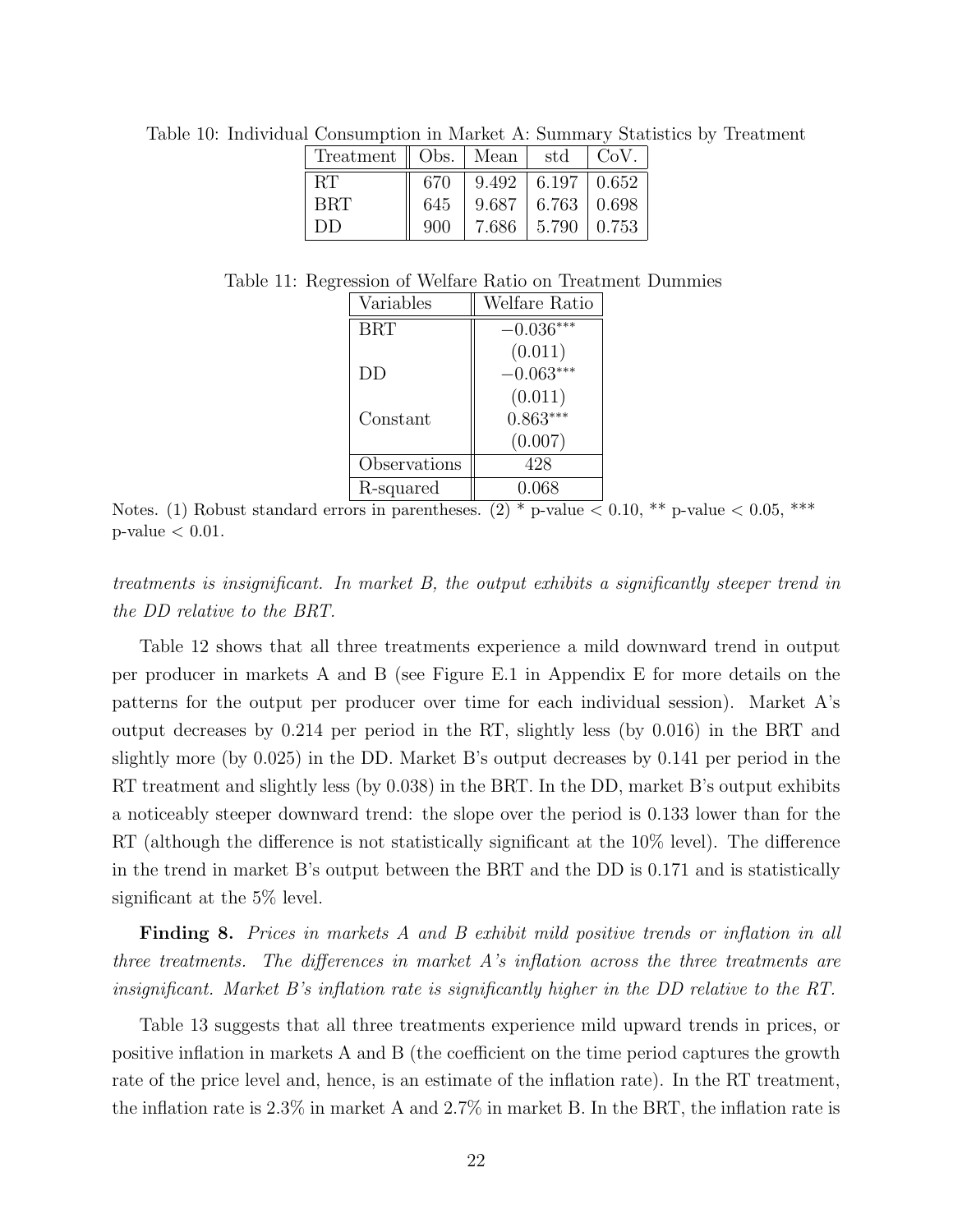2.6% in market A and 4.5% in market B. In the DD, the inflation rate is 3.5% in market A and  $6.1\%$  in market B.<sup>20</sup> In addition, there are no significant differences in the estimated inflation rates across the three treatments. The market A inflation is not significantly different across the three treatments. In market B, the DD exhibits higher inflation than the RT by 3.4% and the difference between the DD and the BRT is insignificant at the 10% level.

|              | rapio rei rillio richa in manico o aopao |                              |  |  |  |
|--------------|------------------------------------------|------------------------------|--|--|--|
| Variables    | Market A Output per Producer             | Market B Output per Producer |  |  |  |
| Period       | $-0.214***$                              | $-0.141**$                   |  |  |  |
|              | (0.056)                                  | (0.060)                      |  |  |  |
| Period*BRT   | 0.016                                    | 0.038                        |  |  |  |
|              | (0.087)                                  | (0.079)                      |  |  |  |
| Period*DD    | $-0.025$                                 | $-0.133$                     |  |  |  |
|              | (0.079)                                  | (0.092)                      |  |  |  |
| Observations | 428                                      | 428                          |  |  |  |
| R-squared    | 0.619                                    | 0.667                        |  |  |  |

Table 12: Time Trend in Market Output

Notes. (1) Robust standard errors are in parentheses.  $(2)^*$  p-value  $< 0.10, **$  p-value  $< 0.05, **$ p-value < 0.01. (3) The regression also includes a constant and session-sequence dummies, and their coefficients are omitted.

| Variables          | log (Market A Price) | log (Market B Price) |
|--------------------|----------------------|----------------------|
| Period             | $0.023***$           | $0.027***$           |
|                    | (0.008)              | (0.007)              |
| Period*BRT         | 0.003                | 0.018                |
|                    | (0.012)              | (0.012)              |
| Period*DD          | 0.011                | $0.034**$            |
|                    | (0.012)              | (0.013)              |
| hline Observations | 428                  | 428                  |
| R-squared          | 0.633                | 0.144                |

Table 13: Time Trend in Prices with Session-sequence dummies

Notes. (1) Robust standard errors are in parentheses.  $(2)^*$  p-value  $\lt 0.10$ , \*\* p-value  $\lt 0.05$ , \*\*\* p-value < 0.01. (3) The regression also includes a constant and session-sequence dummies and their coefficients are omitted.

From the above analysis, the output and the price level each exhibit a mild trend within a single sequence in each of the three treatments. We interpret this as evidence that our experimental economies are broadly stationary and dynamic incentives are well-preserved in all three implementation schemes. In what follows, we conduct additional analyses on dynamic incentives to check whether subjects behave differently in the last sequence relative

 $^{20}$ In their market A, Duffy and Puzzello (2020) also observe a mild inflation rate in the constant money supply treatment. In their setting, prices in market A are formed via generalized Nash bargaining.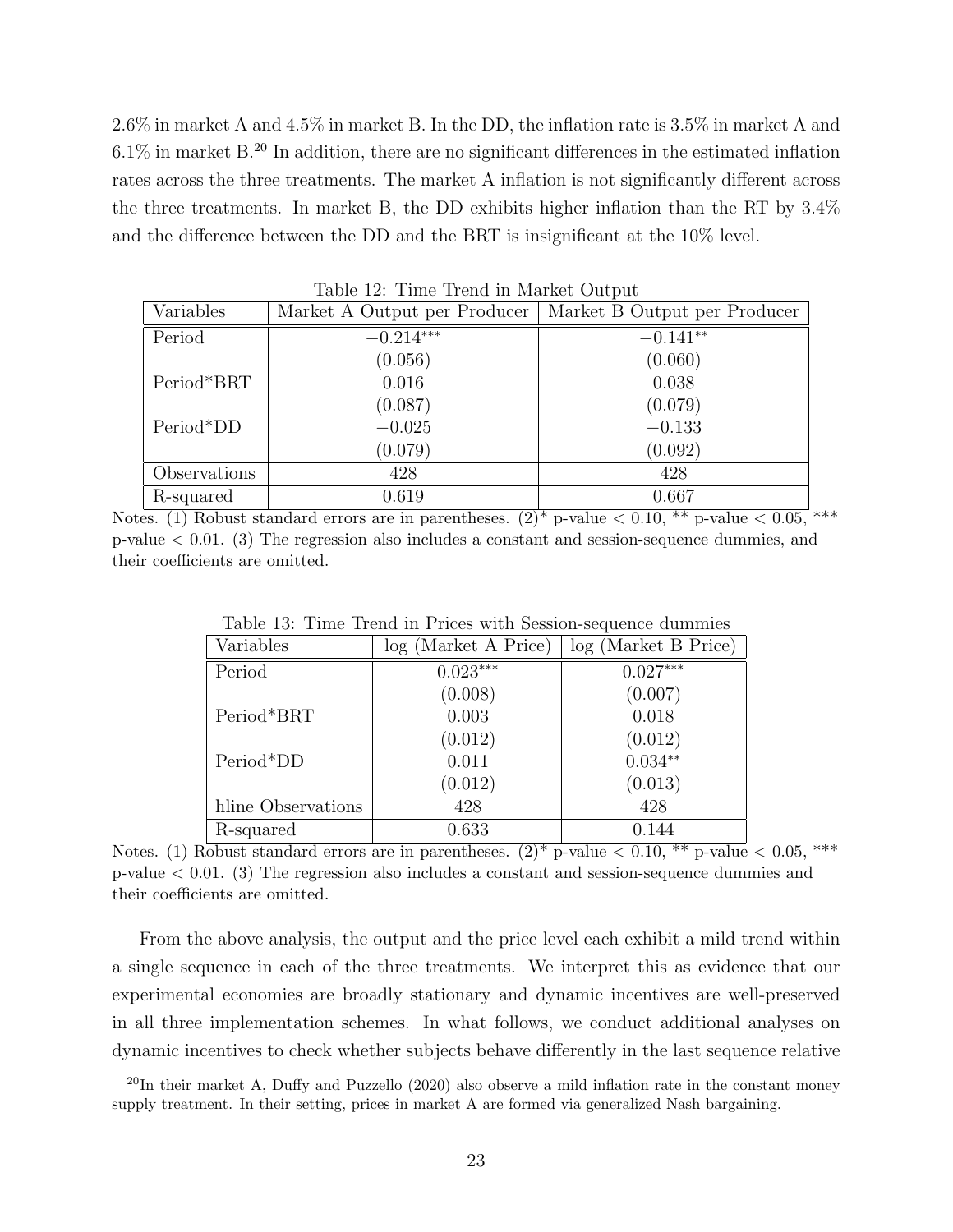to earlier sequences and in period 10 relative to other periods. For each treatment and for each variable (price, output and spending ratio), we run three regressions, one for all of the sequences, one for the next-to-last sequence and one for the last sequence. The acrosssequences comparison helps us identify the constraint that is imposed by the recruitment time, which potentially affects the last sequence of the RT and BRT treatments. It also captures the learning effect across sequences. In each regression, besides the time period, we introduce a dummy variable, period10, which is equal to 1 for period 10, to identify whether the subjects behave differently during this period. For the DD treatment, period 10 is the last trading period before continuation payoffs are computed. For the BRT, the realizations of the random draws that determine the actual duration of the sequences are revealed in period 10. For the RT, period 10 could play a special role in that it is the expected duration of a typical sequence. The results are presented in Tables D.1 to D.3 in Appendix D.

In the RT treatment, inflation tends to be significant only in the last sequence, which can be attributed to a decreasing output and an increasing spending ratio. A possible explanation is that as the end of the recruitment time gets closer, subjects expect the sequence to end soon and respond by reducing their output and increasing their spending.

Relative to the RT, the BRT shares the similarity that the actual experimental economy lasts for an indefinite number of periods and the recruitment time constraint may be perceived as more likely to bind for the last sequence. Related to this is the feature the BRT shares with the RT, which is a more notable downward trend in output A in the last sequence compared with earlier sequences. $^{21}$ 

On the other hand, the block design in the BRT may introduce behavioral changes in period 10 when the random realizations in the first 10 periods are revealed and the sequence may end at the end of period 10. From the coefficient on the dummy variable Period10, we see that the subjects in the BRT tend to increase their spending and decrease their production in period 10, while the same tendency is not observed in the RT.

Another difference is that subjects play for at least 10 periods in each sequence in the BRT and this stability in the length of play may facilitate learning within and across sequences. The increasing spending ratio within the next-to-last sequence could suggest within-sequence learning. The stabilization of the spending ratio and inflation in market A and the output

<sup>&</sup>lt;sup>21</sup>We took steps to minimize the end-game effects in the RT and BRT treatments. For example, we recruited subjects for a longer time than the duration of play, only started a sequence if there was ample time to finish it, and did not announce the number of sequences ahead of time. However, even though the subjects do not know which sequence is the last one, it is possible that their perceptions are affected by the implementation method used.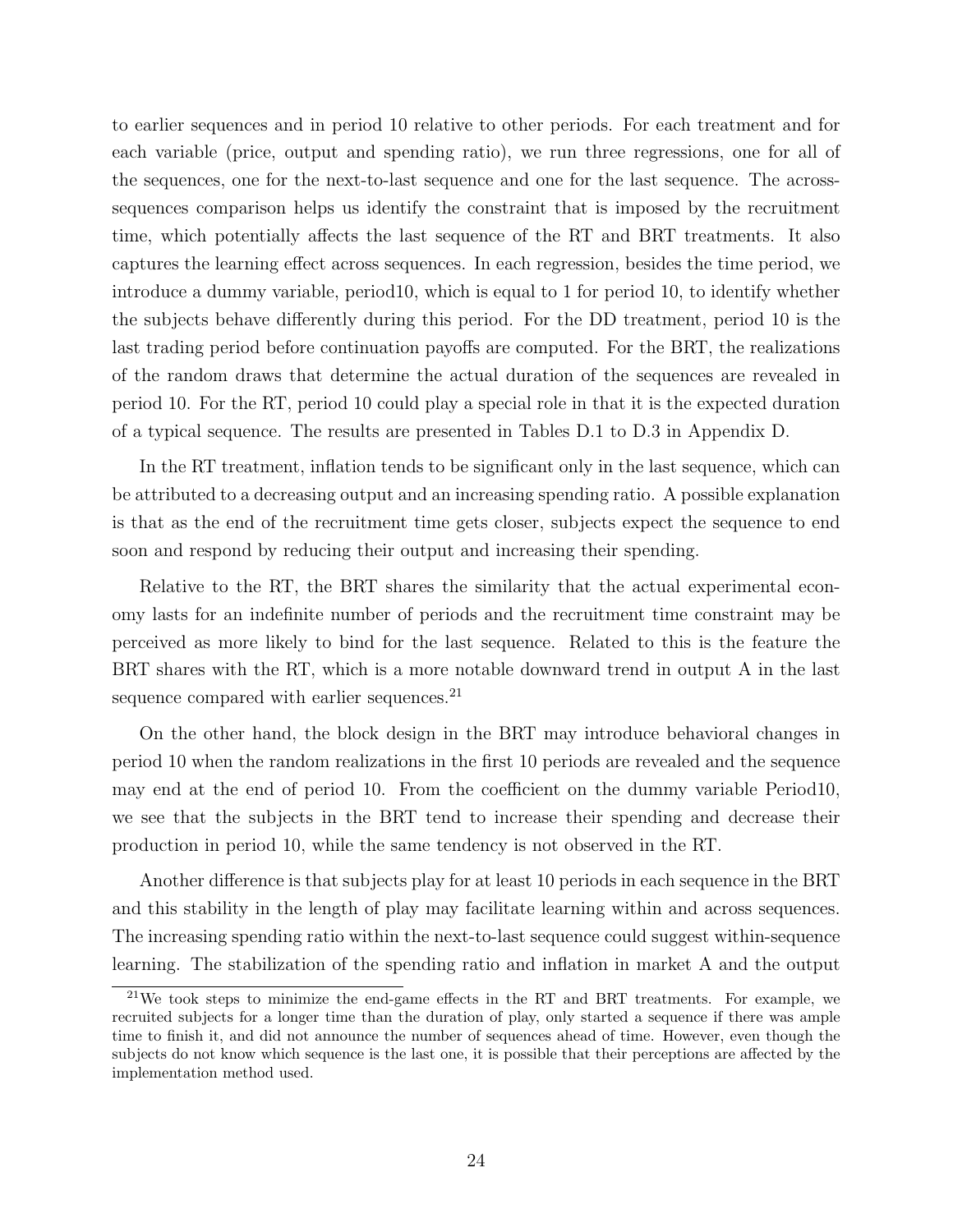in market B in the last sequence in the BRT may suggest across-sequence learning.<sup>22</sup>

In the DD, there seems to be a slight end-game effect: in period 10 relative to previous periods, the output tends to drop in market B and the spending ratio tends to increase in market A, which translates into positive inflation. The end-game effect becomes weaker in the last sequence relative to the earlier sequences, suggesting that some learning is happening. As for the time trend, compared with the other two treatments, the DD exhibits a more persistent decreasing trend in output, which could be attributed to salient discounting in this treatment (as opposed to implicit discounting through the continuation probability in treatments RT and BRT). To investigate this further, in the appendix, we analyze the impact of period 10 on inflation and output (see Tables D1-D3) and find that while output drops slightly in period 10 in the BRT and DD, there are still positive output levels in period 10 in these two treatments; for instance, in period 10, market A's average output per producer is 8.3 (versus 8.8 in period 9 and 10.1 in periods 1-9) in the BRT, and 6.7 (versus 7.3 in period 9 and 7.8 in periods 1-9) in the DD.<sup>23</sup>

Our analysis here suggests that dynamic incentives are preserved in all three implementations. Output and price exhibit only mild trends within a sequence, suggesting that the experimental economy is broadly stationary. Even in the last sequence of the RT and BRT, where the recruitment time constraint could be more binding, the negative trend in output and the positive trend in inflation are still mild. This contrasts with the finite-economy setup in McCabe (1989) and Davis et al. (2020) where, when the theory predicts that money should not be valued, the value of money sharply decreases as the subjects gain experience in observing the end of a horizon. In terms of treatment differences between the three implementation schemes, the recruitment time constraint seems to affect the last sequence relative to earlier sequences in the RT and BRT. The BRT and DD introduce some end-block and end-game effects in period 10. On the other hand, there is evidence that the more stable environment in these two treatments promotes learning both within and across sequences.

<sup>&</sup>lt;sup>22</sup>The increasing spending ratio in the last sequence of the RT more likely intensifies spending as the recruitment time is closer to its end. In the RT, the spending ratio in the earlier sequences does not show an upward trend (in fact, it shows an insignificant negative trend), which suggests insignificant learning within sequences in the earlier sequences. By contrast, the spending ratio in the BRT increases within a sequence in the earlier sequences, suggesting within-sequence learning, while it starts to stabilize in the last sequence, suggesting across-sequence learning.

<sup>&</sup>lt;sup>23</sup>For comparison, in the RT, market A's average output in period 10 is 8.1 versus 8.3 in period 9 and 9.8 in periods 1-9.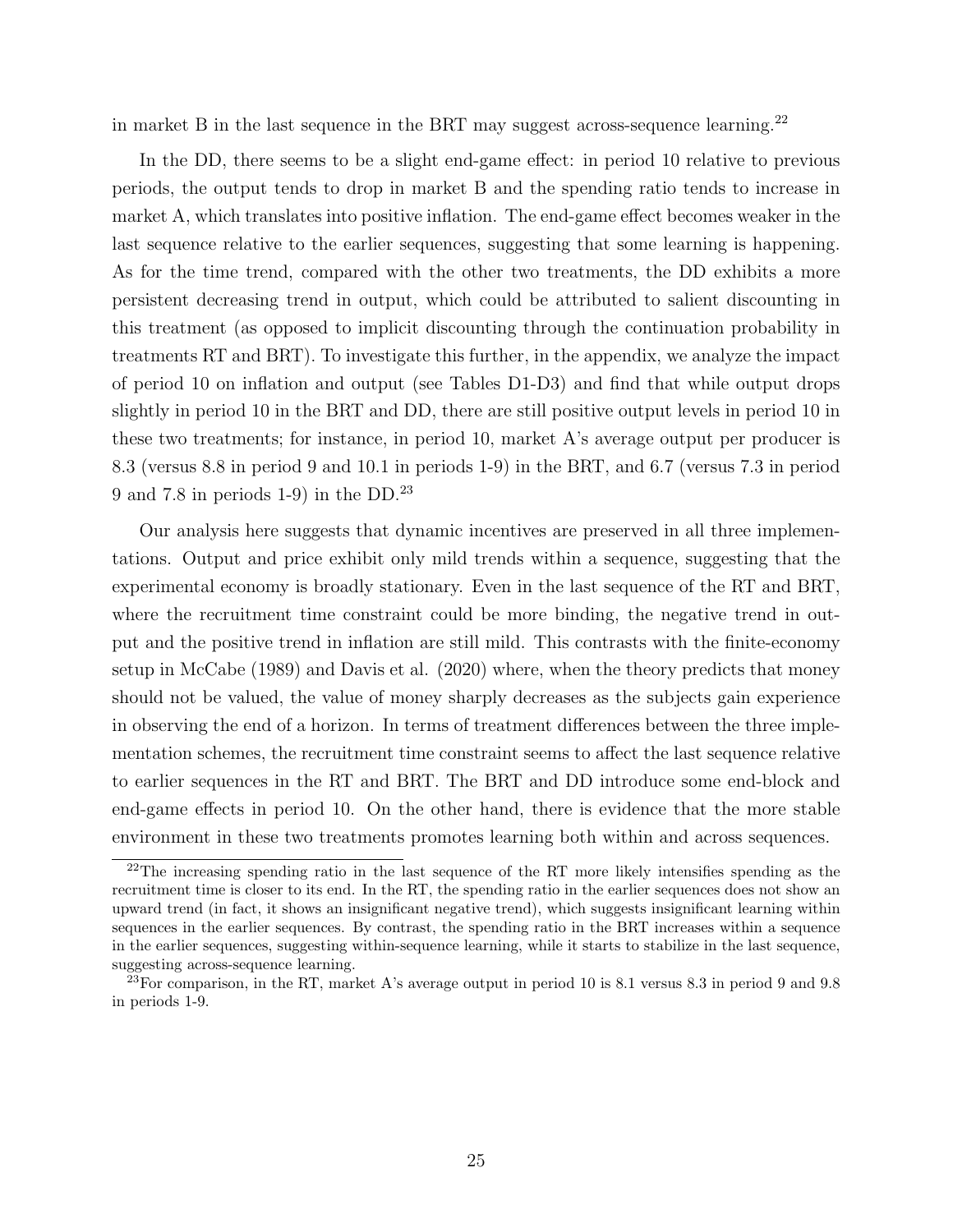#### 5.5 Discussion

To summarize the main results, we find that monetary trade is sustained and the dynamic incentives underlying the theoretical model are broadly preserved in all three implementation schemes. The experimental outcomes fall within a reasonable neighbourhood of the theoretical prediction. Output is slightly lower than the theoretical prediction in the RT and BRT treatments (and are not significantly different between the two) but are significantly lower in the DD. Welfare is lower than the theoretical prediction in all treatments, with the RT being the closest to the theory, followed by the BRT and then the DD.

From these findings, can we conclude which method is superior? For the implementation of infinite-horizon models, an important criterion is the preservation of the dynamic incentives underlying the theoretical model. Other more practical criteria include the ease of implementation in the lab and the method's ability to allow for relatively long sessions or supergames.

Within the context of our experimental monetary economy with a constant money supply, all three methods are able to preserve the dynamic incentives that sustain monetary trade. The standard random termination method generates behavior that is closest to the theoretical predictions. The relative superiority, however, is only marginal relative to the BRT and not overwhelming relative to the DD. Given the broad similarity of the results among the three methods, one may choose any of these approaches, depending on the research questions of interest. In the following, we discuss the relative advantages of each method.

As for more practical concerns, the RT is relatively straightforward to implement compared with the other two schemes. For instance, one needs to explain additional concepts in the BRT (i.e., the block) relative to the RT (i.e., only the sequence termination scheme). Indeed in our case, we were able to run more sequences in the RT treatment relative to the BRT. For the DD, one also needs to explain the concept of the continuation value and assess whether the subjects understand the automated calculations. Another advantage of the RT is that the stake of the decisions is constant over time, while it decreases with the other two; in the DD, the payoffs are discounted over time, while in the BRT, the probability that a later period is counted for the payment is smaller within the block. If it is mentally challenging to make the right decisions, then the subjects may have weaker incentives to do their best in later periods. This concern, however, may be mitigated by considering that the task tends to become easier as the subjects learn and gain experience as the sequence proceeds. A related point is that although in theory the probability of continuation is equivalent to the discount factor, the explicit discounting in the DD may look more salient than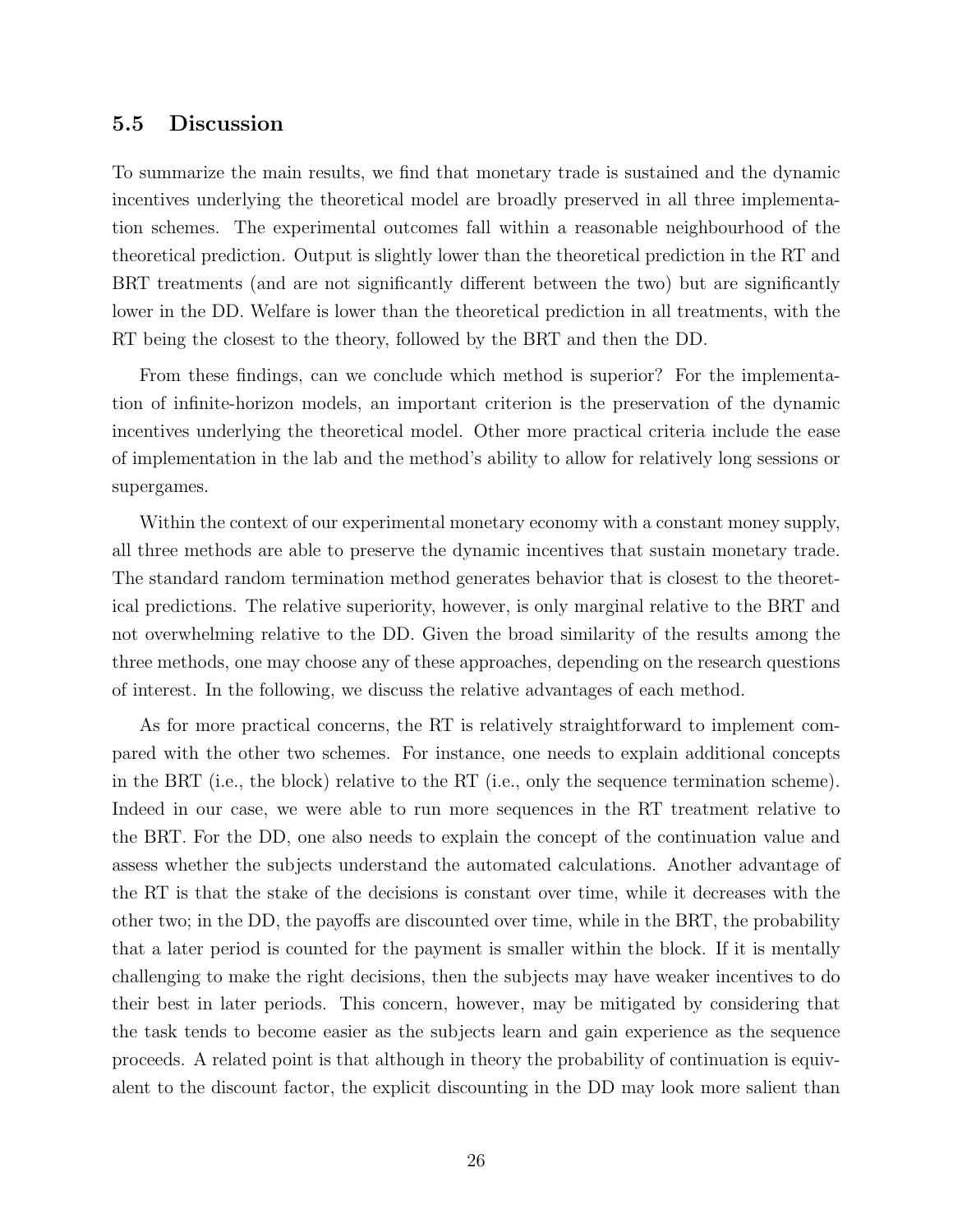the implicit discounting in the RT and BRT. The relatively lower output in the DD could also be attributed to this consideration.

The BRT design ensures that the experimenter observes behavior in a minimum number of periods in each supergame. This could be a useful feature for certain questions. For example, the literature on price bubbles in experimental asset markets has shown that it takes time for a bubble to occur. The standard random termination often generates short sequences that are not informative for studies of this issue. Another example where the BRT could be useful is an inflationary monetary economy, where observing the path of past price changes would help subjects infer the inflation rate. The stability of the environment in the BRT relative to the RT helps subjects learn within and across sequences.

There are also benefits associated with the DD method. First, it is not subject to the credibility criticism placed on approaches that are based on random terminations since, by design, dynamic incentives are ensured by the value of continuation. From the discussion in the previous subsection, there is some evidence that the recruitment time constraint affects subjects' behavior in the last sequences of the RT and the BRT. Although there is some evidence that there are end-game effects in the DD with the continuation value in place, the effect weakens over time as subjects learn across sequences (and the stability of the DD treatment tends to promote learning). Second, the fixed rounds of decision making in the DD facilitates comparisons between different sequences, sessions and treatments. Third, if the experimenter needs to collect data on multiple sequences for settings with high discount factors, then the DD method may be desirable as one can control the length of the fixed horizon. Some research questions need to use a within-subjects design that runs sequences that feature different treatments in the same sessions. For example, to study the adoption and usage of a new currency or a means of payment, one may need to run at least three sequences: the first with only the existing currency, the second with a new currency alongside the existing currency, and then a third repeating the second to investigate whether the firstmover advantage will weaken or disappear over time.

Finally, in this paper we implement the DD method for a monetary economy with competitive markets and can conveniently use past price levels for the calculation of the continuation value. We believe this method can also be adapted to the implementation of infinitely repeated PD games by incorporating strategy elicitation methods in the design. The experimenter, independently of the discount factor used in the experiment, can choose the number of periods, say  $T$ , during which subjects construct strategies. The period payoffs are discounted appropriately in each period up to period  $T$ . The question then is how to compute the continuation value of the game after  $T$ ; there are different options researchers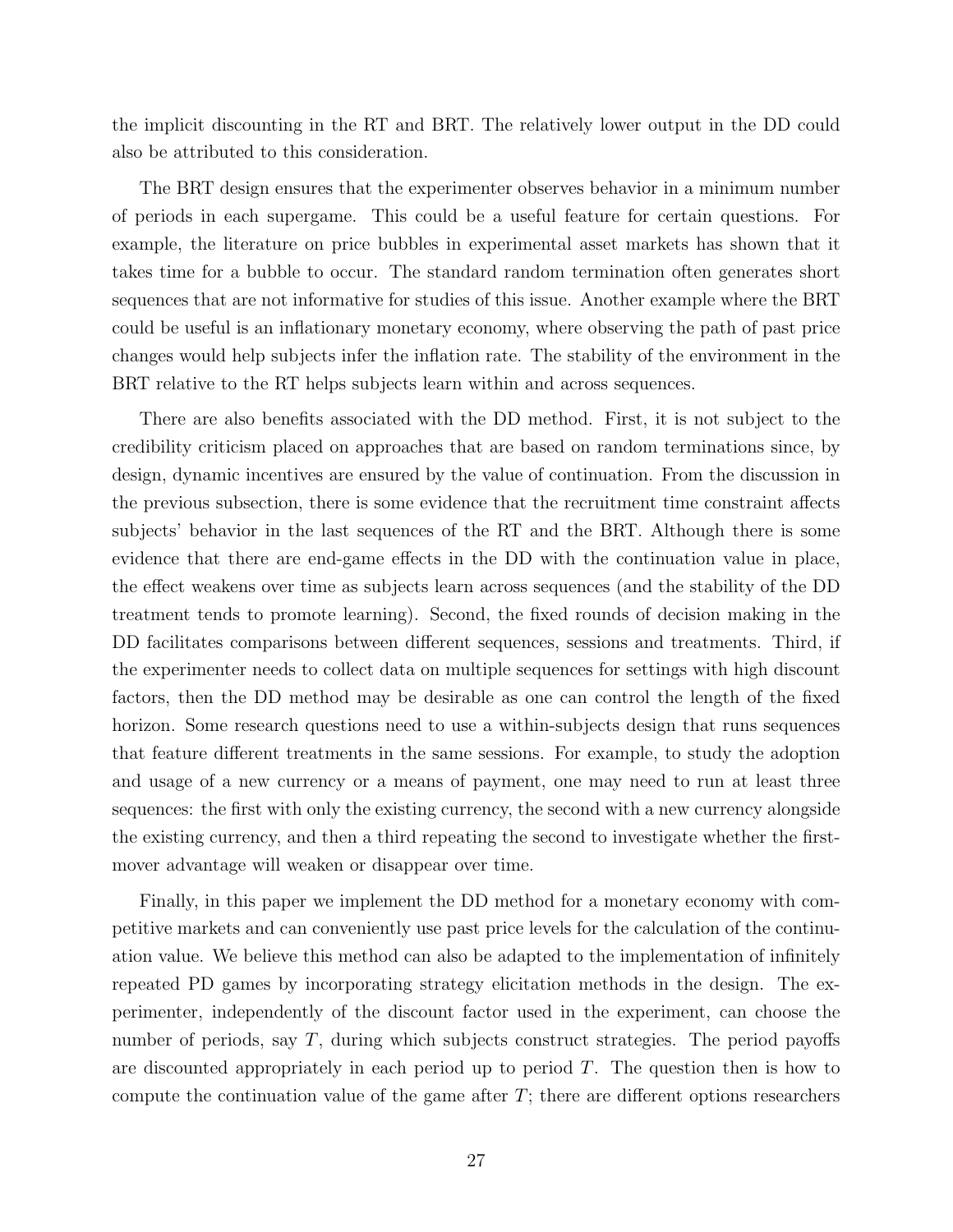can use, depending on the strategy elicitation method one chooses to adopt; for example, Bruttel and Kamecke (2012); Dal Bó and Fréchette (2019); Romero and Rosokha (2018); or Romero and Rosokha (2019). The common feature of these elicitation methods is that subjects are allowed to construct strategies they wish to play. However, there are also important differences. For example, Bruttel and Kamecke  $(2012)$ ; Dal B $\acute{o}$  and Fréchette  $(2019)$ ; and Romero and Rosokha (2019) allow subjects to construct memory-1 strategies, while Romero and Rosokha (2018) allow subjects to construct longer memory strategies. Regardless of the chosen method, strategies constructed in period  $T$  can then be used to determine the continuation value of a game and, thus, assign the discounted sum of payoffs that is implied by the strategy chosen. We leave for future research a more exhaustive study of how different elicitation methods affect the computation of continuation values and, in turn, possibly affect cooperation rates in repeated PD games.

### 6 Conclusions

The implementation of infinite-horizon models often relies on random termination which interprets the discount factor as the probability that a game continues to the next period. This approach is subject to the criticism that it is challenging for the experimenter to credibly implement a game that lasts an arbitrarily long time, given the limited length of an experimental session.

In this paper, we propose a new implementation scheme to address such credibility issues. In our proposed scheme, subjects play a game for a fixed number of periods and the discount factor is interpreted as a weighting factor that shrinks payoffs over time. Dynamic incentives are preserved by paying subjects a continuation value that is based on prior outcomes. We apply our proposed scheme in an infinite-horizon monetary economy and compare outcomes with two commonly used implementations that are based on random termination.

We find that dynamic incentives are preserved and behavior is similar in all three implementations. Given the broad similarity of the results among the three methods, one may choose any of the approaches, depending on the research question of interest and the more practical criteria, such as the ease of implementation in the lab and the ability of the method to allow for relatively more or longer supergames. For instance, the random termination treatment is relatively easy to explain to subjects and implement in the lab, while the block random treatment ensures that each supergame has a minimum number of periods, which makes it particularly useful for research questions where it is important to have a sufficiently large number of periods per sequence or supergame. The benefit of the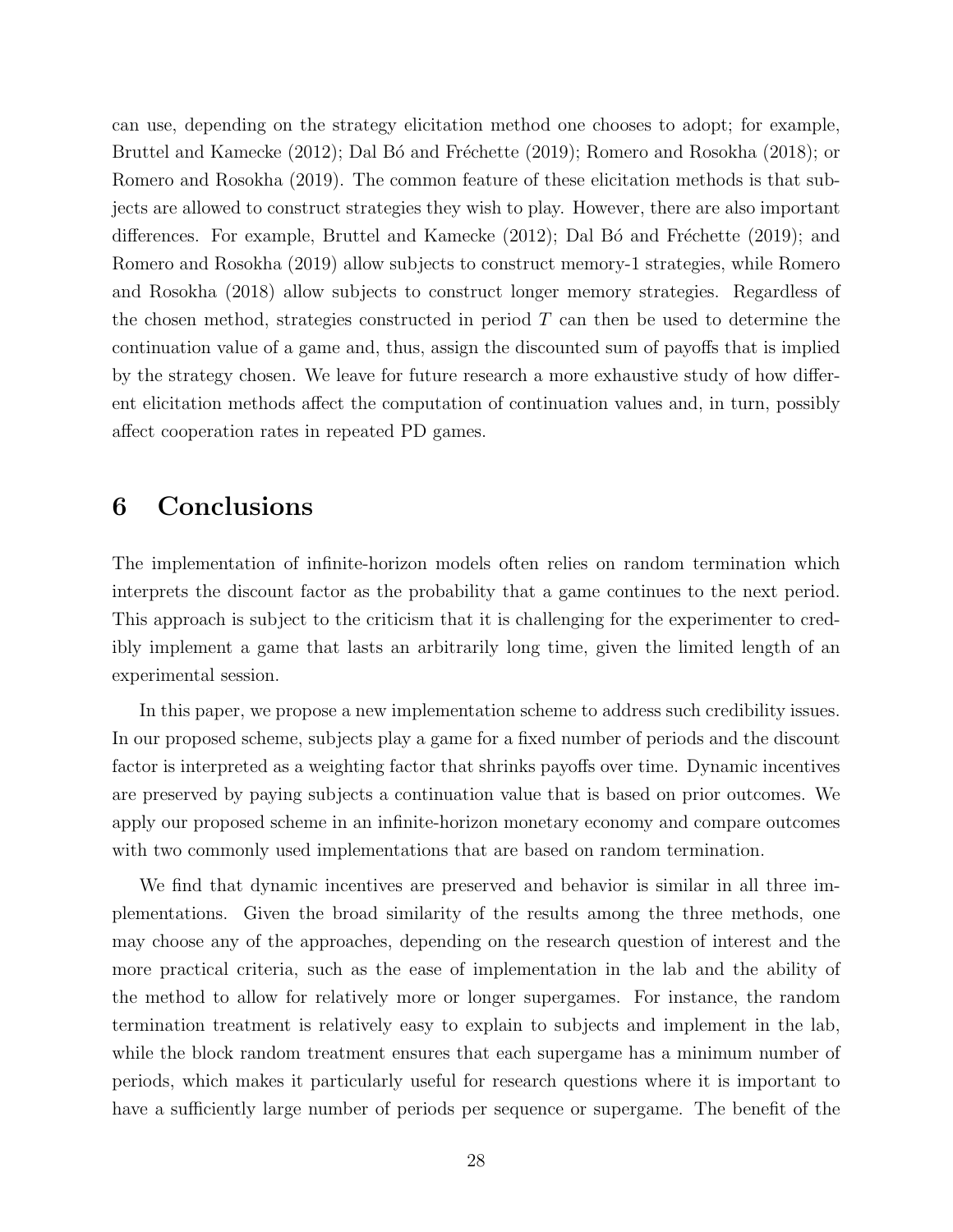DD is that one can control the length of the fixed horizon, which makes it easier to conduct within-subjects treatments in the same session when the underlying game involves a high discount factor.

Our study contributes to the experimental literature by comparing different infinitehorizon implementation methods in the context of a monetary economy. Our DD approach can also be modified to enrich the random termination approach that is commonly adopted in the laboratory. For example, in the event the economy is still going on and the recruitment time has come to an end, the experimenter could invoke an interpretation of  $\beta$  as the discount factor, compute the continuation value and pay subjects accordingly. This adaptation blends the random termination and discounting interpretations. Our new method can also be adapted to implement infinitely repeated prisoner dilemma games. We plan to pursue this implementation in future research. Another avenue for future research is to consider an implementation along the lines proposed by Lim, Prescott, and Sunder (1986) and Marimon and Sunder (1993), where additional subjects are recruited to elicit forecasts for future prices.

### References

Aliprantis, C., G. Camera and D. Puzzello (2007). "Contagion Equilibria in a Monetary Model." Econometrica, 75 (1), 277-282.

Andersson, O. and E. Wengstrom (2012). "Credible communication and cooperation: Experimental Evidence from Multi-Stage Games." Journal of Economic Behavior and Organization, 81(1), 207–219.

Araujo, L., B. Camargo, R. Minetti and D. Puzzello (2012) "Essentiality of Money with Centralized Trade." Journal of Monetary Economics, 59, 612-621.

Arifovic, J. (1996). "The Behavior of the Exchange Rate in the Genetic Algorithm and Experimental Economies." Journal of Political Economy, 104, 510–541.

Bernasconi, M. and O. Kirchkamp (2000). "Why do monetary policies matter? An experimental study of saving and inflation in an overlapping generations model." Journal of Monetary Economics, 46, 315–343.

Bewley, T. (1980). "The Optimum Quantity of Money." In *Models of Monetary Economies*, ed. by J. H. Kareken and Neil Wallace, 169–210.

Bruttel, L., Kamecke, U. (2012). "Infinity in the Lab. How Do People Play Repeated Games?." *Theory and Decision*, 72, 205–219.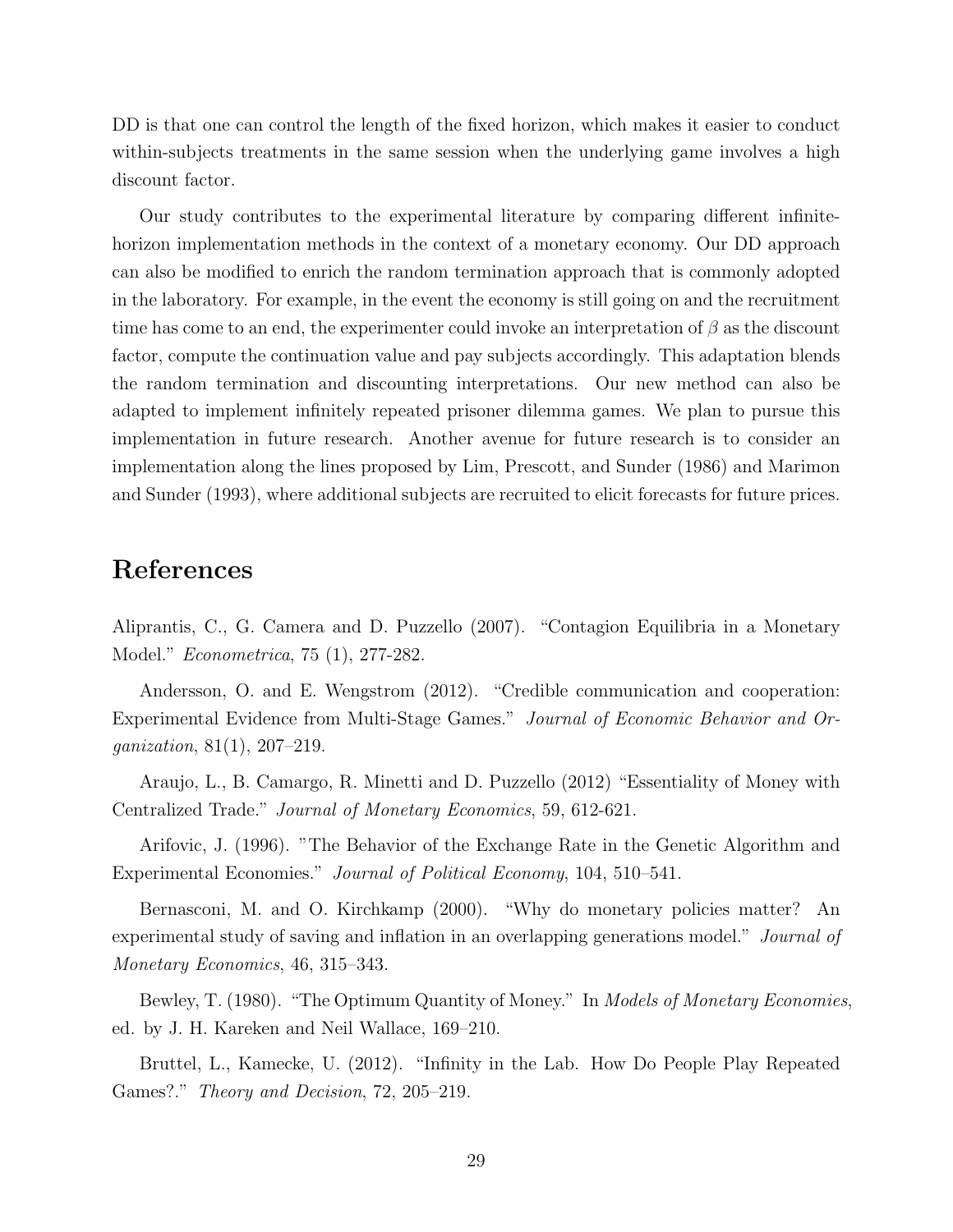Camera, G. and M. Casari (2014). "The Coordination Value of Monetary Exchange: Experimental Evidence." American Economic Journal: Microeconomics, 6, 629–660.

Cooper, D. and K. Kuhn (2014). "Communication, Renegotiation, and the Scope for Collusion." American Economic Journal: Microeconomics, 6(2), 247-278.

Dal Bó, P. and G. Fréchette (2018). "On the Determinants of Cooperation in Infinitely Repeated Games: A survey."Journal of Economic Literature, 56 (1), 60-114.

Dal Bó, P. and G. Fréchette (2019). "Strategy Choice in the Infinitely Repeated Prisoner's Dilemma."American Economic Review, 109, 3929-52.

Davis, D., O. Korenok, P. Norman, B. Sultanum and R. Wright (2020). "Playing with Money." Journal of Economic Behavior & Organization. Available at  $https://doi.org/$ 10.1016/j.jebo.2020.06.031.

Ding, S. and D. Puzzello (2020). "Legal Restrictions and International Currencies: An Experimental Approach." Journal of International Economics, 126, 103342.

Duffy, J., J. Jiang and H. Xie (2019). "Experimental Asset Markets with An Indefinite Horizon." Working Paper. Available at SSRN: https://ssrn.com/abstract=3420184.

Duffy, J., A. Matros, and T. Temzelides (2011). "Competitive Behavior in Market Games: Evidence and Theory." Journal of Economic Theory, 146, 1437-1463.

Duffy, J. and J. Ochs (1999). "Emergence of Money as a Medium of Exchange: An Experimental Study." American Economic Review, 89(4): 847–877.

Duffy, J. and J. Ochs (2002). "Intrinsically Worthless Objects as Media of Exchange: Experimental Evidence." International Economic Review, 43, 637–673.

Duffy, J. and D. Puzzello (2014a). "Gift Exchange versus Monetary Exchange: Experimental Evidence." American Economic Review, 104(6), 1735–1776.

Duffy, J. and D. Puzzello (2014b)."Experimental Evidence on the Essentiality and Neutrality of Money in a Search Model." Experiments in Macroeconomics, Research in Experimental Economics, 17, Emerald.

Duffy, J. and D. Puzzello (2020). "The Friedman Rule: Experimental Evidence," Mimeo.

Fischbacher, U. (2007). "Z-Tree: Toolbox for Ready-Made Economic Experiments." Experimental Economics, 10, 171–178.

Fréchette, G. and S. Yuksel (2017). "Infinitely repeated games in the laboratory: four perspectives on discounting and random termination." Experimental Economics, 20, 279-308.

Jiang, J., D. Puzzello, and C. Zhang (2020). "Inflation and Welfare in the Laboratory."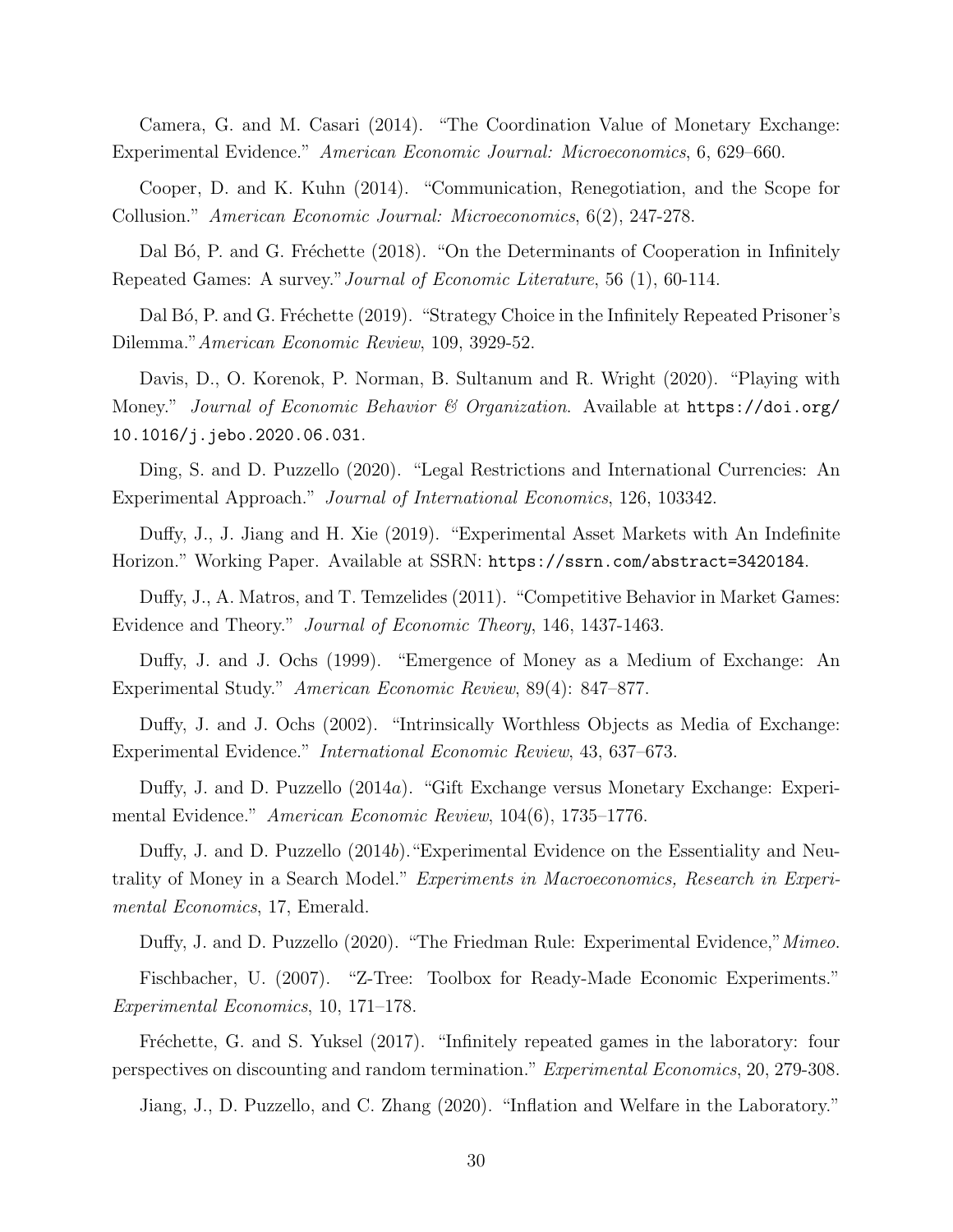Mimeo.

Jiang, J. and C. Zhang (2018). "Competing currencies in the laboratory." *Journal of* Economic Behavior and Organization, 154, 253-280.

Kamiya, K., H. Kobayashi, T. Shichijo, and T. Shimizu (2019). "Efficiency of Monetary Exchange with Divisible fiat Money: An experimental Approach," Mimeo.

Lagos, R., G. Rocheteau, and R. Wright (2017). "Liquidity: A New Monetarist Perspective." Journal of Economic Literature, 55(2), 371–440.

Lagos, R. and R. Wright (2005). "A Unified Framework for Monetary Theory and Policy Analysis." *Journal of Political Economy*, 113(3), 463–486.

Lim, S., E. Prescott, and S. Sunder (1994). "Stationary Solution to the Overlapping Generations Model of Fiat Money: Experimental Evidence," Empirical Economics, 19, 255– 277.

Mailath, G. and L. Samuelson (2006). Repeated Games and Reputations: Long-Run Relationships, Oxford University Press.

Marimon, R. and S. Sunder (1993). "Indeterminacy of Equilibria in a Hyperinflationary World: Experimental Evidence." Econometrica, 61(5), 1073-1107.

Matsuyama, K., N. Kiyotaki, and A. Matsui (1993). "Toward a Theory of International Currency." Review of Economic Studies, 60, 283–307.

McCabe, K. (1989). "Fiat Money as a Store of Value in an Experimental Market." Journal of Economic Behavior and Organization, 12, 215-231.

Rietz, J. (2019). "Secondary Currency Acceptance: Experimental Evidence with a Dual Currency Search Model." Journal of Economic Behavior and Organization, 166, 403-431.

Rocheteau, Guillaume and Ed Nosal (2017). Money, Payments and Liquidity, MIT Press.

Rocheteau, G. and R. Wright (2005). "Money in Search Equilibrium, in Competitive Equilibrium, and in Competitive Search Equilibrium." Econometrica 73, 175-202.

Romero, J. and Y. Rosokha (2018). "Constructing Strategies in the Indefinitely Repeated Prisoner's Dilemma Game." European Economic Review, 104, 185-219.

Romero, J. and Y. Rosokha (2019). "Mixed Strategies in the Indefinitely Repeated Prisoner's Dilemma."Mimeo.

Roth, A. and K. Murnighan (1978). "Equilibrium Behavior and Repeated Play of the Prisoner's Dilemma." Journal of Mathematical Psychology, 17(2), 189–198.

Sabater-Grande, G. and N. Georgantzis (2002). "Accounting for Risk Aversion in Re-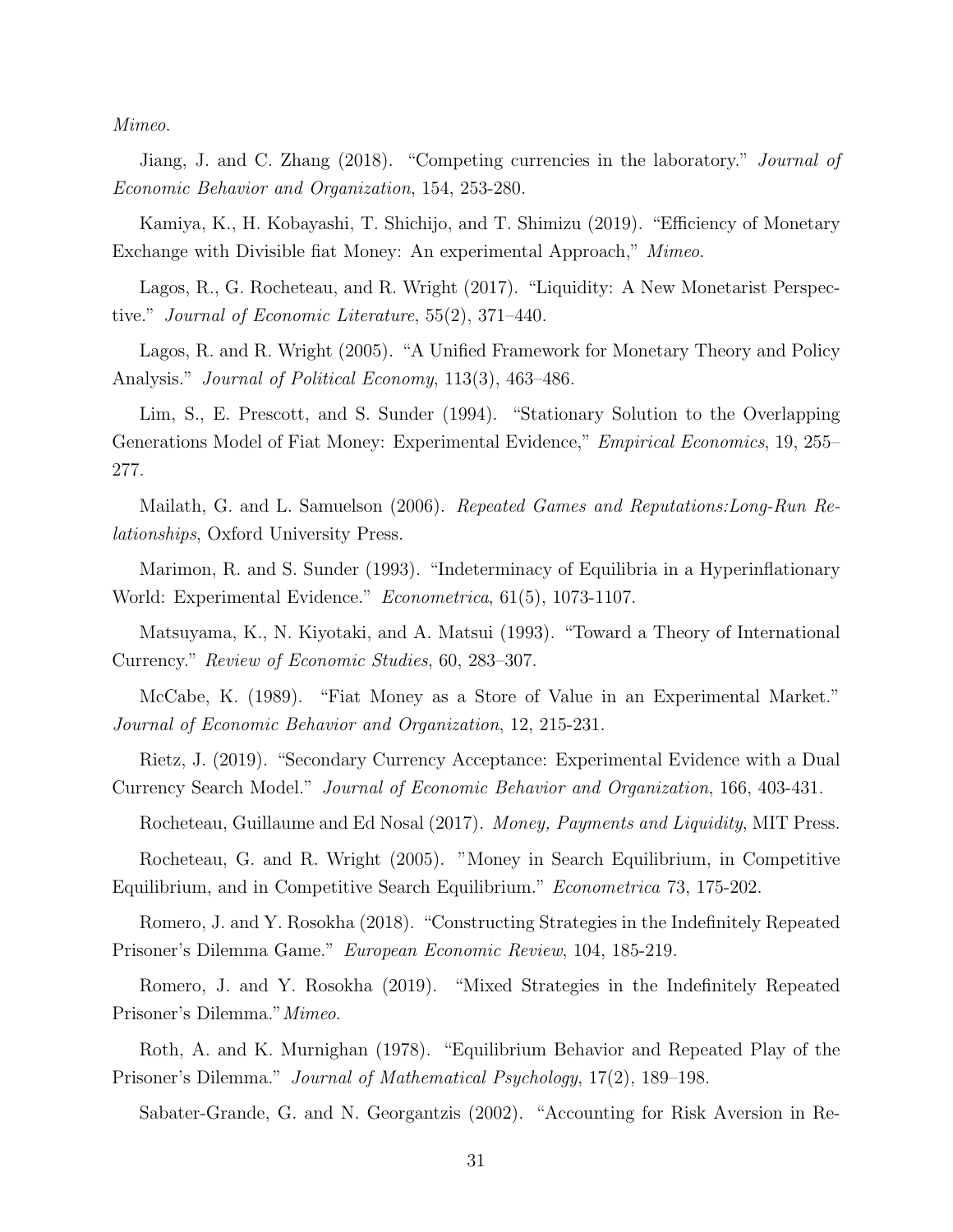peated prisoners' Dilemma Games: An experimental test." Journal of Economic Behavior & Organization, 48(1), 37–50.

Selten, R., M. Mitzkewitz, and G. Uhlich (1997). "Duopoly Strategies Programmed by Experienced Players." Econometrica, 65 (3), 517-555.

Shapley, L., and M. Shubik (1977). "Trade Using One Commodity as a Means of Payment." Journal of Political Economy, 85, 937-968.

Townsend, Robert (1980). "Models of Money with Spatially Separated Agents." In Models of Monetary Economies, ed. by J. H. Kareken and Neil Wallace, 265–304.

Williamson, S. and R. Wright (2011). "New Monetarist Economics: Models." *Handbook* of Monetary Economics, vol. 3A, B. Friedman and M. Woodford, eds., Elsevier, 25-96.

Wilson, A. and H. Wu (2017). "At-will relationships: How an option to walk away affects cooperation and efficiency."Games and Economic Behavior, 102, 487-507.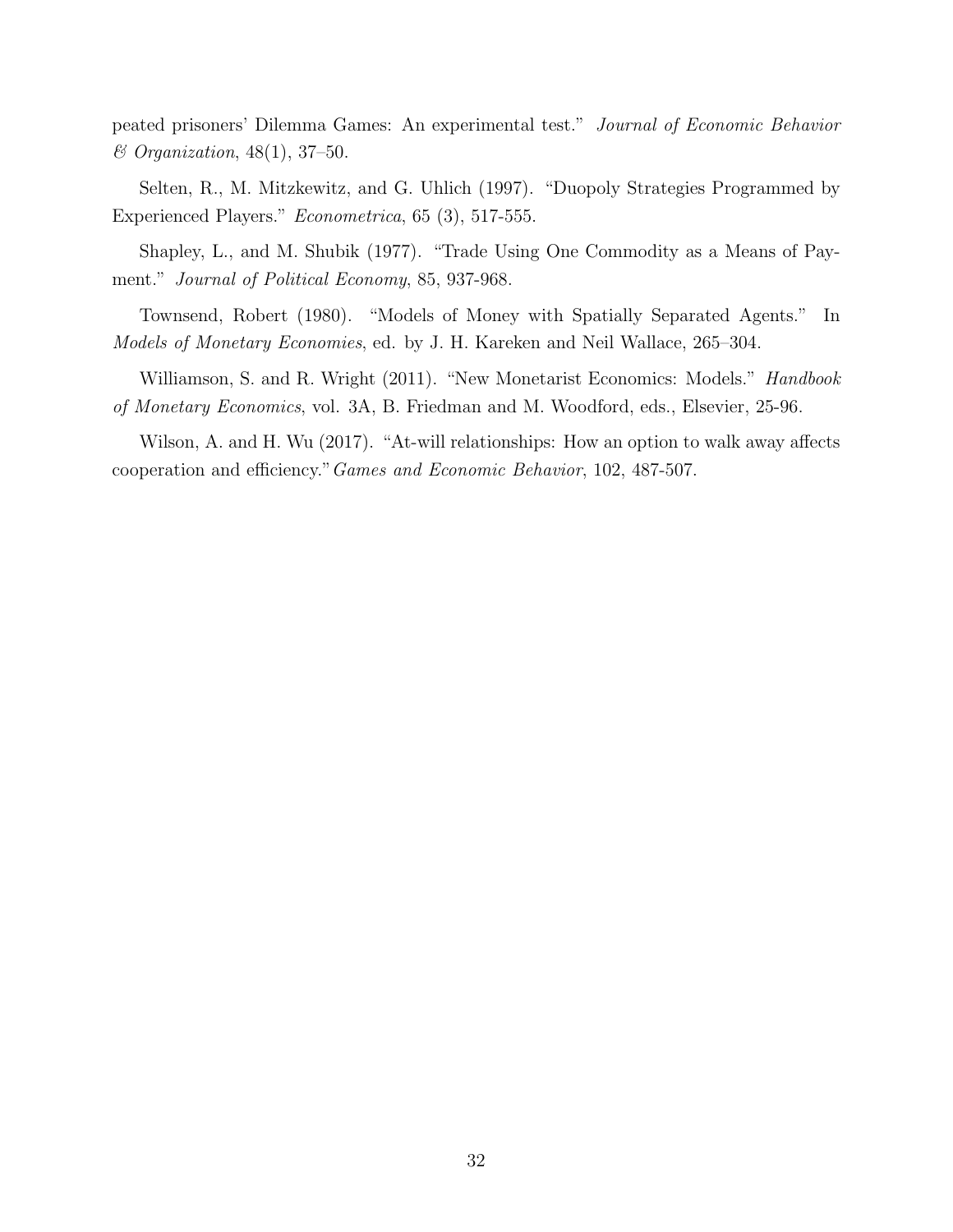### A Steady State Monetary Equilibrium

We focus on stationary equilibria where real variables are constant over time. Because the money supply is constant, the price level is also constant over time. In the analysis below, we omit the time subscript and use "∧" to denote the variables used in the next period. As is standard, we start backwards by characterizing agents' decision problems in market B and combine that with agents' choices in market A to characterize the equilibrium.

#### Market B Decision Problems

In market B, agents can trade good B and spend money in a competitive market where the price of good B is  $p_B$ . The value function of a type i agent who enters market B with money holdings  $m^i$  is

$$
\max_{\hat{m}^i, x_B^i} W^i(m^i) = \max_{\hat{m}^i, x_B^i} \{-x_B^i + v^i + \beta V^i(\hat{m}^i)\}
$$
  
subject to  $\hat{m}^i = p_B x_B + m^i$ ,

where  $v^A = 0, v^B = v_0$  and  $\hat{m}^i$  is the choice of money holdings in the next market A. Substituting the budget constraint into the objective, the value function simplifies to

$$
\max_{\hat{m}^i} W^i(m^i) = \max_{\hat{m}^i} \left\{ \frac{-\hat{m}^i + m^i}{p_B} + \beta V^i(\hat{m}^i) \right\}.
$$

The optimal choice for  $\hat{m}^i$  solves

$$
\beta \frac{\partial V^i(\hat{m}^i)}{\partial \hat{m}^i} - \frac{1}{p_B} \le 0
$$
, with equality if  $\hat{m}^i > 0$ .

As is usual, the value function  $W^i(m)$  is linear in m and the choice of money holdings in the next period,  $\hat{m}$ , is independent of the current money holdings. The envelope result for both types of agents is

$$
\frac{\partial W^i(m)}{\partial m} = \frac{1}{p_B}.
$$

#### Market A Decision Problems

Agents in market A can trade good A and spend money in a competitive market at market price  $p_A$ . Type B agents, who are producers in market A, incur a linear production cost to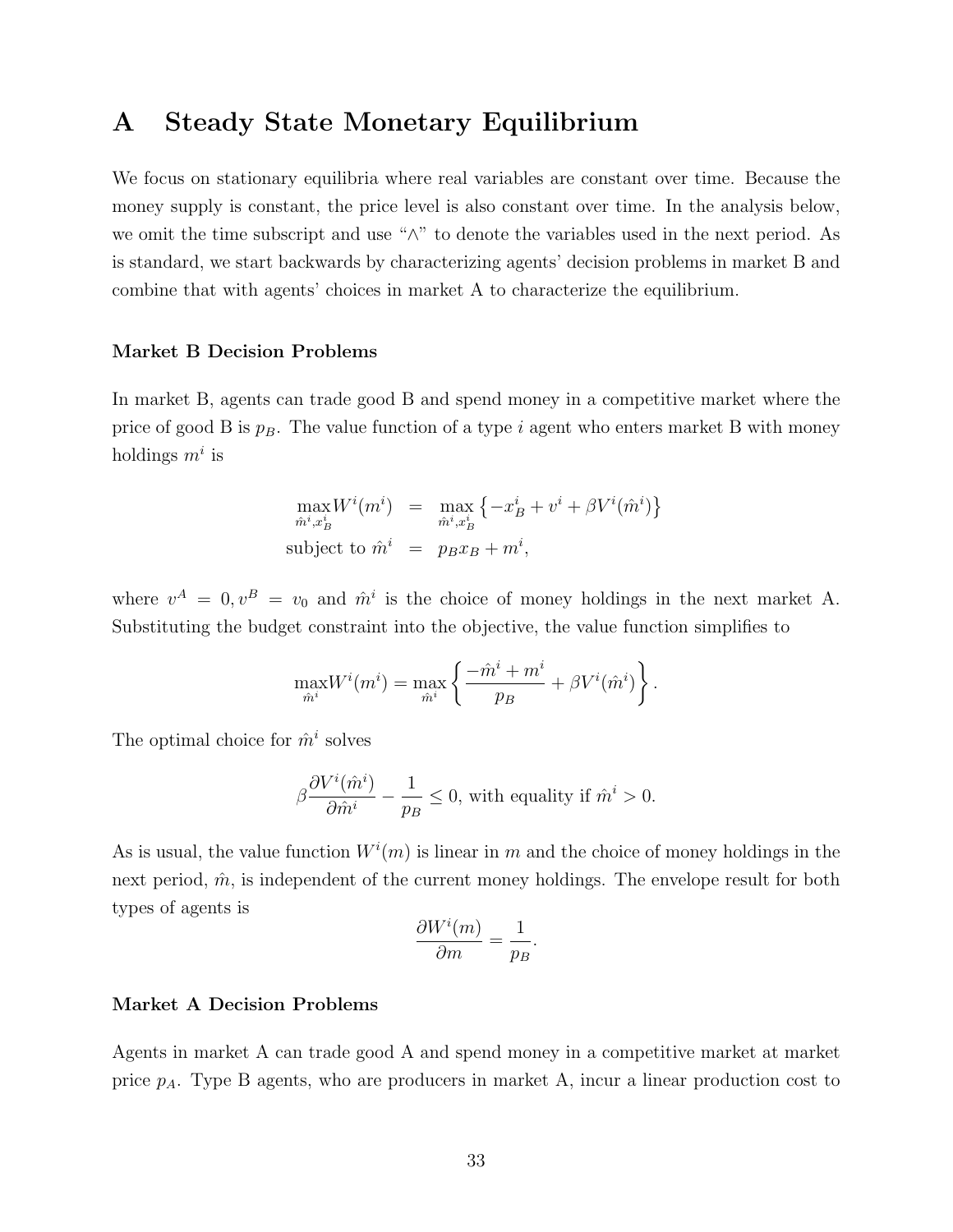produce  $x_A$  units of good A. Their decision problem is

$$
V^{B}(m) = \max_{x_A} \left\{ -x_A + \frac{(m + x_A p_A)}{p_B} + W^B(0) \right\}.
$$

Notice that we used the envelope result  $\frac{\partial W^i(m)}{\partial m} = \frac{1}{p_I}$  $\frac{1}{p_B}$ . The first-order condition of type B's problem implies

$$
p_A = p_B. \tag{A.1}
$$

The envelope result is

$$
\frac{\partial V^B(m)}{\partial \hat{m}} = \frac{1}{p_B}.
$$

Type A agents, who are consumers in market A, can buy and consume  $x_A$  units of good A. Their value function in market A is

$$
V^{A}(m) = \max_{x_A} \left\{ u(x_A) + \frac{(m - p_A x_A)}{p_B} + W^{A}(0) \right\}
$$
subject to  $p_A x_A \leq m$ .

If the cash constraint does not bind, then  $u'(x_A) = p_A/p_B$ , which when combined with type B's decision gives  $x_A = x_A^*$ . If the cash constraint binds, then  $x_A = m/p_A$ . In either case, the envelope condition is

$$
\frac{\partial V^A(m)}{\partial m} = \frac{u'(x_A)}{p_A}.
$$

#### Equilibrium

We now combine agents' decision problems from markets A and B to derive the equations that characterize the stationary monetary equilibrium. For type B agents, the net marginal value of carrying money to the next market A is

$$
-\frac{1}{p_B} + \beta \frac{\partial V^B(\hat{m})}{\partial \hat{m}} = -\frac{1}{p_B} + \beta \frac{1}{\hat{p}_B}
$$

$$
= \frac{1}{p_B} [-1 + \beta] < 0.
$$

Expressed in words, the money carried by type B agents to market A will be idle in market A and can be used to purchase good B in the next market B. Given  $\beta$  < 1, holding idle balances is costly. As a result, type B agents will spend all their money in market B and enter market A with zero balances.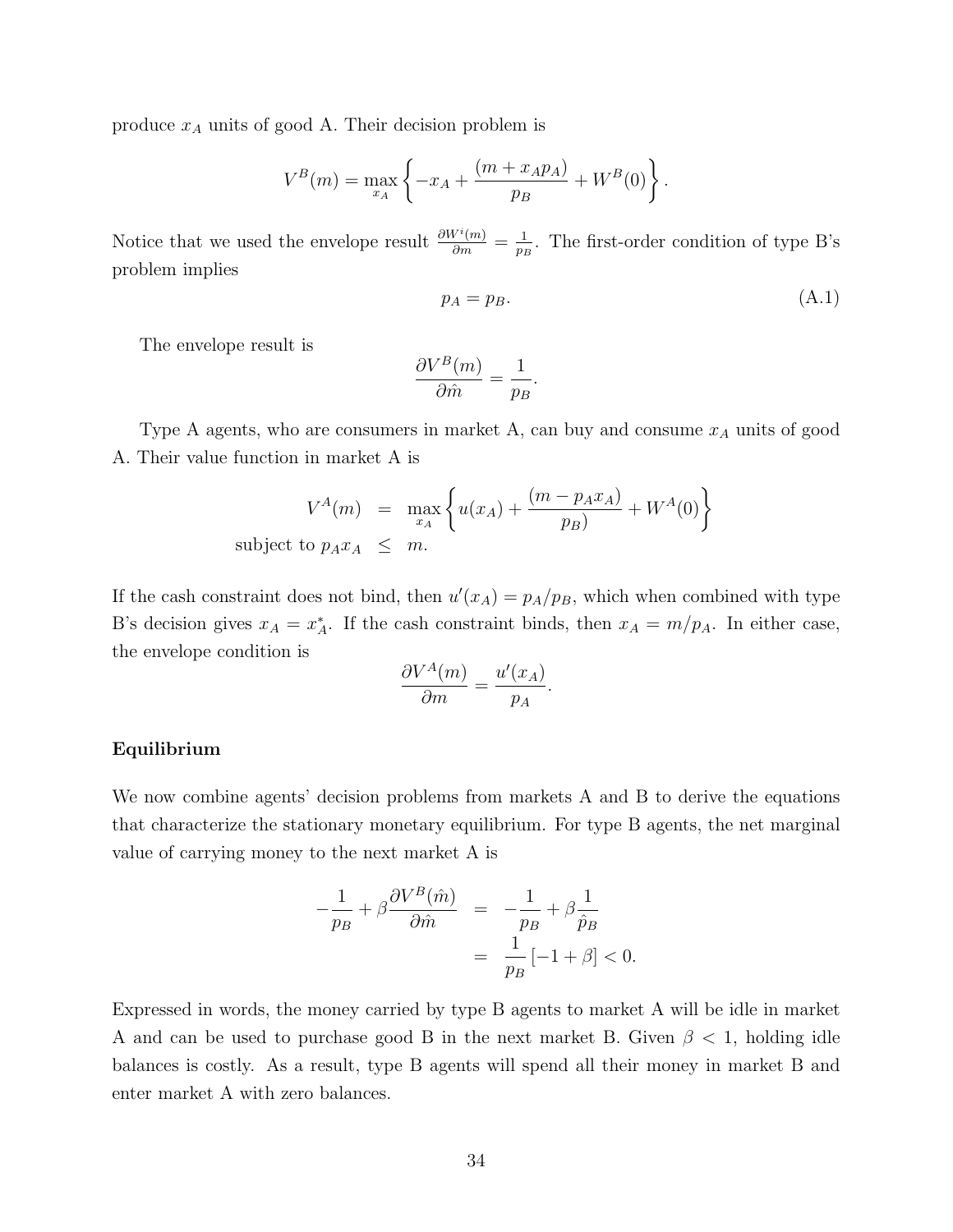For type A agents, the net marginal value of carrying money to the next market A is

$$
-\frac{1}{p_B} + \beta \frac{\partial V^A(\hat{m})}{\partial \hat{m}} = -\frac{1}{p_B} + \beta \frac{u'(x_A)}{\hat{p}_A} = -\frac{1}{p_B} + \beta \frac{u'(x_A)}{\hat{p}_B}
$$

$$
= \frac{1}{p_B} [-1 + \beta u'(x_A)].
$$

Under the assumption  $u'(0) = \infty$ , type A agents hold a positive amount of money in market A and, in equilibrium, the net marginal benefit of carrying money is zero and the output in market A (per consumer or producer) is

$$
u'(x_A) = 1/\beta. \tag{A.2}
$$

Given  $\beta$  < 1, agents will carry just enough money to spend in market A and the cash constraint will bind in that market.

In market A, each type A agent consumes  $x_A$  and each type B agent produces  $x_A$ , where  $x_A$  solves equation (A.2). The price level, which is the same for both markets according to equation (A.1), is given by the money market clearing condition

$$
p_A = p_B = \frac{M}{Nx_A}.\tag{A.3}
$$

In market B, the amount consumed by each type B agent (which is the same as the amount of production by each type A agent) is

$$
x_B = \frac{M}{Np_B} = \frac{M}{Np_A} = x_A.
$$
\n(A.4)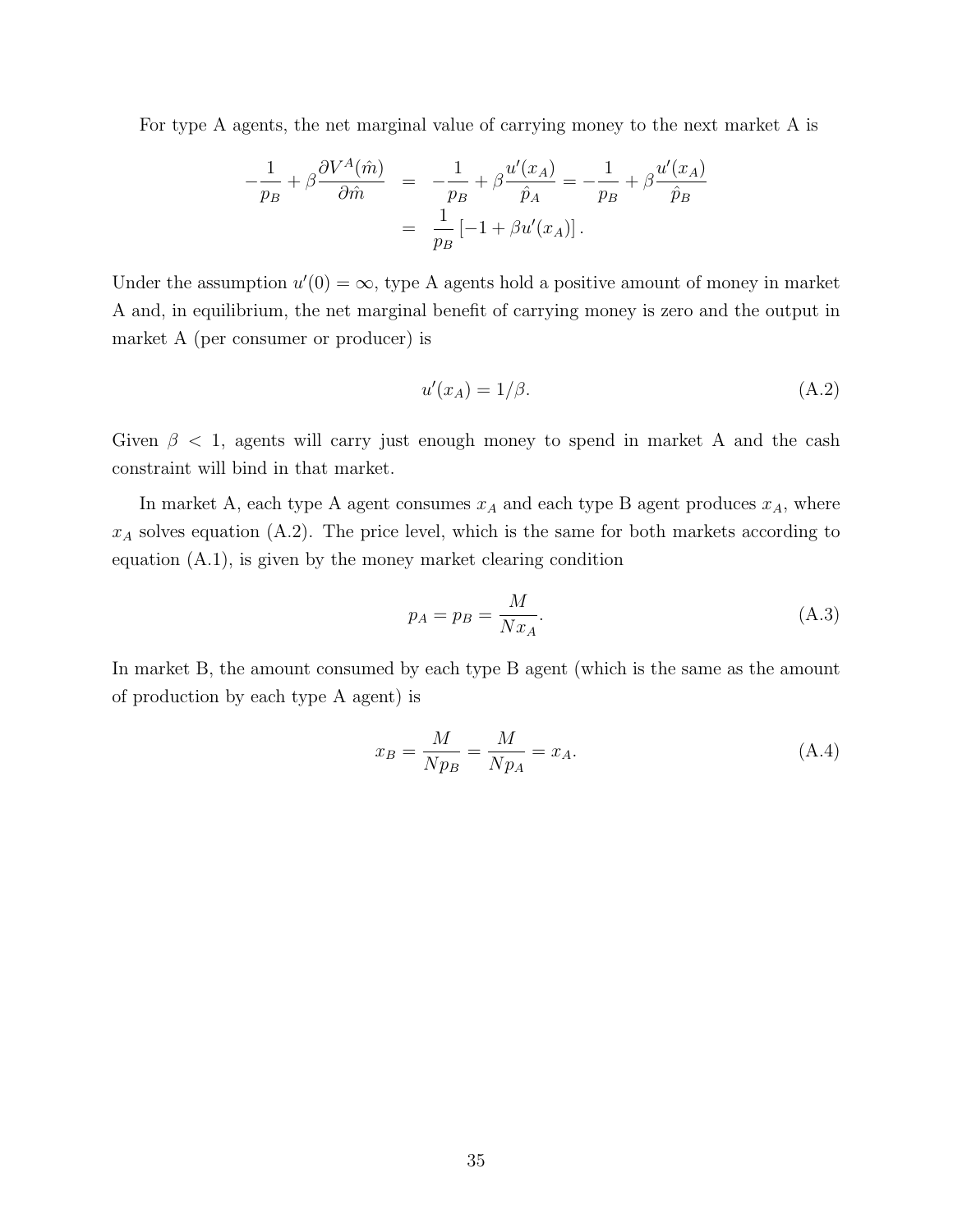### B Equilibrium for Treatment DD

In this Appendix, we check and verify that both the stationary monetary and nonmonetary equilibria in the infinite-horizon model are an equilibrium for the economy that describes the DD treatment. Going backwards, we first describe the continuation value for the agents at the end of period T, followed by the choice problem in stages A and B in period  $T$ , and then the choice problem in each stage in the first  $T-1$  periods. Notice that only the last decision stage (stage B in period  $T$ ) is different from the standard Lagos and Wright (2005) set up, due to the continuation value.

#### Continuation Value at End of Period T

Let  $\bar{p}_{AT}$  ( $\bar{p}_{BT}$ ) denote the average price of good A (B) across the first T periods,  $x_{At}$  = 1  $\frac{1}{N} \sum_{i=1}^{N} x_{Ai t} (x_{B t} = \frac{1}{N})$  $\frac{1}{N} \sum_{i=1}^{N} x_{Bit}$  be the average consumption of good A (B) per consumer in period t, and  $\bar{x}_{AT+1} = \frac{1}{T+1}$  $\frac{1}{T+1}\sum_{t=1}^{T+1}x_{At}$   $(\bar{x}_{BT+1} = \frac{1}{T+1})$  $\frac{1}{T+1}\sum_{t=1}^{T+1}x_{Bt}$  be the average per capita consumption of good A (B) in the first  $T+1$  periods.

The continuation value of a type A agent holding  $m_{T+1}$  units of tokens at the end of period  $T$  is

$$
V^{A}(m_{T+1}) = \beta^{T} \left\{ u \left( \frac{m_{T+1}}{\bar{p}_{AT}} \right) - \frac{M}{N \bar{p}_{BT}} \right\} + \frac{\beta^{T+1}}{1 - \beta} [u (\bar{x}_{AT+1}) - \bar{x}_{BT+1}].
$$

Expressed in words, type A agents' continuation values have two components. The first line in the above equation is the utility in period  $T + 1$ : type A agents spend all of their money holdings in market A at the average past price  $\bar{p}_{AT}$ ; in market B, each type A agent produces an equal share of good B for type B agents (note that in market B, type B agents hold all of the tokens and spend everything).

The continuation value of a type B agent holding  $m_{T+1}$  units of tokens at the end of period  $T$  is

$$
V^{B}(m_{T+1}) = \beta^{T} \left\{ -\frac{1}{N \bar{p}_{AT}} \sum_{i=1}^{N} m_{AT+1}^{i} + \frac{1}{\bar{p}_{BT}} \left[ m_{T+1} + \frac{1}{N} \sum_{i=1}^{N} m_{AT+1}^{i} \right] + v_{0} \right\} + \frac{\beta^{T+1}}{1 - \beta} [-\bar{x}_{AT+1} + \bar{x}_{BT+1} + v_{0}].
$$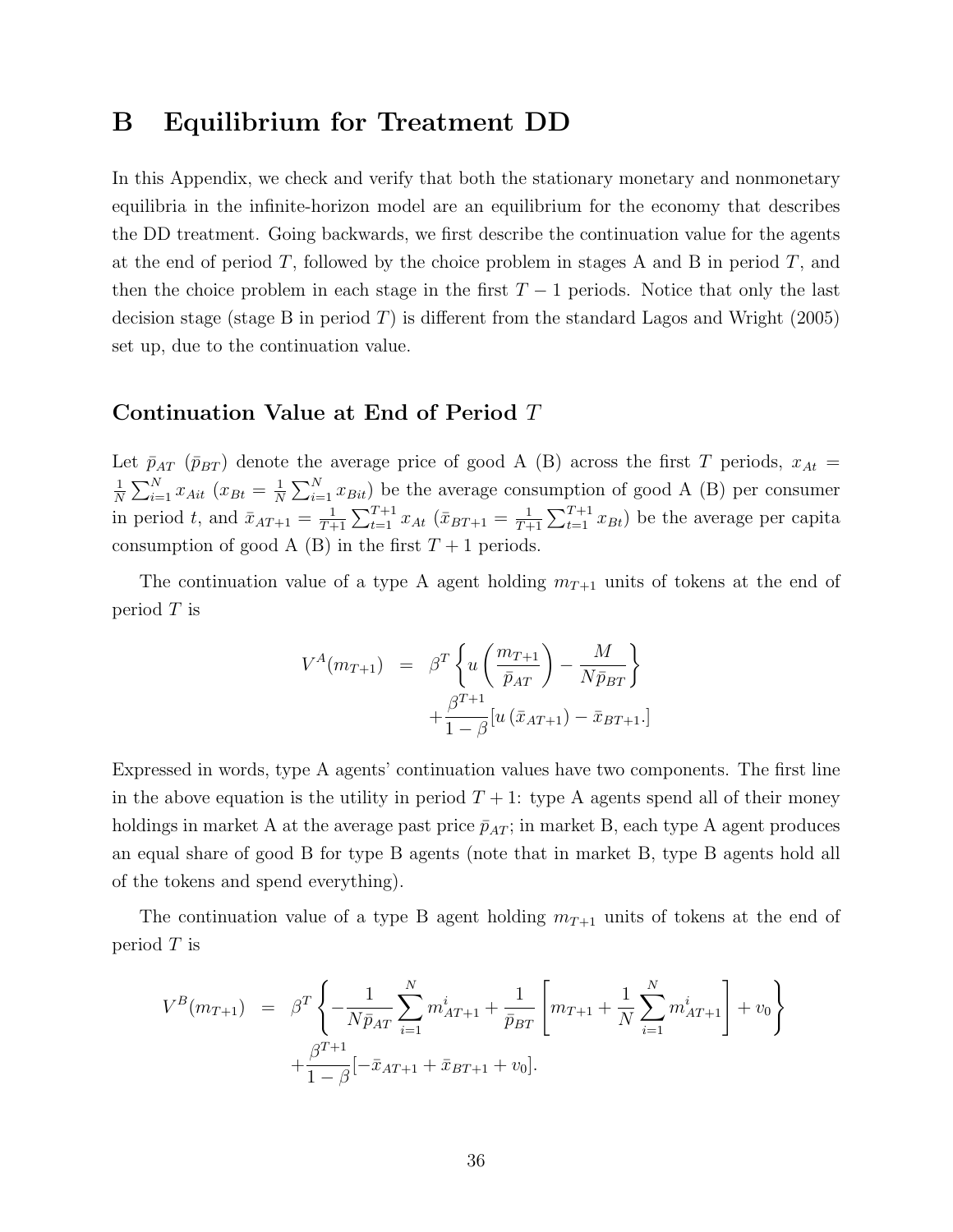Expressed in words, a type B agent in period  $T + 1$  produces an equal share of good A for type A agents in market A; they take this cash revenue together with their own money holdings to market B and spend everything.

From period  $T + 2$  onward, assume that all agents consume and produce the average amounts consumed and spent in the past  $T + 1$  periods. Notice that the term  $m_{T+1}$  only enters into the  $T + 1$  part of the continuation value.

#### Stage B in Period T

This is the last decision stage, where agents decide on their money holdings. Type A agents solve

$$
W_T(m_T) = \max_{m_{T+1}} \beta^{T-1} \frac{m_T - m_{T+1}}{p_{BT}}
$$

$$
+ \beta^T \left\{ u \left( \frac{m_{T+1}}{\bar{p}_{AT}} \right) - \frac{M}{N \bar{p}_{BT}} \right\}
$$

$$
+ \frac{\beta^{T+1}}{1 - \beta} [u (\bar{x}_{AT+1}) - \bar{x}_{BT+1}].
$$

The first line is the disutility from working for tokens; the second and third lines denote the continuation value described earlier. The first-order condition is

$$
\frac{1}{p_{BT}} = \beta u' \left(\frac{m_{T+1}}{\bar{p}_{AT}}\right) \frac{1}{\bar{p}_{AT}}.
$$

For type B agents (who consume in stage B),

$$
W_T(m_T) = \max_{m_{T+1}} \beta^{T-1} \frac{m_T - m_{T+1}}{p_{BT}} + \beta^T \left\{ -\frac{1}{N\bar{p}_{AT}} \sum_{i=1}^N m_{AT+1}^i + \frac{1}{\bar{p}_{BT}} \left[ m_{T+1} + \frac{1}{N} \sum_{i=1}^N m_{AT+1}^i \right] + v_0 \right\} + \frac{\beta^{T+1}}{1-\beta} [-\bar{x}_{AT+1} + \bar{x}_{BT+1} + v_0].
$$

The first-order condition is

$$
\frac{1}{p_{BT}} \geq \beta \frac{1}{\bar{p}_{BT}}.
$$

For both types, we have

$$
W'_T(m_T) = \beta^{T-1} \frac{1}{p_{BT}}.
$$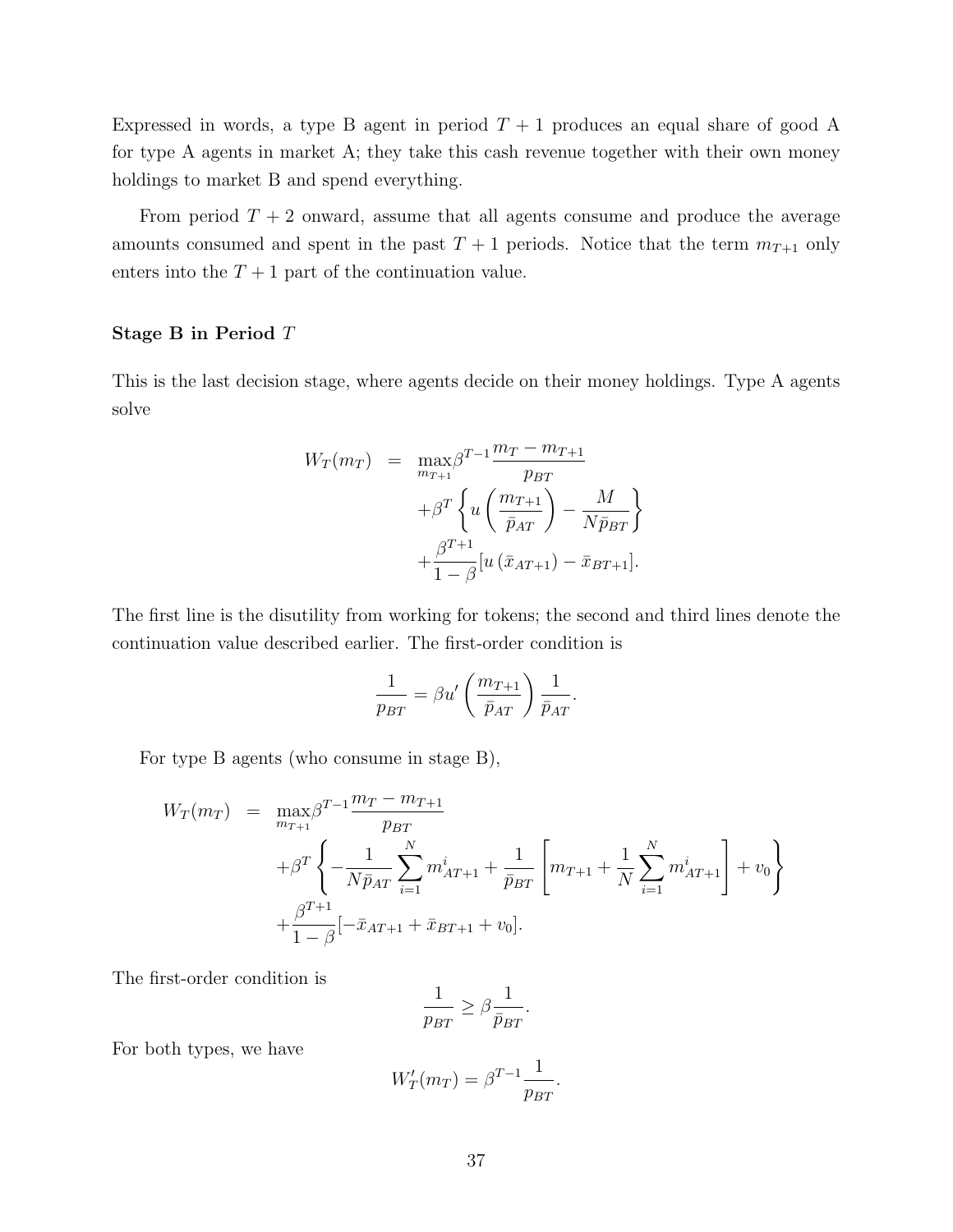#### Stage A in Period T

In period  $T$ , type B agents solve

$$
V_T(\hat{m}) = \max_{x_{AT}} -\beta^{T-1} x_{AT} + W_T(\hat{m} + x_{AT} p_{AT})
$$

The first-order condition is

$$
\beta^{T-1} = p_{AT}\beta^{T-1}\frac{1}{p_{BT}} \rightarrow p_{AT} = p_{BT} = p_T.
$$

Type A agents solve

$$
V_T(\hat{m}) = \max_{m} \beta^{T-1} u(x_{AT}) + W_T(\hat{m} - x_{AT}p_{AT})
$$
  
s.t.  $x_{AT} \leq \hat{m}/p_{AT}$ .

If the cash constraint binds, then  $x_T = \hat{m}/p_{AT}$  and

$$
V'_T(\hat{m}) = \beta^{T-1} u'(x_{AT})/p_{AT}.
$$

If the cash constraint does not bind, then  $u'(x_{AT}) = \frac{p_{AT}}{p_{BT}} = 1$ .

### Stage B in Periods Before T

In the stage B in the periods before  $T$ , agents solve

$$
W_t(m_t) = \max_{m_{t+1}} \beta^{t-1} \frac{m_t - m_{t+1}}{p_{Bt}}, \quad t_{t+1}(m_{t+1}),
$$

which implies

$$
\beta^{t-1} \frac{1}{p_{Bt}} \ge V'_{t+1}(m_{t+1}),
$$
  

$$
W'_{t}(m_{t}) = \beta^{t-1} \frac{1}{p_{Bt}}.
$$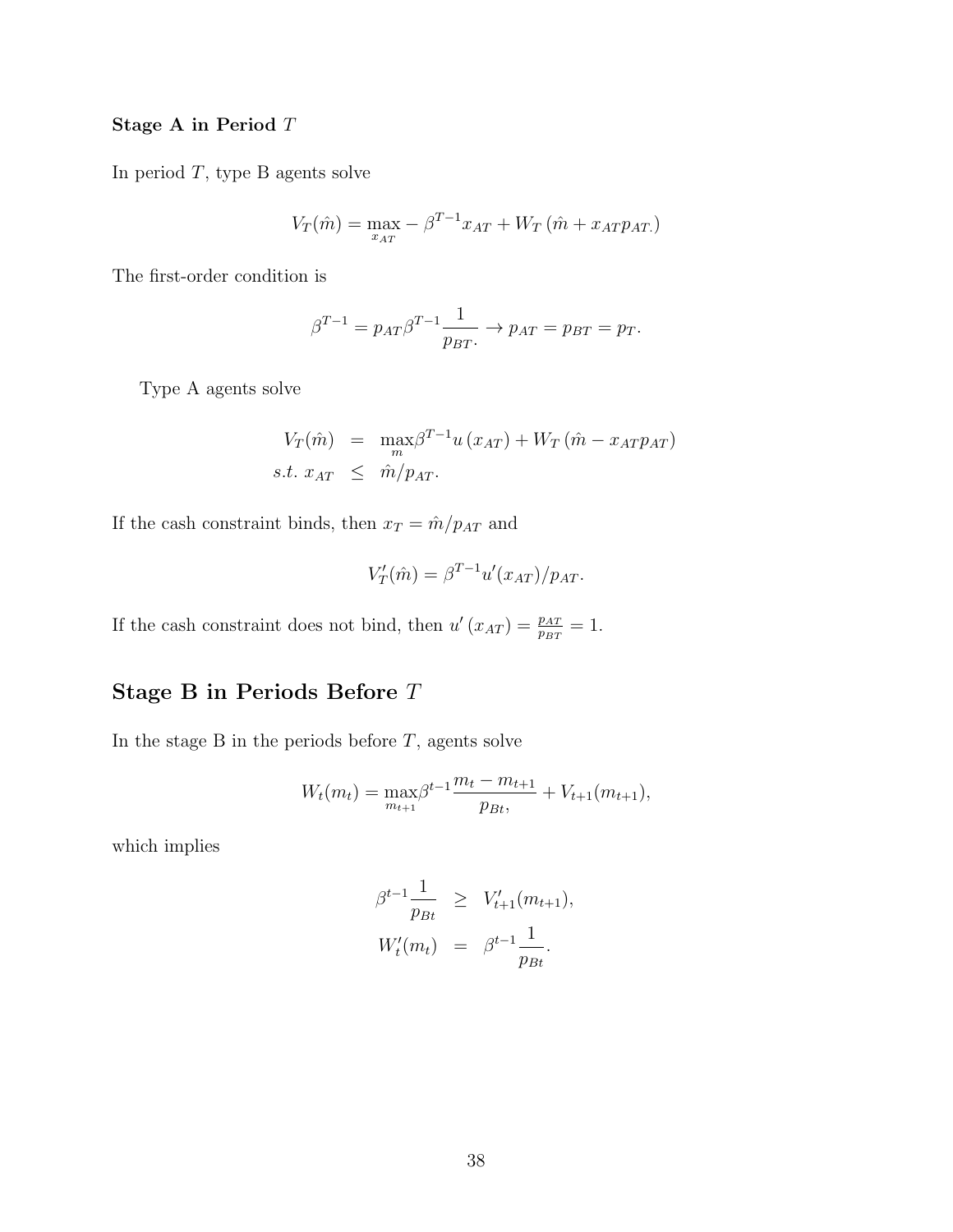### Stage A in Periods Before T

In the stage A of the periods before  $T$ , type B agents (who are producers of good A) solve

$$
V_t(m_t) = \max_{x_{At}} -\beta^{t-1} x_{At} + W_t (m_t + x_{At} p_{At}),
$$

which implies

$$
\beta^{t-1} = p_{At}\beta^{t-1}\frac{1}{p_{Bt}} \rightarrow p_{At} = p_{Bt} = p_t,
$$
  

$$
V'_t(m_t) = W'_t(m_t + x_{At}p_{At}).
$$

Type A agents solve

$$
V_t(m_t) = \max_{q_{At}} \beta^{t-1} u(x_{At}) + W_t (m_t - x_{At} p_{At})
$$
  
s.t.  $x_{At} \leq m_t / p_{At}$ .

If the cash constraint binds, then  $x_{At} = m_t/p_{At}$  and

$$
V_t'(m_t) = \beta^{t-1} u'(x_{At})/p_{At}.
$$

If the cash constraint does not bind, then  $u'(x_{At}) = 1$ .

### Equilibrium

We can summarize the equilibrium as follows. Define  $p_t \equiv p_{At} = p_{Bt}$ . For type A agents before period T, the equilibrium condition is  $\beta^{t-1}$  $\frac{1}{p_t} = V'_{t+1}(m_{t+1}) = \beta^t u'(x_{At+1})/p_{t+1},$  or

$$
\frac{1}{p_t} = \frac{\beta u'(x_{At+1})}{p_{t+1}}.
$$

For type B agents before period T, the condition is  $\beta^{t-1}$  $\frac{1}{p_t} \geq V'_{t+1}(m_{t+1}) = \beta^t \frac{1}{p_{t+1}}$  $\frac{1}{p_{t+1}},$  or

$$
\frac{p_{t+1}}{p_t} \ge \beta.
$$

For type A agents in period  $T$ 

$$
\frac{1}{p_T} = \beta u' (x_{AT+1}) \frac{1}{\bar{p}_T}.
$$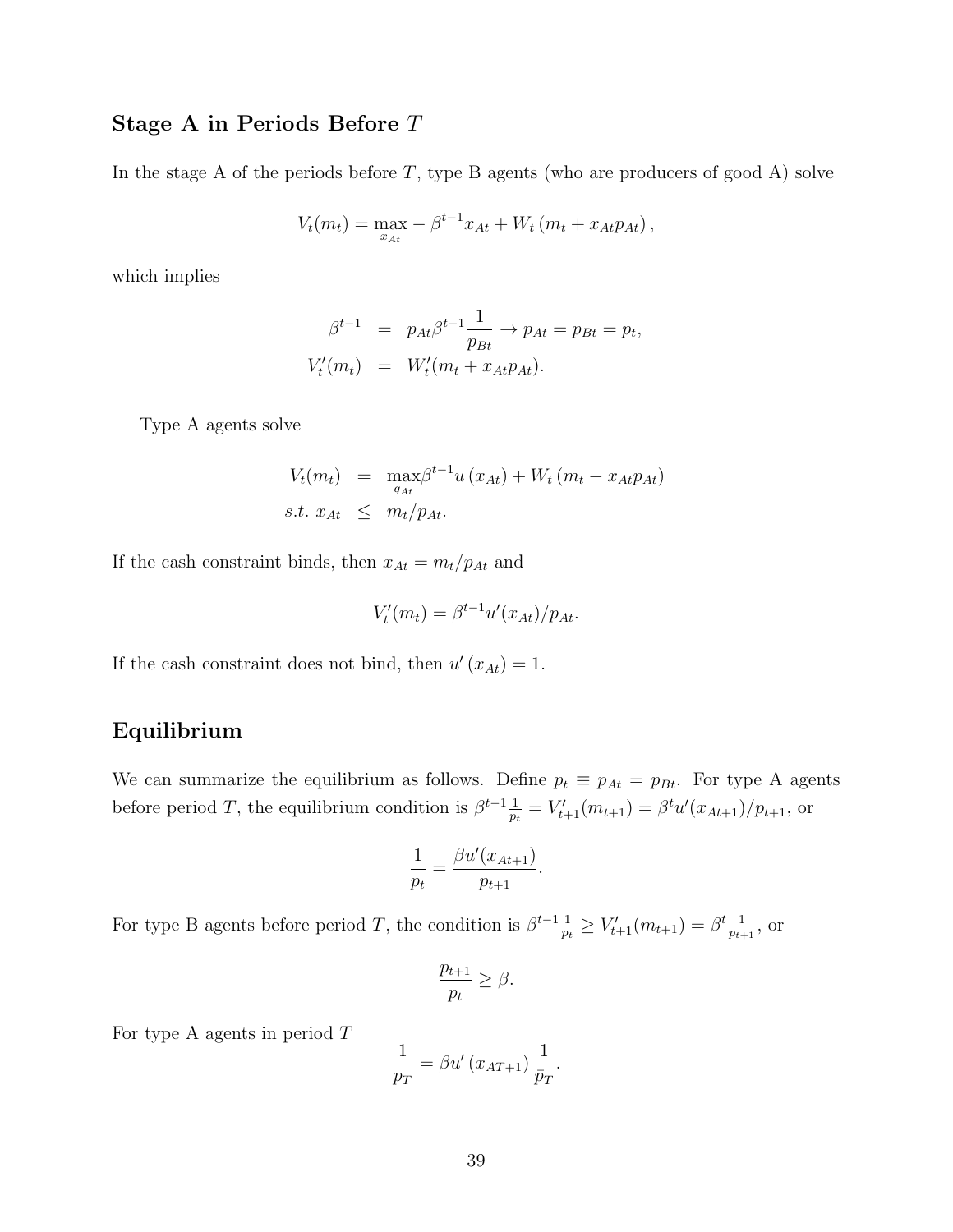For type B agents in period  $T$ 

$$
\frac{1}{p_T} \ge \beta \frac{1}{\bar{p}_T}.
$$

If we focus on an equilibrium path where  $p_{t+1} \geq p_t$ , then only type A agents hold tokens in market A. Imposing money market clearing: i.e.,  $x_{At} = M/p_t$ , the conditions above become

$$
x_{At} = \beta x_{AT+1} u'(x_{At+1}), \text{ for } t \leq T - 1; \n\frac{x_{At}}{x_{At+1}} \geq \beta, \text{ for } t \leq T - 1; \nx_{AT} = \beta u'(x_{AT+1}) \frac{1}{\bar{p}_T} = \beta u'(x_{AT+1}) \frac{T}{\sum_{t=1}^T \frac{1}{x_{At}}}; \nx_{AT} \geq \beta \frac{T}{\sum_{t=1}^T \frac{1}{x_{At}}}.
$$

It is straightforward to check that both the monetary equilibrium in the infinite-horizon model and the nonmonetary equilibrium are both in equilibrium in the environment where agents make decisions for T periods with discounting and then receive a continuation value as described in the implementation of treatment DD.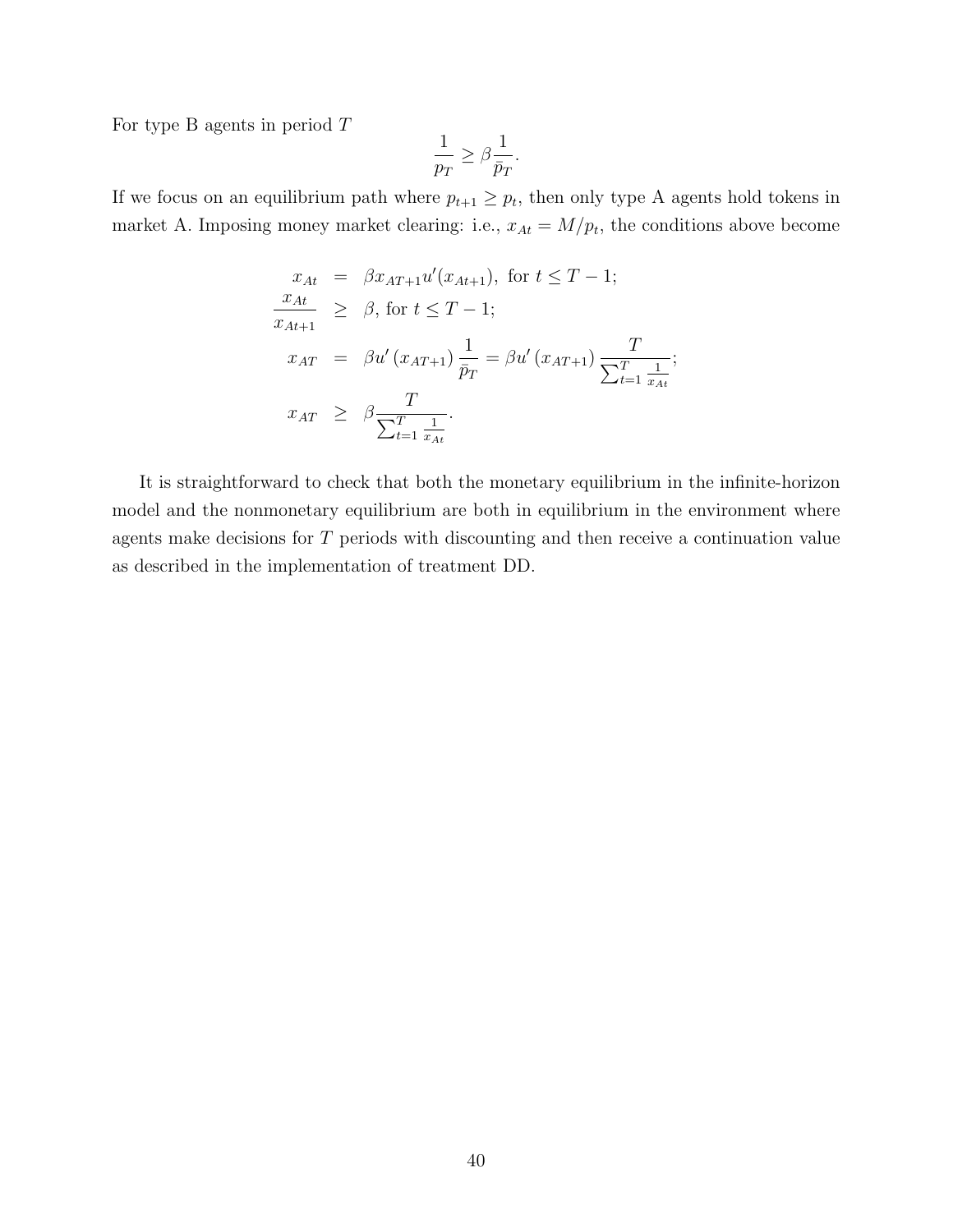### C Spending ratios and fraction of tokens by buyers

| Variables    | Market A Spending Ratio | Market B Spending Ratio |
|--------------|-------------------------|-------------------------|
| <b>BRT</b>   | $-1.273$                | $-2.803$                |
|              | (1.954)                 | (1.813)                 |
| DD           | $-0.423$                | $-0.384$                |
|              | (1.653)                 | (1.612)                 |
| Constant     | 74.010***               | 78.588***               |
|              | (1.364)                 | (1.235)                 |
| Observations | 428                     | 428                     |
| R-squared    | $0.001\,$               | 0.007                   |

Table C.1: Regression of Aggregate Token Spending Ratio on Treatment Dummies

Notes. (1) Standard errors are clustered at the subject level. (2)  $*$  p-value  $< 0.10, **$  p-value  $<$ 0.05, \*\*\* p-value  $< 0.01$ . (3) In each market, the spending ratio is calculated as aggregate token spending as a percentage of the sum of tokens held by buyers.

| Variables    |            | $\%$ of money held by buyers in market A $\%$ of money by held buyers in market B |
|--------------|------------|-----------------------------------------------------------------------------------|
| <b>BRT</b>   | $-2.923**$ | $-1.137$                                                                          |
|              | (1.447)    | (1.699)                                                                           |
| DD           | $-0.703$   | $-0.746$                                                                          |
|              | (1.281)    | (1.437)                                                                           |
| Constant     | 85.684***  | 78.197***                                                                         |
|              | (0.944)    | (1.156)                                                                           |
| Observations | 428        | 428                                                                               |
| R-squared    | 0.011      | 0.001                                                                             |

Table C.2: Regression of % of money held by buyers on Treatment Dummies

Notes. (1) Robust standard errors are in parentheses.  $(2)$  \* p-value  $\lt 0.10$ , \*\* p-value  $\lt 0.05$ , \*\*\*  $p$ -value  $< 0.01$ .

### D Time Trends: Last Sequence and Period 10 Effects

### E Time Path of Output and Price by Session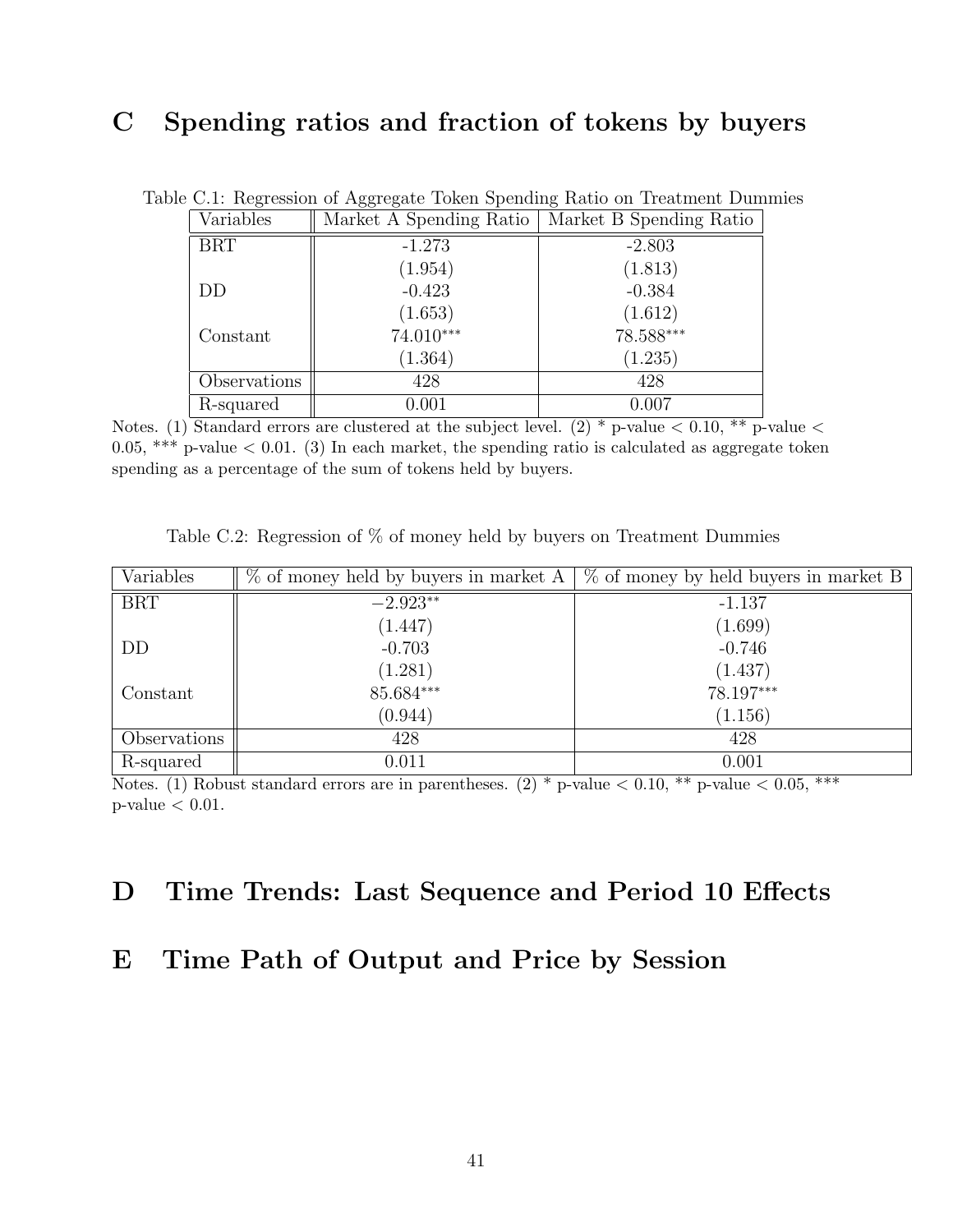|                      | Market A    |              |             | Market B   |              |            |  |  |
|----------------------|-------------|--------------|-------------|------------|--------------|------------|--|--|
|                      | All seq     | Non-last seq | Last seq    | All seq    | Non-last seq | Last seq   |  |  |
| Inflation            |             |              |             |            |              |            |  |  |
| Period               | $0.023**$   | $-0.010$     | $0.040***$  | $0.026***$ | 0.006        | $0.036***$ |  |  |
|                      | (0.121)     | (0.015)      | (0.010)     | (0.007)    | (0.012)      | (0.009)    |  |  |
| Period <sub>10</sub> | 0.033       | 0.045        | 0.080       | 0.079      | 0.164        | 0.052      |  |  |
|                      | (0.090)     | (0.123)      | (0.105)     | (0.115)    | (0.165)      | (0.157)    |  |  |
| Observations         | 134         | 79           | 55          | 134        | 79           | 55         |  |  |
| R-squared            | 0.386       | 0.314        | 0.451       | 0.458      | 0.197        | 0.459      |  |  |
|                      | Output      |              |             |            |              |            |  |  |
| Period               | $-0.209***$ | $-0.151$     | $-0.244***$ | $-0.139**$ | $-0.107$     | $-0.155*$  |  |  |
|                      | (0.059)     | (0.107)      | (0.070)     | (0.064)    | (0.100)      | (0.081)    |  |  |
| Period <sub>10</sub> | $-0.341$    | 0.523        | $-1.063$    | $-0.132$   | $-0.427$     | 0.025      |  |  |
|                      | (0.649)     | (1.156)      | (0.494)     | (0.790)    | (1.421)      | (0.895)    |  |  |
| Observations         | 134         | 79           | 55          | 134        | 79           | 55         |  |  |
| R-squared            | 0.428       | 0.316        | 0.527       | 0.669      | 0.649        | 0.609      |  |  |
| Spending ratios      |             |              |             |            |              |            |  |  |
| Period               | $0.479*$    | $-0.386$     | $0.936***$  | 0.246      | $-0.117$     | 0.431      |  |  |
|                      | (0.252)     | (0.513)      | (0.250)     | (0.244)    | (0.336)      | (0.313)    |  |  |
| Period10             | $-2.402$    | $-0.403$     | $-2.363$    | 0.413      | 2.638        | $-0.571$   |  |  |
|                      | (2.244)     | (4.625)      | (2.090)     | (3.006)    | (3.639)      | (4.397)    |  |  |
| Observations         | 134         | 79           | 55          | 134        | 79           | 55         |  |  |
| R-squared            | 0.706       | 0.687        | 0.774       | 0.723      | 0.820        | 0.539      |  |  |
|                      | (3.109)     | (4.535)      | (4.455)     | (1.963)    | (4.339)      | (1.210)    |  |  |

Table D.1: Time Trends in Treatment RT: Last Sequence and Period 10 Effects

Notes. (1) Robust standard errors are in parentheses.  $(2)^*$  p-value  $< 0.10, **$  p-value  $< 0.05, **$  $p-value < 0.01$ . (3) The regression also includes a constant, and the session-sequence dummies and their coefficients are omitted.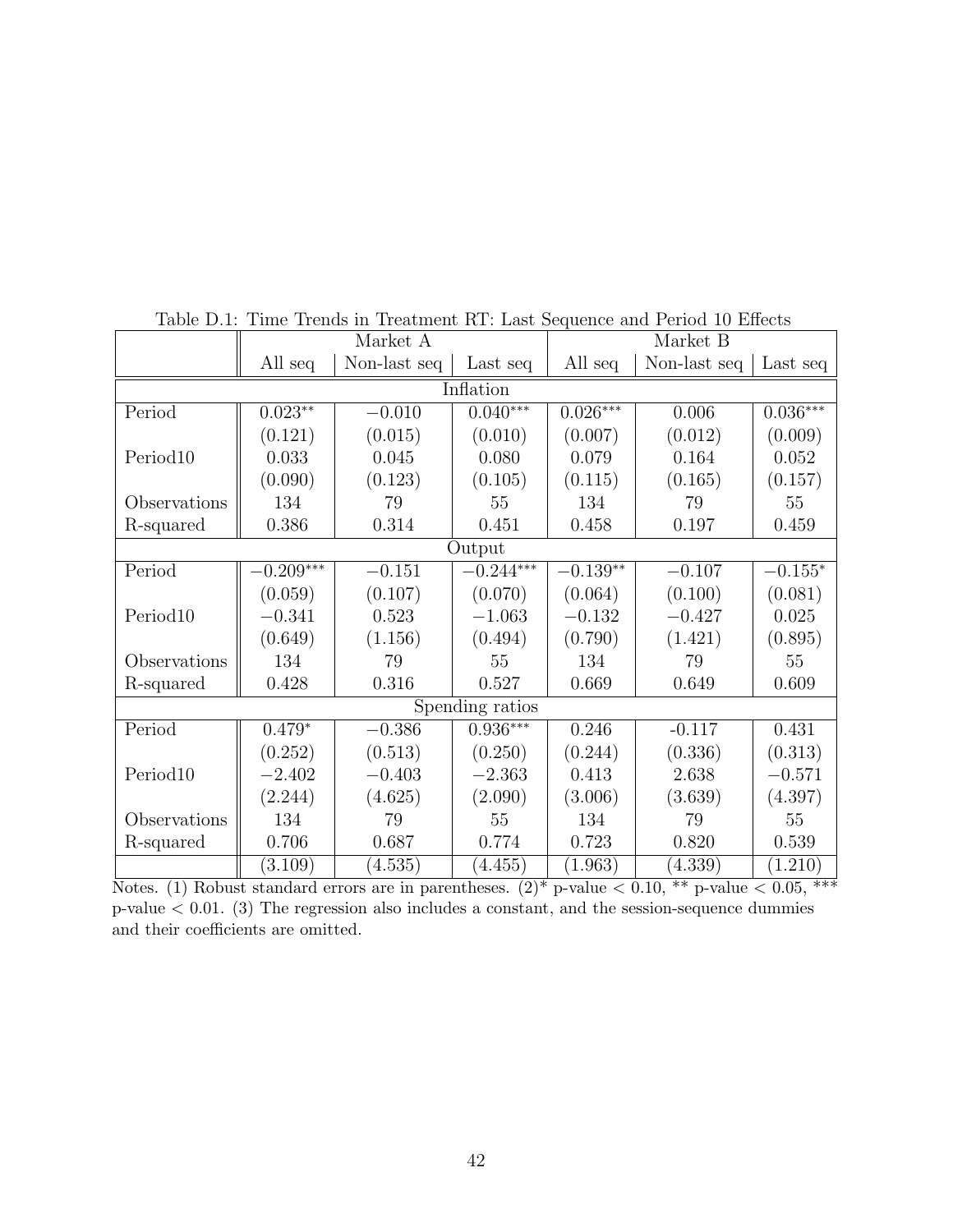|                      | Market A   |              |             | Market B   |              |           |  |
|----------------------|------------|--------------|-------------|------------|--------------|-----------|--|
|                      | All seq    | Non-last seq | Last seq    | All seq    | Non-last seq | Last seq  |  |
| Inflation            |            |              |             |            |              |           |  |
| Period               | $0.018**$  | $-0.023$     | 0.016       | $0.035***$ | $0.051***$   | $0.023**$ |  |
|                      | (0.009)    | (0.015)      | (0.012)     | (0.008)    | (0.014)      | (0.009)   |  |
| Period10             | 0.260      | 0.093        | $0.549***$  | $0.310**$  | 0.260        | $0.308**$ |  |
|                      | (0.078)    | (0.076)      | (0.107)     | (0.130)    | (0.189)      | (0.139)   |  |
| Observations         | 134        | 83           | 51          | 134        | 83           | 51        |  |
| R-squared            | 0.697      | 0.643        | 0.754       | 0.716      | 0.670        | 0.818     |  |
|                      |            |              | Output      |            |              |           |  |
| Period               | $-0.167**$ | $-0.143$     | $-0.195**$  | $-0.067$   | $-0.123$     | $-0.019$  |  |
|                      | (0.070)    | (0.117)      | (0.086)     | (0.051)    | (0.097)      | (0.048)   |  |
| Period <sub>10</sub> | $-1.023*$  | $-0.482$     | $-2.219**$  | $-1.176*$  | $-1.172$     | $-0.823$  |  |
|                      | (0.562)    | (0.636)      | (0.994)     | (0.623)    | (0.899)      | (0.768)   |  |
| Observations         | 134        | 83           | 51          | 134        | 83           | 51        |  |
| R-squared            | 0.621      | 0.435        | 0.764       | 0.708      | 0.534        | 0.896     |  |
| Spending ratios      |            |              |             |            |              |           |  |
| Period               | $0.633**$  | $1.396***$   | $-0.057$    | $0.739**$  | 0.639        | $0.854**$ |  |
|                      | (0.280)    | (0.428)      | (0.350)     | (0.327)    | (0.562)      | (0.396)   |  |
| Period10             | $9.141***$ | 2.883        | $16.246***$ | 0.846      | $-1.232$     | 5.488     |  |
|                      | (2.713)    | (3.278)      | (4.635)     | (3.046)    | (4.146)      | (4.339)   |  |
| Observations         | 134        | 83           | 51          | 134        | 83           | 51        |  |
| R-squared            | 0.691      | 0.760        | 0.565       | 0.515      | 0.425        | 0.636     |  |

Table D.2: Time Trends in BRT Treatment: Last Sequence and Period 10 Effects

Notes. (1) Robust standard errors are in parentheses.  $(2)^*$  p-value  $\lt 0.10$ , \*\* p-value  $\lt 0.05$ , \*\*\* p-value < 0.01. (3) The regression also includes a constant, and the session-sequence dummies and their coefficients are omitted.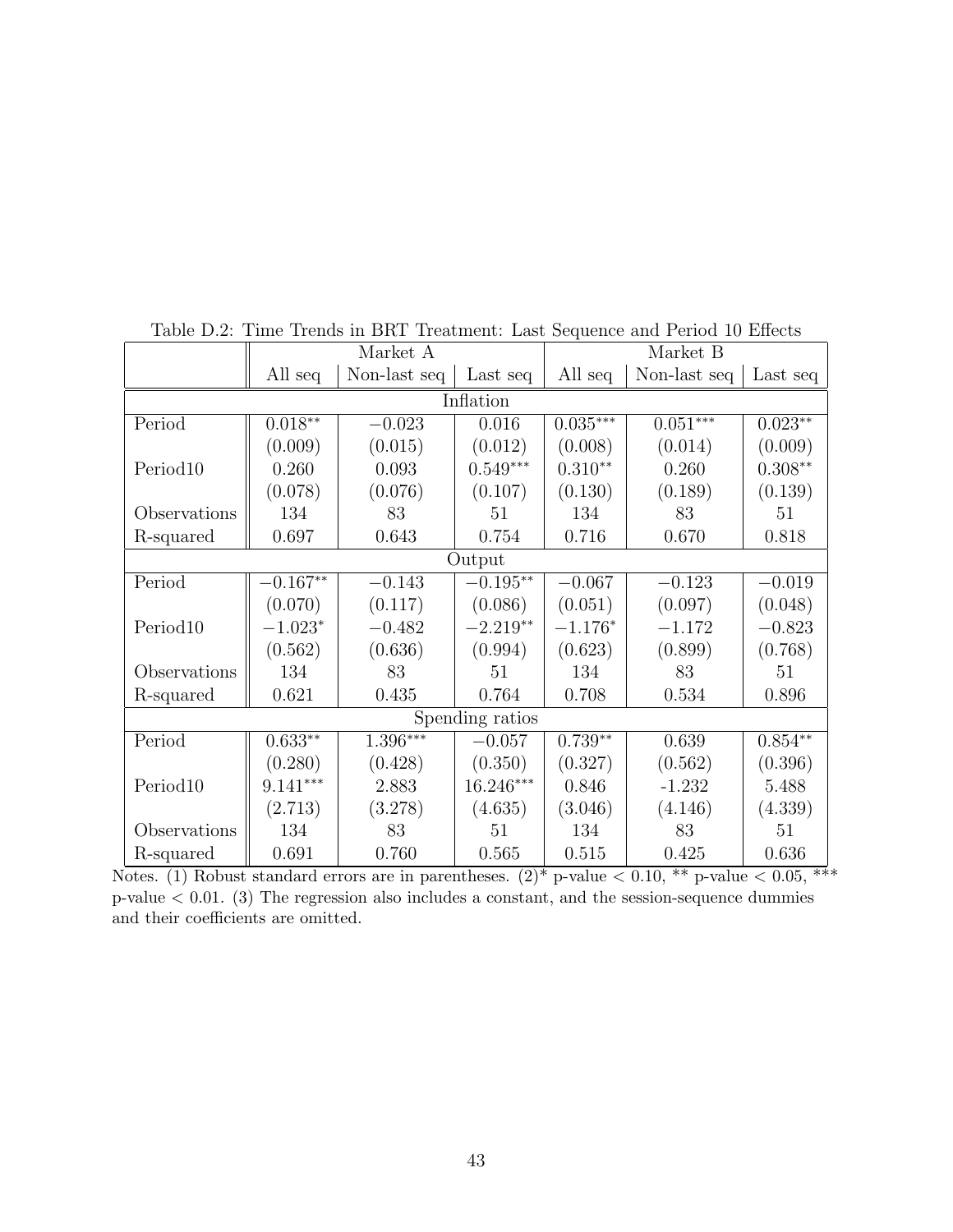|                 | Market A    |              |             | Market B            |              |                         |  |  |
|-----------------|-------------|--------------|-------------|---------------------|--------------|-------------------------|--|--|
|                 | All seq     | Non-last seq | Last seq    | All seq             | Non-last seq | Last seq                |  |  |
| Inflation       |             |              |             |                     |              |                         |  |  |
| Period          | $0.025***$  | $0.031***$   | 0.007       | $0.033***$          | $0.039**$    | 0.015                   |  |  |
|                 | (0.010)     | (0.012)      | (0.014)     | (0.010)             | (0.013)      | (0.019)                 |  |  |
| Period10        | $0.175*$    | 0.155        | 0.234       | $0.517***$          | $0.553***$   | $0.410**$               |  |  |
|                 | (0.090)     | (0.105)      | (0.180)     | (0.128)             | (0.130)      | (0.172)                 |  |  |
| Observations    | 160         | 120          | 40          | 160                 | 120          | 40                      |  |  |
| R-squared       | 0.629       | 0.630        | 0.600       | 0.500               | 0.527        | 0.348                   |  |  |
|                 |             |              | Output      |                     |              |                         |  |  |
| Period          | $-0.243***$ | $-0.238**$   | $-0.257***$ | $-0.164**$          | $-0.138$     | $-0.240**$              |  |  |
|                 | (0.072)     | (0.092)      | (0.077)     | (0.074)             | (0.091)      | (0.116)                 |  |  |
| Period10        | 0.081       | 0.067        | 0.126       | $-2.025***$         | $-2.432***$  | 0.807                   |  |  |
|                 | (0.488)     | (0.616)      | (0.651)     | (0.708)             | (0.889)      | (0.859)                 |  |  |
| Observations    | 160         | 120          | 40          | 160                 | 120          | 40                      |  |  |
| R-squared       | 0.639       | 0.605        | 0.752       | 0.546               | 0.555        | 0.476                   |  |  |
| Spending ratios |             |              |             |                     |              |                         |  |  |
| Period          | $0.935***$  | $1.200***$   | 0.140       | $-0.745^{\ast\ast}$ | $-0.354$     | $-1.915^{\ast\ast\ast}$ |  |  |
|                 | (0.313)     | (0.361)      | (0.640)     | (0.357)             | (0.423)      | (0.611)                 |  |  |
| Period10        | $8.353***$  | $7.831**$    | 9.918       | 5.102               | 4.035        | 8.303                   |  |  |
|                 | (3.912)     | (3.272)      | (6.306)     | (3.254)             | (3.825)      | (5.905)                 |  |  |
| Observations    | 160         | 120          | 40          | 160                 | 120          | 40                      |  |  |
| R-squared       | 0.453       | 0.472        | 0.366       | 0.470               | 0.506        | 0.392                   |  |  |

Table D.3: Time Trends in DD Treatment: Last Sequence and Period 10 Effects

Notes. (1) Robust standard errors are in parentheses.  $(2)^*$  p-value  $\lt 0.10$ , \*\* p-value  $\lt 0.05$ , \*\*\*  $p-value < 0.01$ . (3) The regression also includes a constant, and the session-sequence dummies and their coefficients are omitted.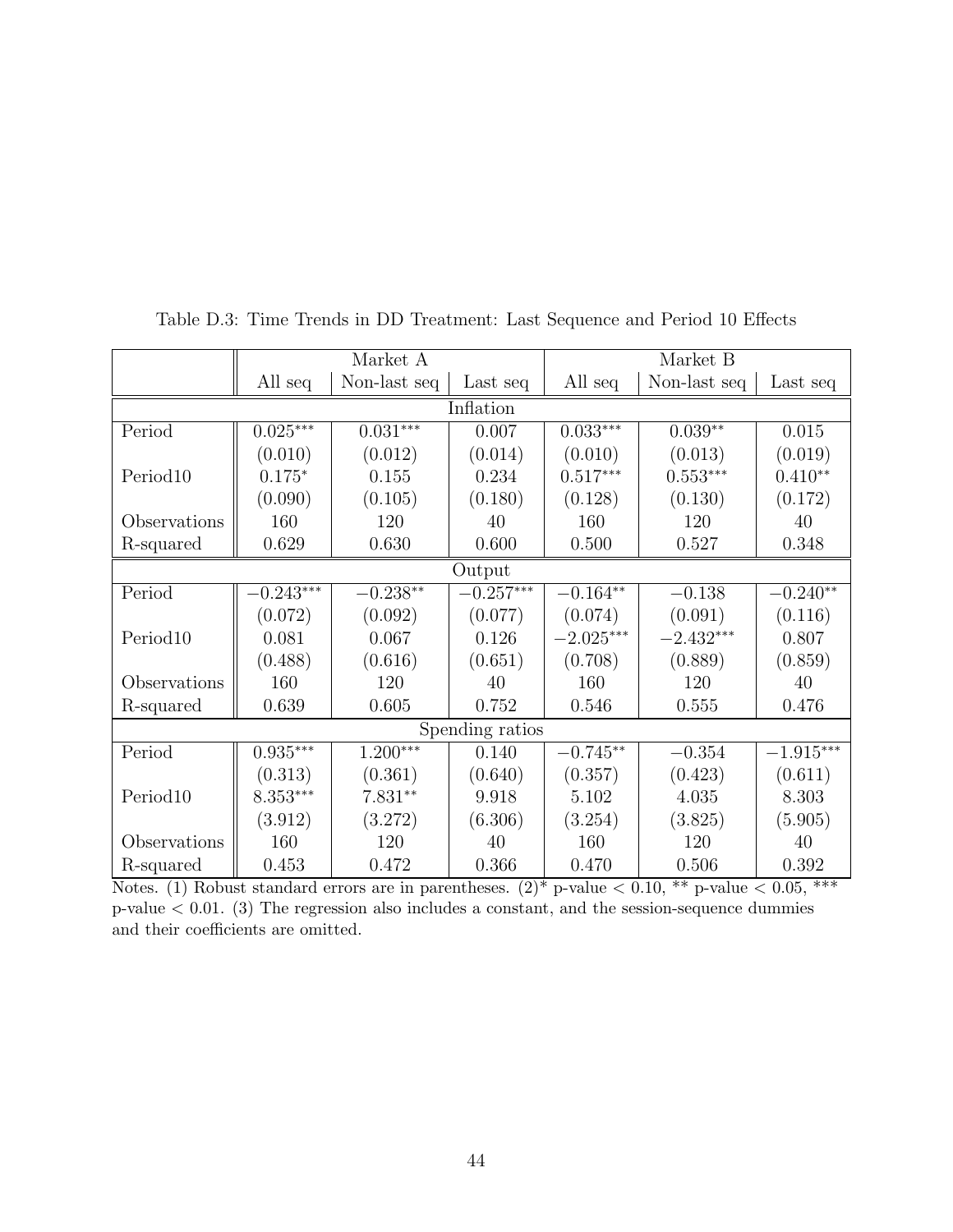

Figure E.1: Average Output in Markets A and B by Session Figure E.1: Average Output in Markets A and B by Session